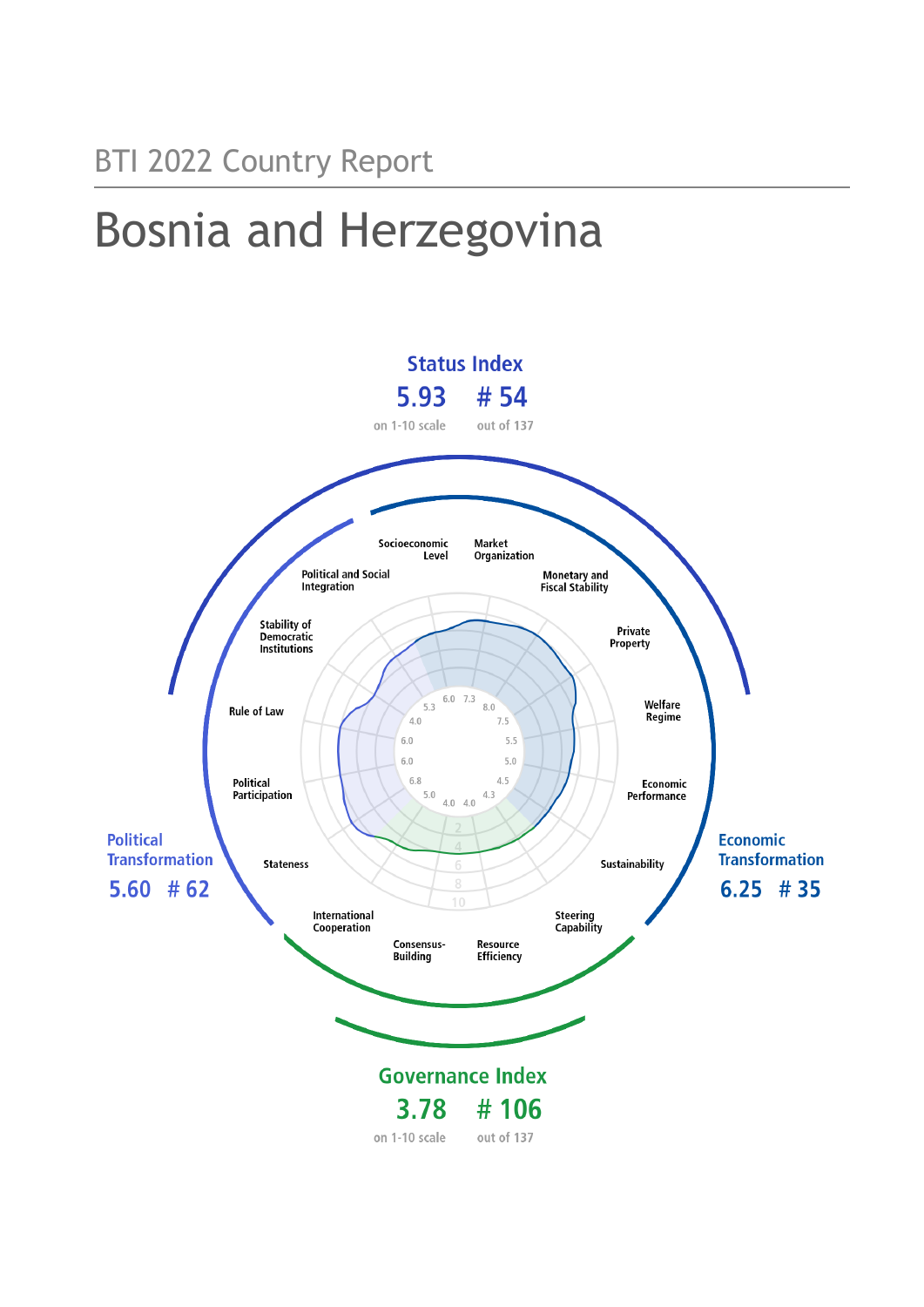This report is part of the **Bertelsmann Stiftung's Transformation Index (BTI) 2022**. It covers the period from February 1, 2019 to January 31, 2021. The BTI assesses the transformation toward democracy and a market economy as well as the quality of governance in 137 countries. More on the BTI at [https://www.bti-project.org.](https://www.bti-project.org/)

Please cite as follows: Bertelsmann Stiftung, BTI 2022 Country Report — Bosnia and Herzegovina. Gütersloh: Bertelsmann Stiftung, 2022.

This work is licensed under a **Creative Commons Attribution 4.0 International License**.

#### **Contact**

Bertelsmann Stiftung Carl-Bertelsmann-Strasse 256 33111 Gütersloh Germany

**Sabine Donner** Phone +49 5241 81 81501 sabine.donner@bertelsmann-stiftung.de

**Hauke Hartmann** Phone +49 5241 81 81389 hauke.hartmann@bertelsmann-stiftung.de

**Claudia Härterich** Phone +49 5241 81 81263 claudia.haerterich@bertelsmann-stiftung.de

#### **Sabine Steinkamp** Phone +49 5241 81 81507 sabine.steinkamp@bertelsmann-stiftung.de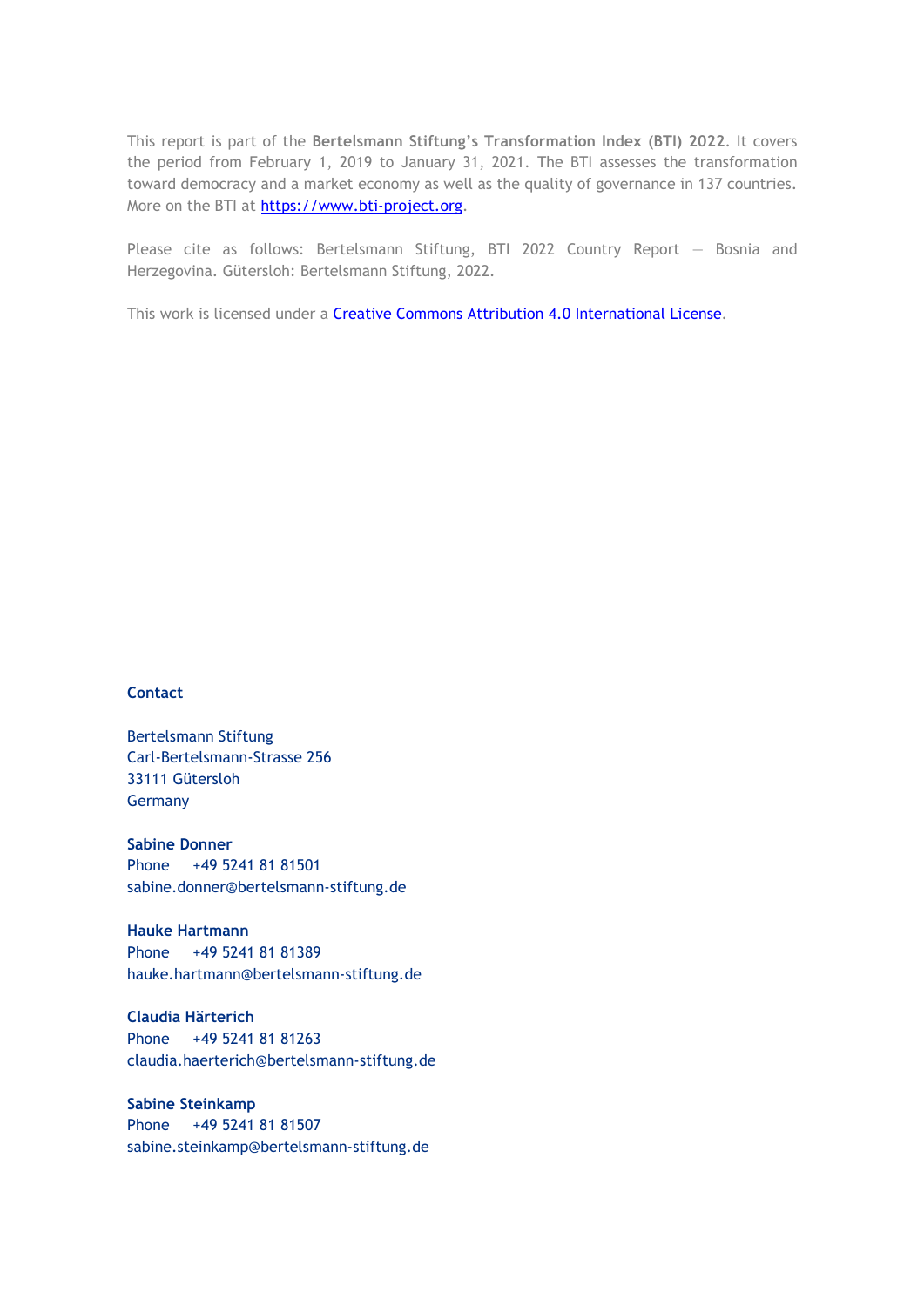#### **Key Indicators**

| Population               | M      | 3.3    | <b>HDI</b>                     | 0.780 | GDP p.c., PPP                | 15612 |
|--------------------------|--------|--------|--------------------------------|-------|------------------------------|-------|
| Pop. growth <sup>1</sup> | % p.a. | $-0.6$ | HDI rank of 189                | 73    | Gini Index                   | 33.0  |
| Life expectancy          | vears  | 77.4   | UN Education Index             | 0.711 | Poverty <sup>3</sup><br>$\%$ | 0.7   |
| Urban population %       |        | 49.0   | Gender inequality <sup>2</sup> | 0.149 | Aid per capita               | 140.7 |
|                          |        |        |                                |       |                              |       |

Sources (as of December 2021): The World Bank, World Development Indicators 2021 | UNDP, Human Development Report 2020. Footnotes: (1) Average annual growth rate. (2) Gender Inequality Index (GII). (3) Percentage of population living on less than \$3.20 a day at 2011 international prices.

## Executive Summary

Since 2019, Bosnia and Herzegovina (BiH) has experienced political instability, continuing dysfunctionality with regard to large parts of state and political institutions, and a continuous undermining of democracy and the rule of law. This continuing negative trajectory is based on the continuous denial by the ruling political elites in Republika Srpska (RS) of BiH's constitutional order and statehood. Over the past few years, the ruling Croat party has mirrored those sentiments through challenges to state functionality, the use of veto powers and a denial of legitimacy to legally elected government bodies. A political stalemate over BiH's participation in the NATO Membership Action Plan (MAP), due to resistance from RS leaders, prevented the formation of the state-level government for 14 months following the October 2018 general elections. The breakthrough was only enabled by U.S. and EU mediation. The financing of state institutions based on the last-adopted budget from 2018 ended only in July 2020, when the Parliamentary Assembly of BiH adopted a 2020 budget. The budget delay forced a postponement of the 2020 local elections from October to November.

In the Federation of BiH (FBiH), government formation has been stalled for two years after the last election due to demands by the Croatian Democratic Union (HDZ), the main Croat party, that the BiH election law be changed according to its own narrow nationalist goals. The party has thus held the formation of a government as well as the functioning of the entity's constitutional court hostage, as the FBiH president, an HDZ member, has blocked the nomination of new judges for years. Government formation has also stalled in two of the federation's 10 cantons. Fundamental political disagreements among the main Serb, Croat and Bosniak parties at the state and FBiH level have for years stymied the appointment of key officials and directors of police. The BiH Parliamentary Assembly was effectively suspended until the formation of the state-level government, and both the BiH and FBiH parliaments demonstrated minimal legislative activity in 2020. The long-time RS leader, Milorad Dodik, has used his position as the newly elected Serb member of the three-member BiH Presidency to promote narrow entity-specific interests, at the expense of the interests of the state of BiH as a whole.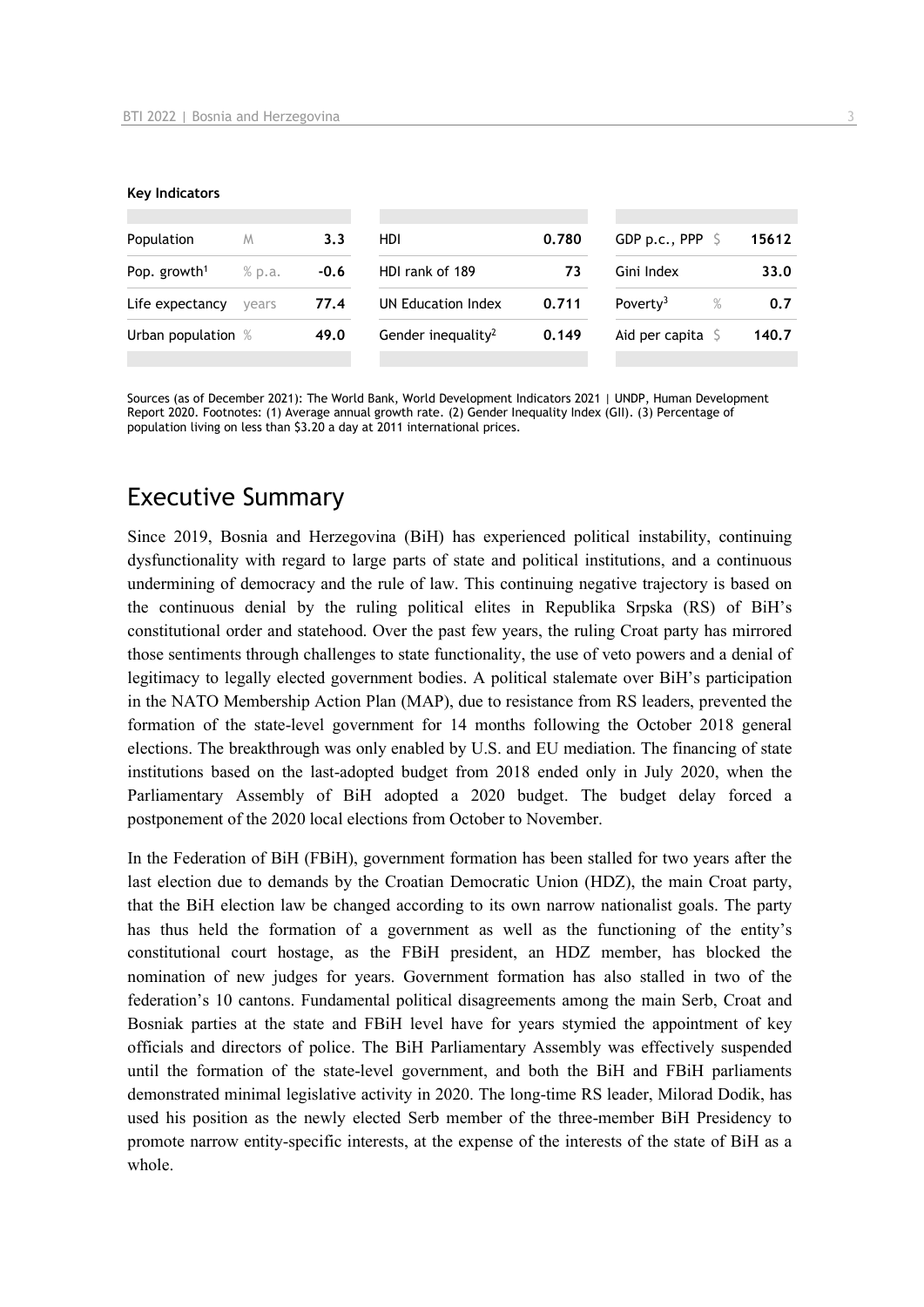The COVID-19 pandemic laid bare the dysfunctionality and structural crisis of the BiH state and politics. It hit the country's weak, fragmented and partly corrupt health care system hard. The economic impact of the pandemic was substantial, as GDP dropped by 5.5% in 2020, fiscal revenues decreased for the first time since 2009, and unemployment increased after several years of decrease (primarily due to mass emigration). Cooperation among the main parties and between political units initially improved; particularly within the BiH, the Presidency and the Council of Ministers worked primarily to mitigate the economic impact of the pandemic. This progress, however, was short-lived. In April – May 2020, the approval and disbursement of hundreds of millions of euros in macro-level financial support from the IMF and the European Union was delayed for weeks due to disagreement over its distribution among entities and cantons. International borrowing secured fiscal stability, despite the stark negative economic trends. Citizens' trust in government management has been undermined by several corruption scandals over the public procurement of medical supplies, with one leading to the indictment of the sitting FBiH prime minister. Some measures introduced in the entities were criticized as a misuse of the pandemic aimed at limiting freedom of expressions and were partly revoked.

Local elections held on November 15, 2020, saw opposition parties in the RS and in parts of the FBiH make surprising inroads. The Alliance of Independent Social Democrats (SNSD), the long-term ruling party of RS, lost several key mayoral races, including in the RS capital Banja Luka, while the Party of Democratic Action (SDA), the main Bosniak party, suffered a historic defeat in most districts of the capital, Sarajevo. A June 2020 agreement facilitated by the EU and the United States paved the way for local elections in Mostar in December, the first that had been held in the city since 2008; in the polling, the HDZ and SDA strengthened their control over the divided city.

In 2019, the European Commission published its opinion on BiH's application for EU membership (Avis), and an expert (Priebe) report on the rule of law. Both contained stark language and negative assessments of the functioning of the state and its democracy, economy and rule of law. The Avis set 14 priorities, including key structural-reform conditions with a focus on the rule of law and constitutional reform, for the EU to open accession negotiations with BiH. Almost no progress has been made on these reforms, given the authorities' focus on managing the pandemic, but a lack of political will has also played a key role.

Finally, the 2017 – 2018 rerouting of the Balkan migrant route via BiH created a permanent migration-management problem, peaking in regular winter crises around preparing adequate shelter for the several thousand asylum-seekers and migrants that become stuck primarily in the Western Bosnian Una-Sana canton. During much of the 2020/21 winter, this left about 3,000 migrants out in the open amidst snow and sub-zero temperatures.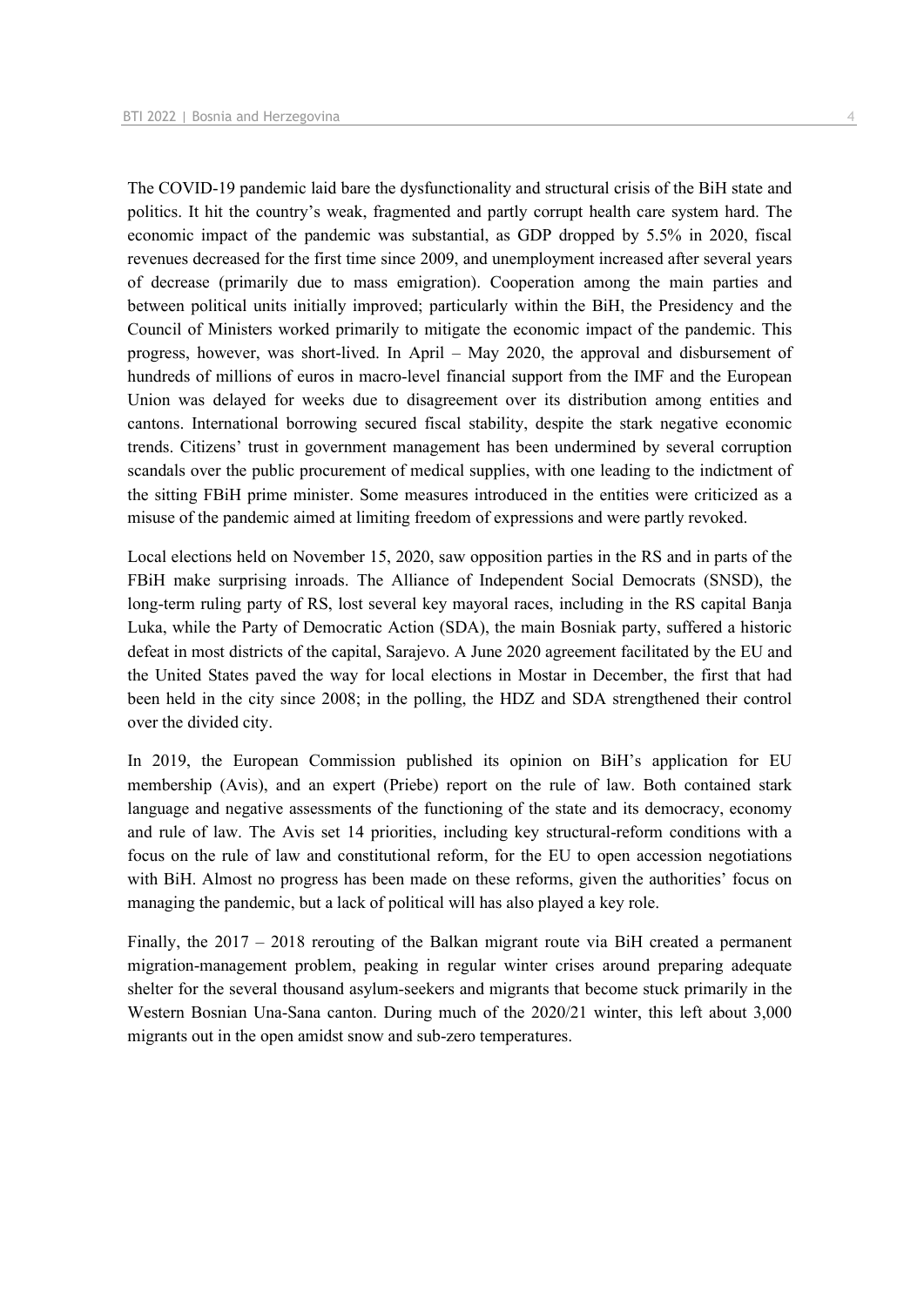## History and Characteristics of Transformation

Democracy-building in Bosnia-Herzegovina (BiH) began after the end of a violent four-year conflict in 1995. The transition to democracy and a market economy in BiH has been significantly perturbed by post-conflict agendas. After the war, the country was divided into three zones – de facto para-states – dominated by largely illiberal wartime ethno-national elites. BiH's constitution (Annex IV of the Dayton Agreement) was designed to end the war by reconciling competing visions of statehood, borders and self-determination rights for the country's three constituent peoples, the Bosniaks, Serbs and Croats. It established a highly decentralized, fragmented state with weak central institutions and two sub-state entities: a majority Serb, highly centralized Republika Srpska (RS) and the majority Bosniak and Croat Federation of BiH, with a weak federal center and strong cantons. It allowed the warring elites to agree to a joint state but failed to guarantee institutional functionality or offer a common state identity amidst strong decision-making mechanisms based on ethnic consent, as well as strong ethnic veto mechanisms. In the postwar period, individuals indicted for war crimes were gradually excluded from public life, but the wartime parties retained power. The highly autonomous Serb and Croat elites tried to use power-sharing in central state structures to pursue their ethnopolitical interests. Upholding interethnic tensions served all ethnic elites to maintain patronage systems. Fear and patronage have seriously undermined democratic and economic reforms in postwar BiH. The dysfunctional institutional and constitutional system of the Dayton Agreement proved to be the ideal vehicle.

During the first postwar decade, a United Nations-mandated High Representative held executive powers in a sort of semi-protectorate, while a NATO-led military mission restored safety and security throughout the country. The international community remained the main driver of democratization, economic reform and state-building aimed at establishing at least basic state functions. Efforts to reform democratic institutions and establish a functioning market economy progressed simultaneously with efforts to reconstruct infrastructure, spur economic recovery, enable the return of refugees, and patch the divided country's social fabric. The High Representative used his executive powers, where needed, to remove public officials and policymakers accused of impeding the implementation of peace, impose legislation and changes to the entity constitutions, and establish additional state-level institutions. This heavy international involvement, though criticized as undemocratic and as creating a culture of political dependency in BiH, created preconditions for a liberal democracy, opened space for dialogue and compromise, led to some pluralization of the party system and political life, established core state functions, and set the basis for economic reconstruction and fiscal stability. Since 2003, transition efforts slowly moved toward integration with the European Union.

Between 2005 and 2006, the international community abruptly decided to end international intervention and transfer responsibility for further transition to domestic political actors. This was partly motivated by the belief that domestic political elites were ready to continue reforms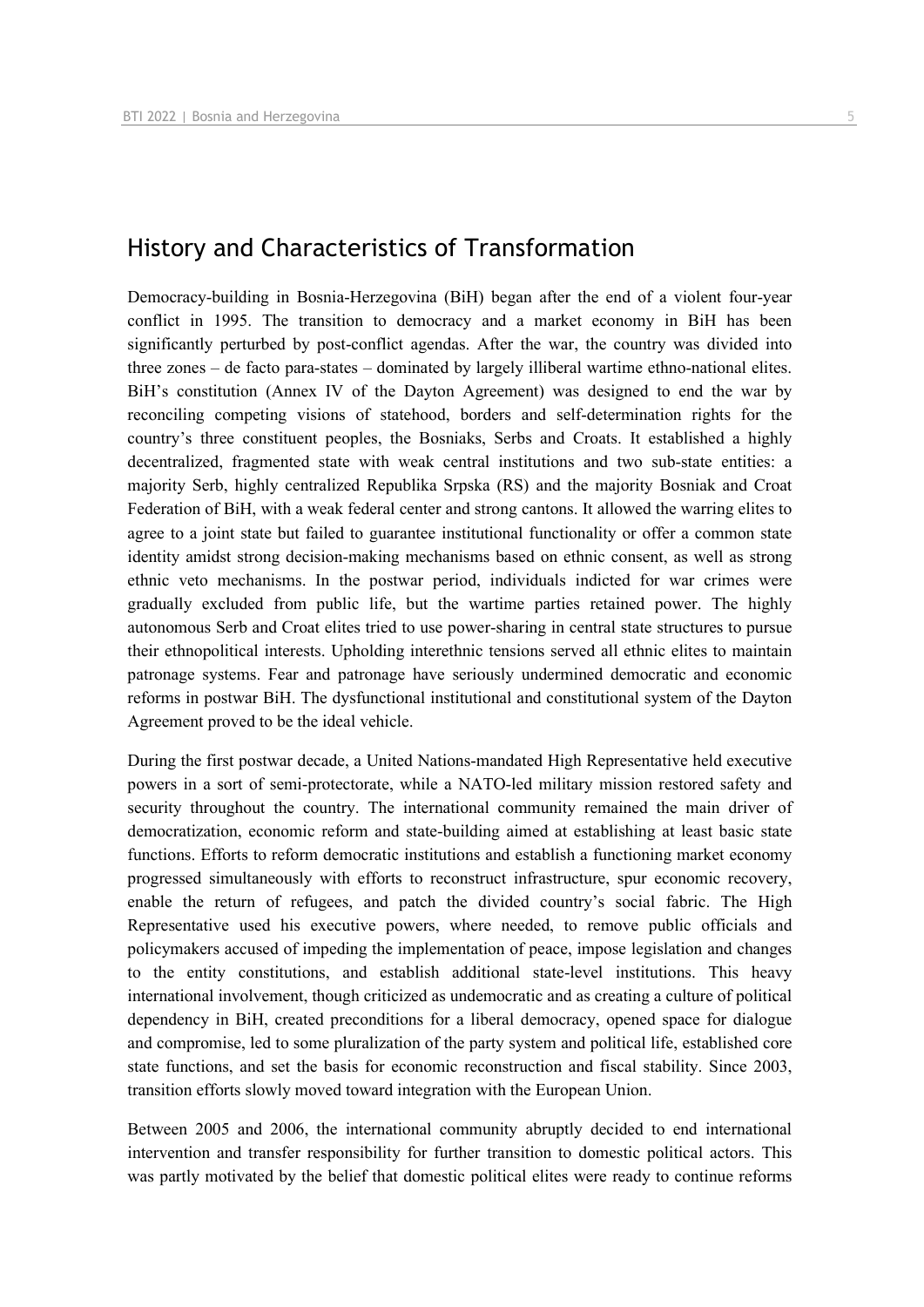democratizing/liberalizing agendas.

on their own within the framework of EU integration process, but also by waning political will among Western governments to continue the costly postwar policy. The handover did not yield the expected results, both because there was little international willingness for a gradual transition and because the international community had not secured a solution for reforming BiH's constitutional system. The Dayton constitution, originally designed for only a few years, remains an almost insurmountable constraint to sustainable democratic and economic transition. BiH politicians have proven unable or unwilling to reach consensus on the formation of multiethnic coalition governments, on basic policy and even on fundamental constitutional rules. Since 2006, levels of nationalistic rhetoric have sharply increased, most evident in calls for secession from the RS leadership. They have marked the rise of Milorad Dodik as the new strongman in RS (and in BiH as a whole), who has established in RS a regime that over the years has become increasingly autocratic as democratic standards were lowered and political opposition weakened. RS institutions engage in acts and decisions that openly undermine the constitutional order and defy the decisions of state-level institutions, in a partly illegal and unconstitutional manner. In parallel, Bosnian Croat elites' rhetoric has radicalized, creating new demands for autonomy and national representation beyond the constitutionally guaranteed rights. The nationalist rhetoric has marginalized the EU reform agenda and other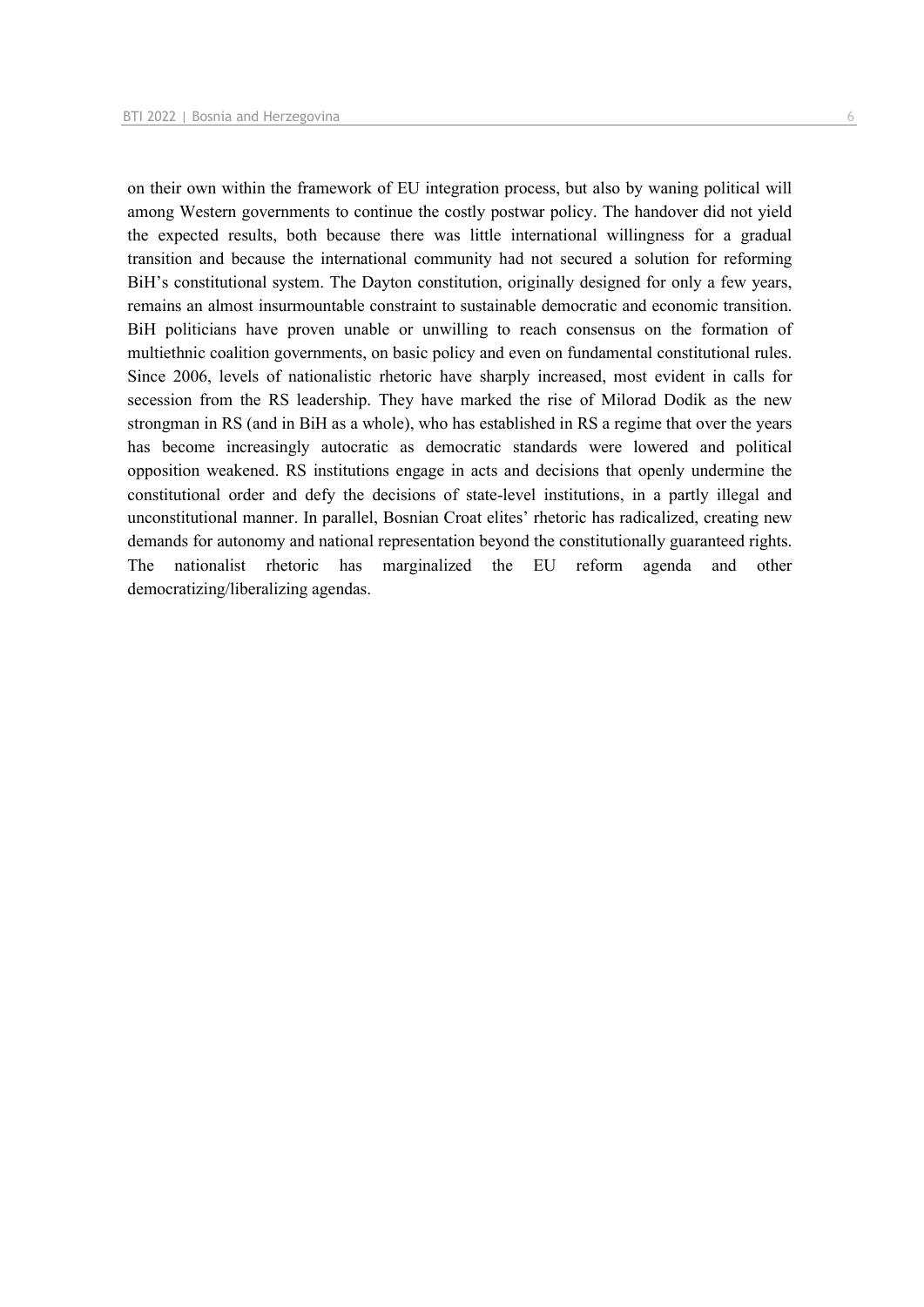The BTI combines text analysis and numerical assessments. The score for each question is provided below its respective title. The scale ranges from 1 (worst) to 10 (best).

## Transformation Status

## I. Political Transformation

#### **1 | Stateness**

In Bosnia-Herzegovina (BiH), the state's monopoly on the use of force is, in principle, established across the entire territory but continues to be undermined by poor institutional coordination among the security services and persistent politicization. BiH armed forces were established in 2006 through unification of the three separate ethnic forces supported by the state-building efforts of the international community. However, the armed forces are not mandated to maintain security within BiH. Since 2004, the European Union Force Althea (EUFOR Althea), which succeeded the NATO peacekeeping mission, remains the only international security force in BiH with a statewide mandate to guarantee security. However, the reduction in troop levels to only a few hundred over the last decade meant that EUFOR Althea would not be able to guarantee security in the event of a serious security crisis.

The police forces in BiH suffer from high fragmentation and increased politicization. In the RS, the police are highly centralized and under the strong influence of the ruling parties. In the Federation of BiH, competencies of the police are divided between the federal and cantonal level with cooperation among the agencies incompletely institutionalized. In ethnically mixed cantons, ethnic divisions among the police forces persist. Since 2011, police agencies on all levels have experienced a massive push by the ruling elites for more political control, with the aim of rolling back police reforms conducted under international assistance during the previous decade that established basic features of democratic policing and gave autonomy to police agencies. State-level institutions have a weak mandate and low operational capacities, the result of a partial police reform carried out in 2007. They also suffer from poor coordination with agencies at lower levels of government.

#### **Question** Score

Monopoly on the use of force 8 $\frac{22}{10}$  $106$  $\sum_{i=1}^{8}$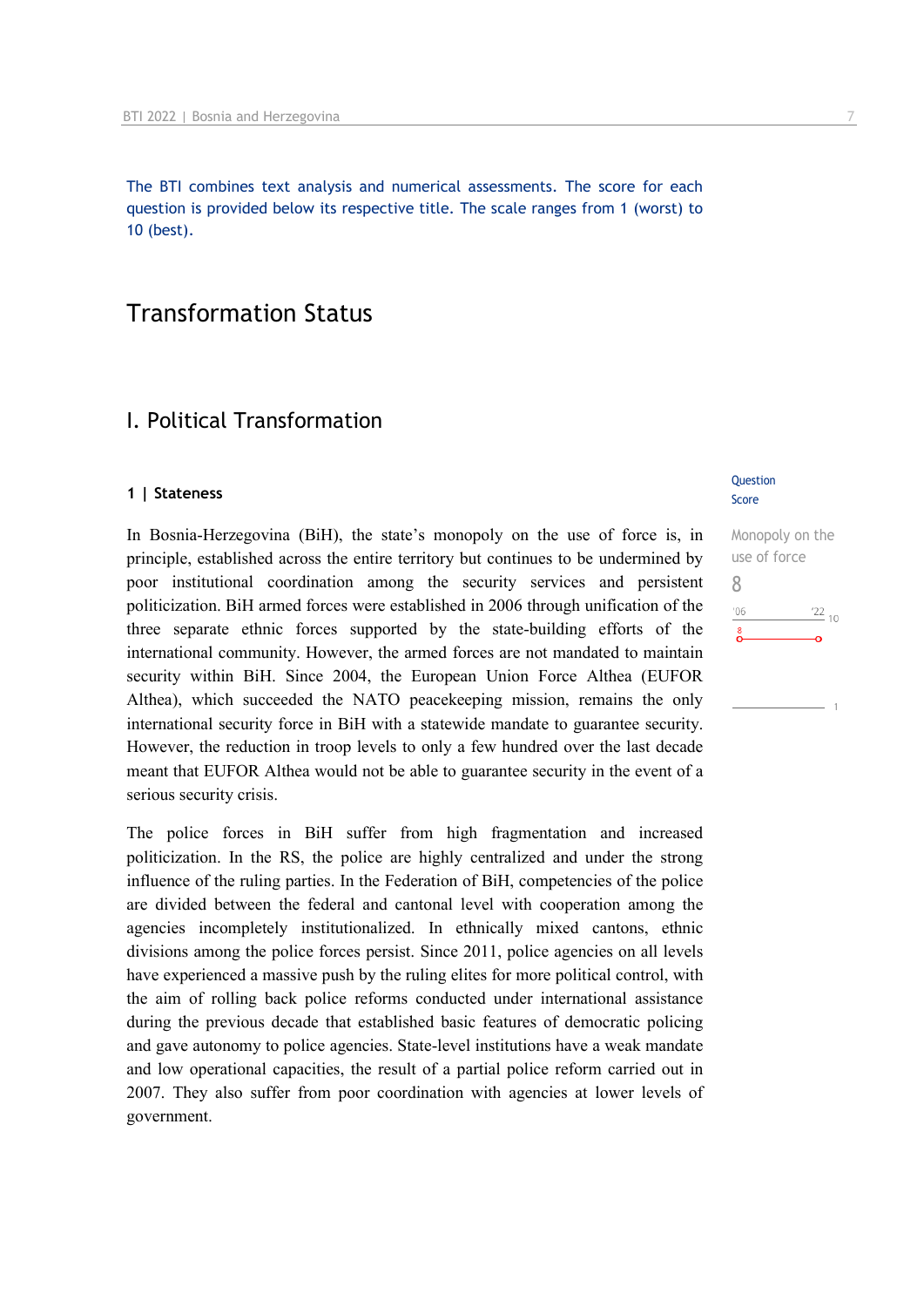The Bosnia and Herzegovina (BiH) constitution, an annex to the Dayton Agreement, does not refer to a unified state identity, but rather to integrated but mutually exclusive (multi- and mono-ethnic) state concepts that genuinely limit the legitimacy of the state. Since the international community shifted from sponsoring state-building to a more hands-off approach in 2006, nationalist political elites have returned to freely employing deliberate and intensive efforts to undermine the state, using fears of other ethnic groups to entrench their own political positions. The Republika Srpska (RS) leadership, in particular, frequently challenges the integrity of BiH by insisting on statehood for the RS and making claims to an (unconstitutional) right to secede. They have frequently made political ultimatums on the return of competences transferred to the state during the first postwar decade.

The Bosnian Croat national parties (e.g., HDZ-BiH) also frequently question the integrity of the state and condition its survival upon the formation of a Croat ethnoterritorial unit – that is, a third entity – either directly or indirectly (via changes to the electoral system). Their efforts have become increasingly deliberate over the past several years, and better coordinated with the efforts of the leading parties in the RS. Polls on citizens' attitudes toward the state increasingly reflect the impact of top-down nationalism on the Serb and Croat population while the Bosniak majority remains committed to a unified state. However, according to a poll commissioned by the European Union after the outbreak of violent social unrest in February 2014, citizens across the country rated bread-and-butter issues (e.g., the economy, corruption, a lack of social justice) higher than questions of ethnicity and their national status, a result that was mirrored in various public and non-public polls commissioned in 2019 – 2020.

After a decade of threatening to hold a referendum on secession or to challenge state-level institutions, the RS leadership in September 2016 undertook the most serious challenge to the authority of the state since the war: a referendum on the January 9 RS national day, which was declared unconstitutional by the state-level Constitutional Court. The RS leadership organized the referendum on maintaining the holiday, though the court had already banned the referendum as unconstitutional.

Individuals who do not declare themselves as members of one of the three "constituent peoples" (Bosniak, Croat and Serb) are prevented from running for certain key state offices. There is further territorial-based discrimination as the Bosnian Serb member of the three-member Presidency is elected by voters residing in Republika Srpska and the Bosniak and Bosnian Croat members of the Presidency are elected by voters residing in the Federation of BiH. A similar form of discrimination applies to indirect elections to the House of Peoples of the BiH parliament. The European Court of Human Rights (ECHR) ruled in 2009 that these provisions discriminate against citizens on the grounds of ethnicity, a verdict subsequently bolstered by a repeated series of related rulings, but the authorities have continuously failed to implement them.

 $\frac{22}{10}$ 

State identity

4 $06'$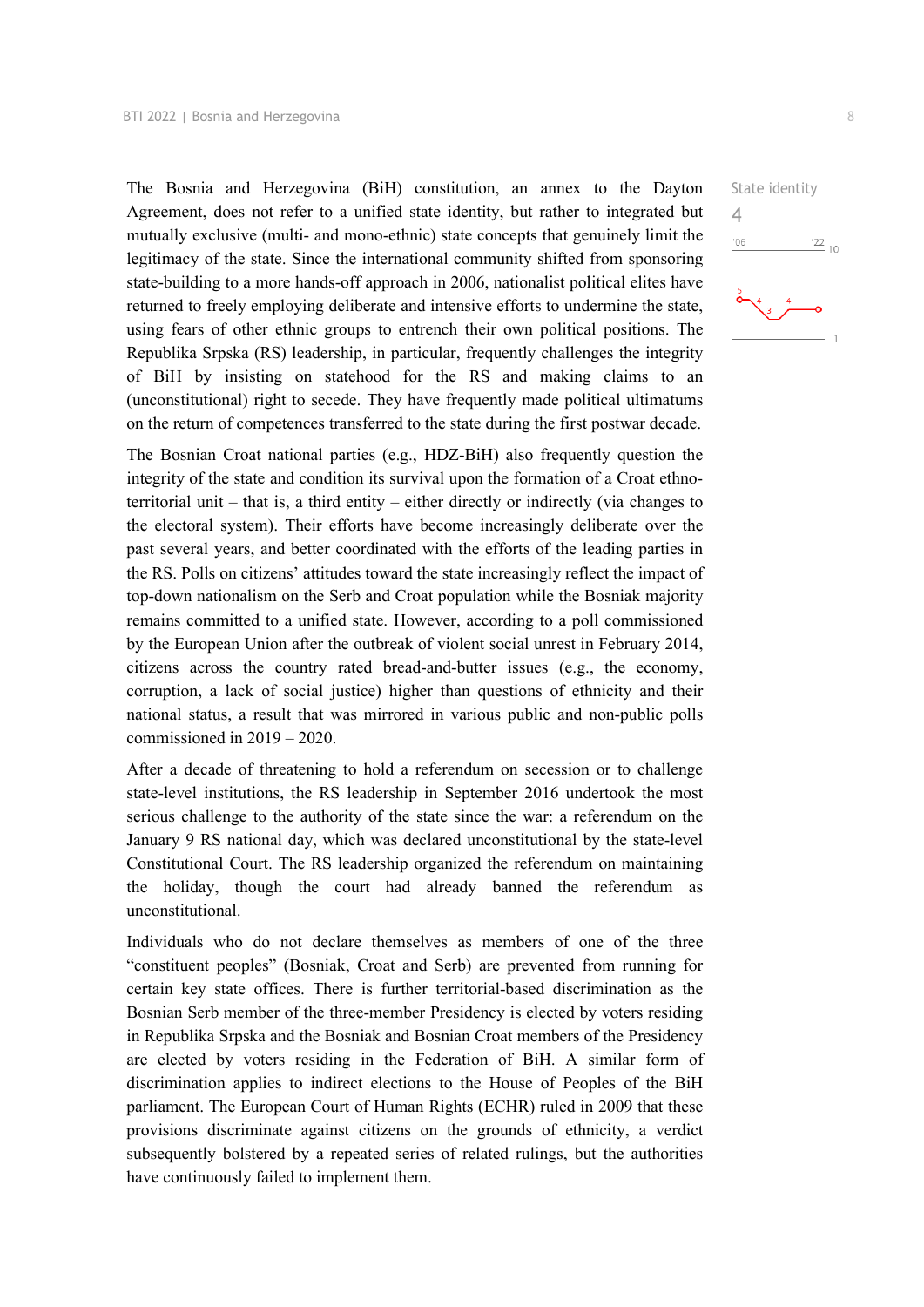Formally, the state and religion are completely separate in BiH. In practice, religious communities have a rather influential role in public and political life, with mixed effects on post-conflict reconciliation. The leaders of the country's three dominant confessional groups – the Islamic community, and the Roman Catholic and Serb Orthodox churches – became key components of influential informal elite structures during the disintegration of secular Yugoslavia. By siding with the emerging ethno-nationalist movements and lending legitimacy to policies of ethnic cleansing, the three communities semi-integrated into political party structures. An almost complete merger of ethnic and religious identification, particularly among Serbs and Croats, resulted from this alliance.

In the 2013 census, 50.7% of BiH citizens identified themselves as Muslims, 30.7% as Orthodox and 15.2% as Catholic, almost perfectly matching the country's ethnic breakdown (Bosniaks, Serbs, Croats). Religious leaders continue to shape political discourse and events, often emphasizing the perceived disadvantageous position of their own ethno-religious communities rather than preaching tolerance and understanding. The merger of the RS national day with an Orthodox holiday was declared by the BiH Constitutional Court to discriminate against RS's non-Serb, non-Orthodox population.

Basic administrative structures are in place but are unusually fragmented over five levels of government: municipal, cantonal, entity, Brčko District and central state levels. Governments in the two entities – the Federation of Bosnia-Herzegovina and the Republika Srpska (RS) – are responsible for most public services. The statelevel authorities have responsibility for foreign policy, trade, defense, customs policy, monetary policy, immigration, refugee and asylum policies, international and inter-entity law enforcement, communications, air traffic control, and international financial obligations. The central state has assumed further responsibilities for indirect taxation and the regulation of police, intelligence, judicial, and prosecutorial bodies, following a transfer of responsibilities from the two entities. This transfer of authority is frequently criticized by the RS government and politicians. The RS leadership's ideologically motivated rejection of any transfer of competences to the central level, combined with a refusal to coordinate or harmonize entity policies, seriously impedes the provision of basic services to citizens. As a result, the quality of public health care, social protection and education is rather low. Countrywide infrastructure like railways and highways remain markedly underdeveloped compared to neighboring countries. The partial lockdowns introduced in 2020 slowed service delivery to citizens, as the working hours of administration offices were reduced and the administration itself was only partly functioning. The state and entity-level bodies underperformed with regard to protecting citizens against the coronavirus, providing adequate health care and preventing the spread of the disease.

No interference of religious dogmas 8  $-06$  $\frac{22}{10}$  $\sum_{i=1}^{8}$ 

Basic administration 7 $\frac{22}{10}$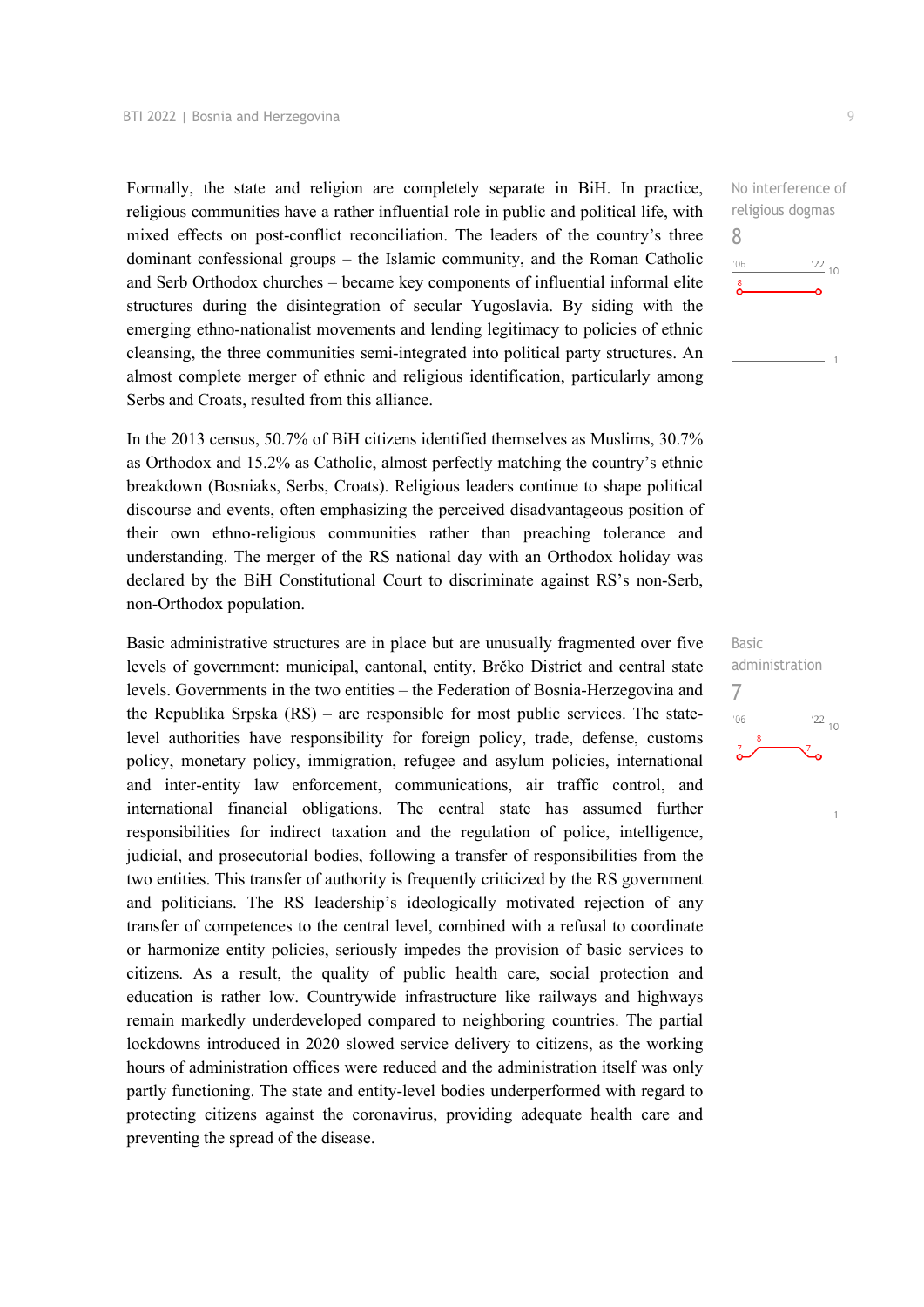#### **2 | Political Participation**

General elections are held every four years at national, entity, canton and local levels. Universal suffrage with secret ballot is ensured. However, constitutional provisions discriminate on ethnic grounds, limiting the right to stand, given that only certain categories of citizens are permitted to run for the three-member Presidency and to the House of Peoples. In 2009, the European Court of Human Rights ruled in the so-called Sejdić-Finci case that BiH needs to amend its constitution and election law. Even though it is a key EU requirement, the ruling parties and leaders have so far failed to find an agreement to do so. A large number of OSCE Office for Democratic Institutions and Human Rights (ODIHR) recommendations for reform of the electoral system have remained unimplemented for years. The unaddressed shortcomings in the electoral rules seriously impede the conduct of free and fair elections, enabling fraud.

Municipal elections were held on November 15, 2020. The elections had been postponed from October, as the adoption of the state budget, which included the necessary funding for the elections, had been delayed. The budget in turn had been blocked by the main Serb and Croat parties in protest against the parliament's vote on a slate of new members to the Central Election Commission (CEC) that did not include the two parties' preferred candidates. The episode demonstrated that the CEC, an independent state body, has been under substantial political pressure for years. Due to substantial irregularities in the voting process, the CEC ordered elections to be reheld in Srebrenica and Doboj (RS) in February 2022. On December 14, 2020, the first local election in 12 years was held in Mostar (FBiH) after a deal was struck between the main Croat and Bosniak parties, brokered by the European Union, the United States and the United Kingdom. The deal was criticized by opposition civic parties and civil society representatives for leading toward a further ethnic division of the town. Due to irregularities, the CEC ordered two rounds of partial recounts before certifying the election result.

General elections for executives and legislatures at the central state, entity and cantonal levels were last held in October 2018. The formation of the new BiH Council of Ministers took 14 months, finishing in December 2019, while the formation of a FBiH government was still pending fully two years after the elections.

Most importantly, elections took place without a solution to the so-called election law crisis. In November 2016, the BiH Constitutional Court annulled several provisions of the election law. Those related to the way in which members were voted into the three ethnic caucuses of the FBiH House of Peoples. The ruling was highly controversial and potentially politically motivated by HDZ's long-term effort to establish a de facto third Croat entity by changing the electoral system.

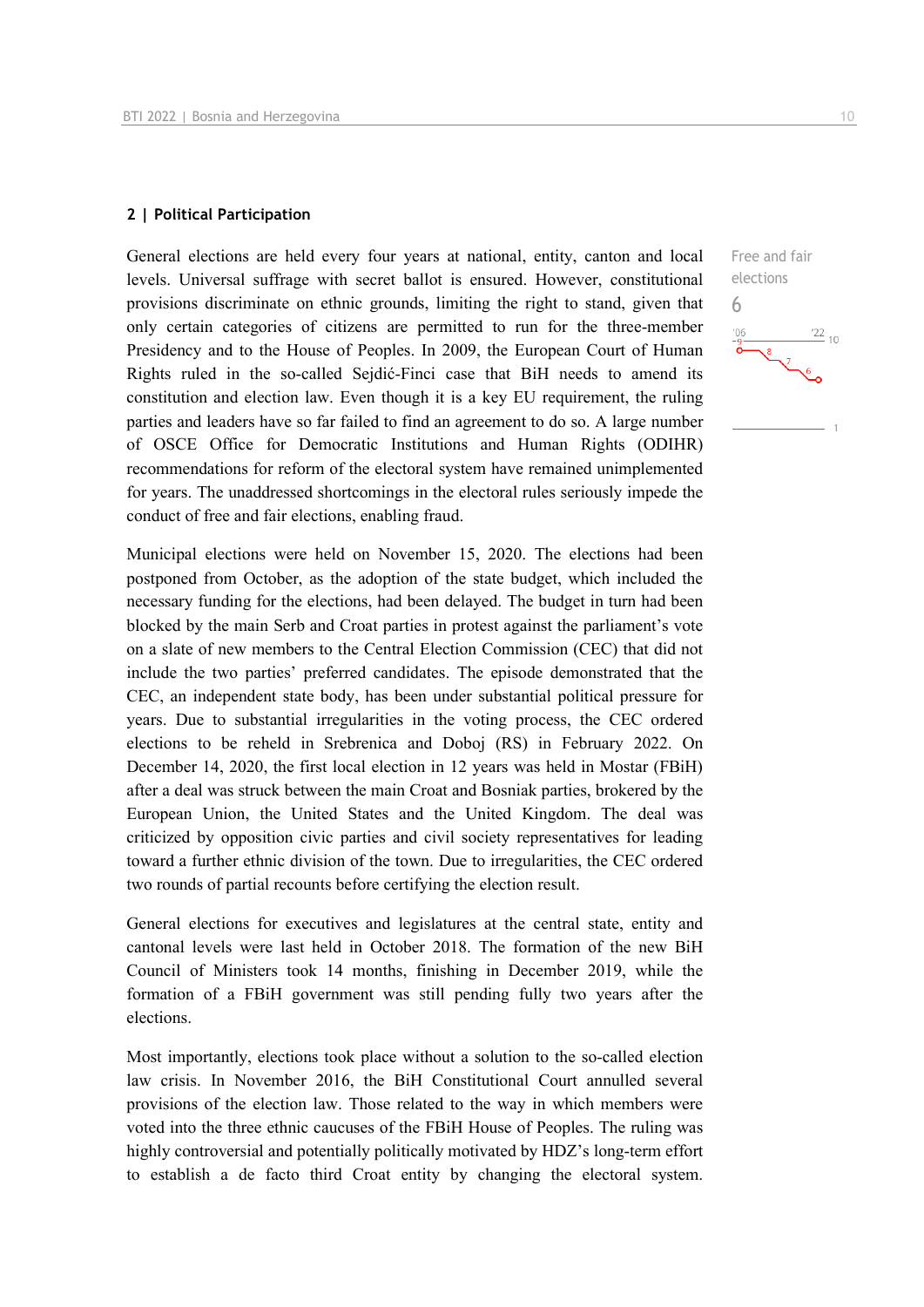Parliamentary parties failed to agree on a legal amendment to implement the ruling. The CEC prevented a constitutional crisis only by stepping in after the elections with a provisional solution.

The most powerful veto points in the Bosnia-Herzegovina (BiH) governance system come not from outside but are built into the complex decision-making process itself. Procedures for government formation and voting in the central state parliament and Presidency give veto powers to representatives from each entity and each of the three "constituent people," enabling them to block common decision-making. The power-sharing system was designed to ensure fair ethnic representation in central state institutions. However, given that the country's three ethno-national elites lack a minimal common vision, veto points are regularly exploited to block decisionmaking. In addition, with decreasing external intervention and mediation, the power-sharing systems in both entities regularly lead to a lack of any meaningful degree of shared governance.

The winning parties in the October 2018 general elections have used their de facto veto power to slow or prevent government formation at the state level and within the Federation of BiH. The Council of Ministers of BiH was formed only 14 months after the election, and a state-level budget was adopted only in July 2020. The work of the Parliamentary Assembly of BiH was de facto suspended in 2019. In the Federation, the inability to form a government has left a caretaker government in office more than two years after the elections, with two ministerial posts permanently vacant. All these developments seriously impede the effective power to govern.

The constitution guarantees freedom of association and assembly, and the BiH Law on Associations and Foundations defines the rules governing assembly and association. Although political interference is not evident in granting permission for association, the procedure for registration is lengthy and cumbersome. The process of unifying the country's 18 separate NGO registers was completed in 2018 but lacks transparency. NGOs registered at the state level are subject to burdensome employment obligations, as they fall under the state's labor law.

Independent groups, particularly in the Republika Srpska (RS), have been subjected to political intimidation and criticism in media close to the government. In February 2014, the RS Law on Public Peace and Order was amended to include the internet in the definition of "public space," a change that impedes freedom of assembly. Despite domestic and international critique, the law remained in place during the review period.

In 2018, citizen protests in the RS capital city, Banja Luka, sparked by the death of student David Dragičević were ended by police repression and the prosecution of some protesters at the end of that year. In 2019 and 2020, the RS authorities continued to seriously hamper or completely prevent protesters from exercising their right to assembly.



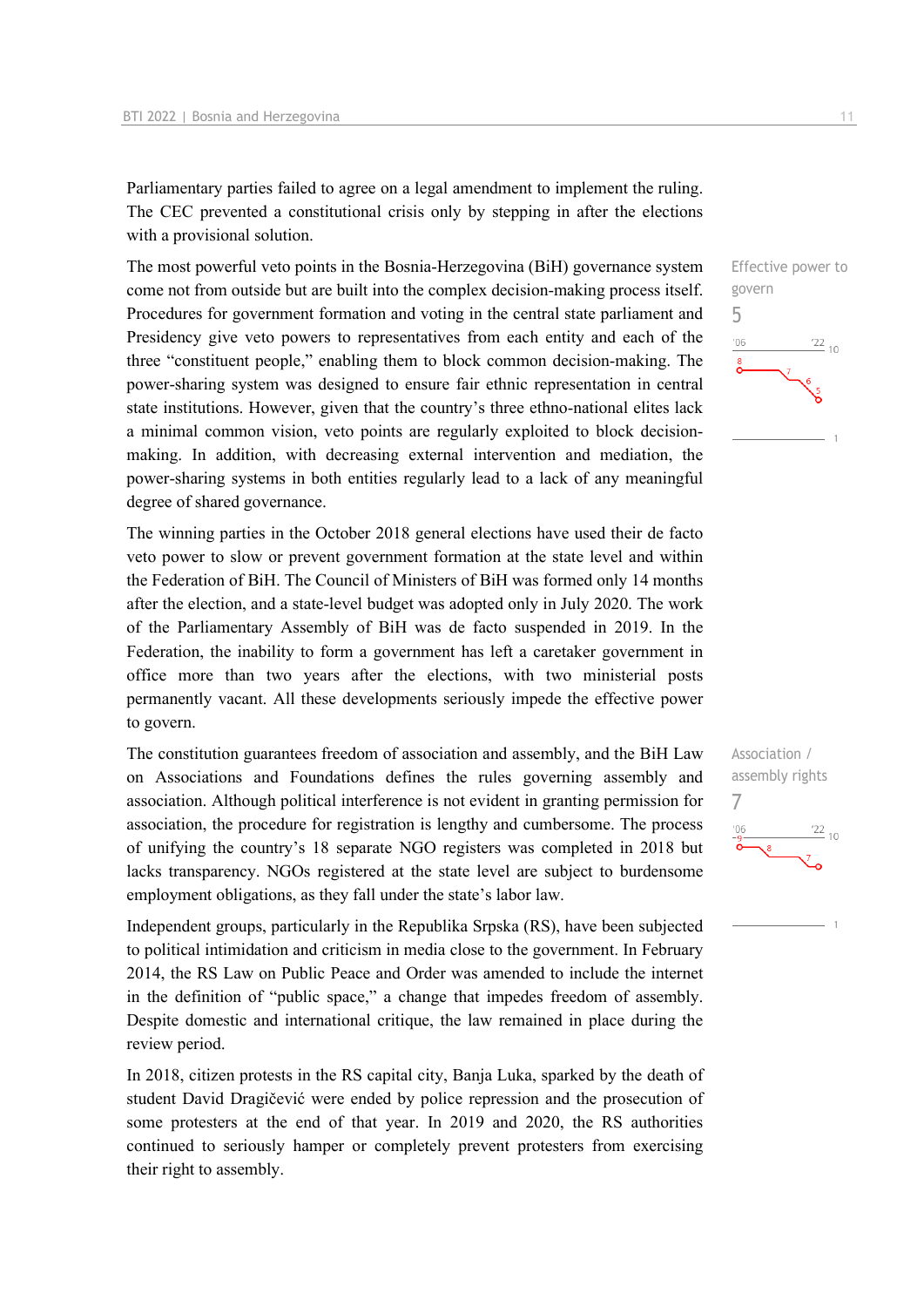In spring 2020, authorities in both entities imposed a lockdown, including a curfew, to manage the COVID-19 pandemic. The Federation executive order that entirely prohibited freedom of movement was struck down by the Constitutional Court of BiH for insufficient legal argumentation and the lack of a time limitation. There have also been restrictions on assembly, limiting gatherings to 30 people both inside and outside. In FBiH, a night-time curfew was introduced in November 2020.

Defamation has been fully decriminalized since 2002. The broadcast media are regulated by an independent Communication Regulatory Agency (CRA) with executive enforcement powers, and the print media is self-regulating through the BiH Press Council. However, the European Commission noted in its 2020 BiH country report that the CRA "lacks full political and financial independence." The appointment of the former director of RS broadcaster RTRS, itself a regular violator of CRA rules and regulations, sparked internal outrage at the council.

Politicians routinely try to undermine media and editorial independence. According to IREX, an international non-profit organization that supports independent media, the negative trends continued in 2019 and 2020. The fragile economic conditions for journalists and their media outlets, the substantial role governments play in indirectly and directly funding private media, and regular civil libel suits against media and journalists have bolstered these trends.

Direct intimidation of journalists has increased. In 2019, the Association of BiH Journalists registered nine physical attacks on, and eight death threats received by journalists, by far the highest number in years. In 2019 – 2020, two men who in 2018 physically attacked Vladimir Kovacevic, a correspondent for an oppositional TV station in RS, were convicted.

Public broadcasters in both entities remained open to political influence. In FBiH, parliament failed to amend legislation to ensure a depoliticized selection of the broadcaster's steering board. In RS, as the European Commission notes, the public broadcaster's steering board remains politically affiliated and "under the firm political control of the ruling party." The COVID-19 pandemic posed a challenge to the collection of the radio and TV tax in 2020, affecting the financing of the two entity-level public media services as well as the state public broadcaster.

An April 2020 emergency decree issued by the RS president against the spread of alleged fake news during the pandemic, which led to several opposition figures being fined or summoned by the police, was quickly revoked following a public outcry. In FBiH, the authorities started to monitor social media and initiated several criminal proceedings. The measures were terminated with the lifting of the state of emergency in May. Brčko District also issued an order to criminalize the spread of fake news, citing provisions of the BiH Criminal Code.

Though freedom of information acts are in place, state institutions on all levels continued to limit journalists' access to information throughout 2020.

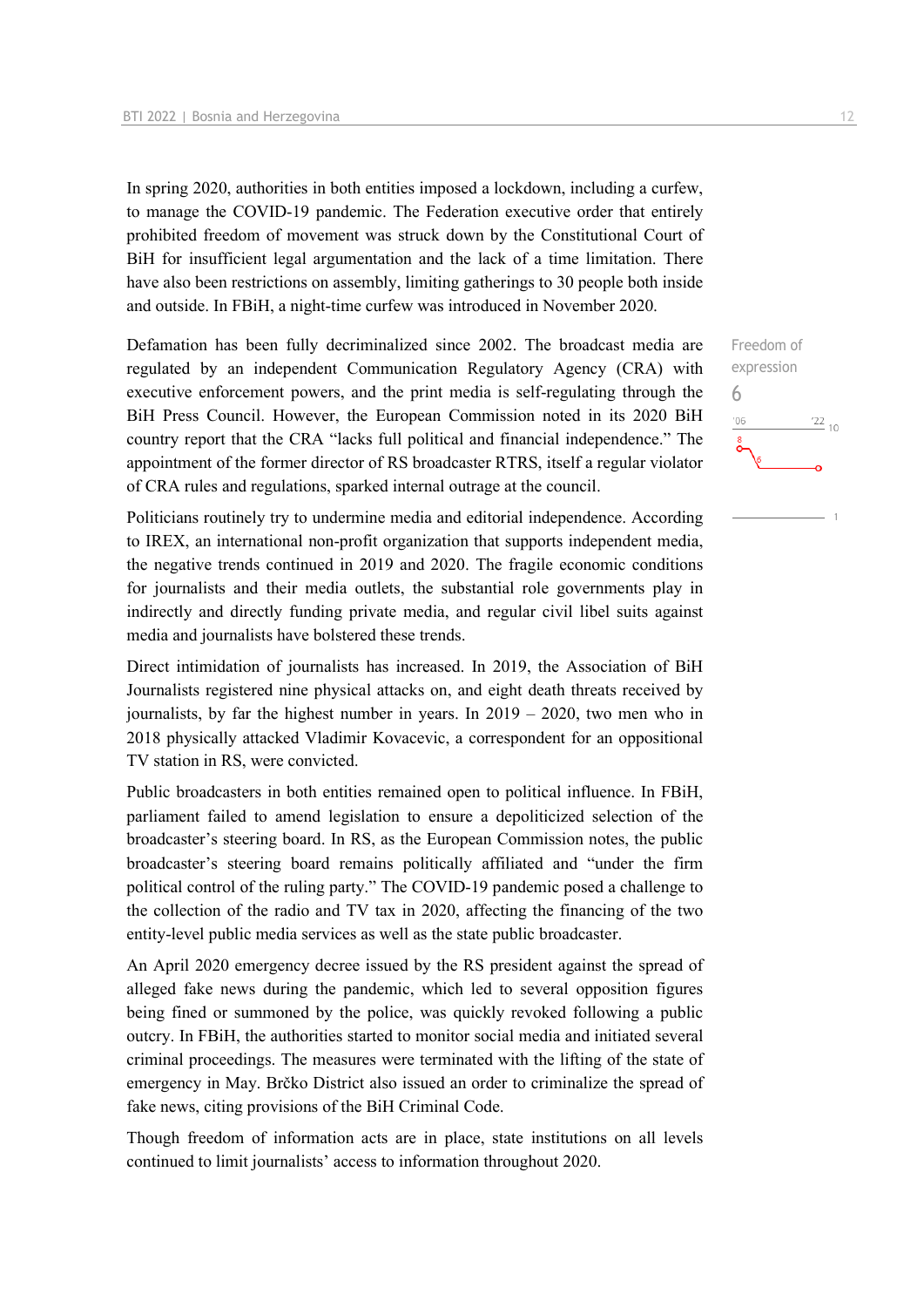#### **3 | Rule of Law**

Bosnia-Herzegovina (BiH) has a uniquely complex constitutional structure. The state constitution and the constitutions of the two highly autonomous entities (FBiH and RS) guarantee formal separation of powers between different branches of government. The state and the entities constitute semi-presidential systems. The three-member Presidency of BiH and the president of RS are elected by popular ballot, while the president of the FBiH is appointed by the FBiH parliament. In formal terms, the country has an independent judiciary, appointed and regulated by an independent High Judicial and Prosecutorial Council, though the judiciary remains highly fragmented across state and entity levels. Classic checks and balances are in place, such as the parliament's power to adopt a no-confidence vote against the government, and the government's right to dissolve parliament.

In practice, effective and efficient checks are exerted only by the leading ethnic parties through expansive power-sharing mechanisms. Constitutional courts at the state level and in FBiH, but less so in the RS, continue to exert some control over the legislative and executive branches, though a high number of court rulings are not implemented. Non-adherence to Constitutional Court rulings is almost never prosecuted. Parliaments hardly exercise their oversight function, remaining mere rubber stamps for ruling party leaders. Several corruption investigations commenced during the review period against high-ranking judicial officials, resulting in suspensions and removals from office.

In March 2020 a state of emergency was declared by the state, FBiH and RS, paving the way for executive decrees aimed at managing the pandemic. This included the temporary imposition of lockdowns and curfews. The measures were subject to legal review that led curfew measures in the FBiH to be partially struck down, as they had not been time-limited. Parliamentary oversight suffered during the state of the emergency with parliaments meeting rarely at best. Legally problematic presidential decrees issued within the framework of the state of emergency in the RS were confirmed by the RS National Assembly only with the May decision to lift the emergency. Renewed lockdown measures introduced in the FBiH at the end of 2020 were struck down by the BiH Constitutional Court, as they had been imposed without any involvement by the government or parliament.

Separation of powers 7 $\frac{22}{10}$  $-06$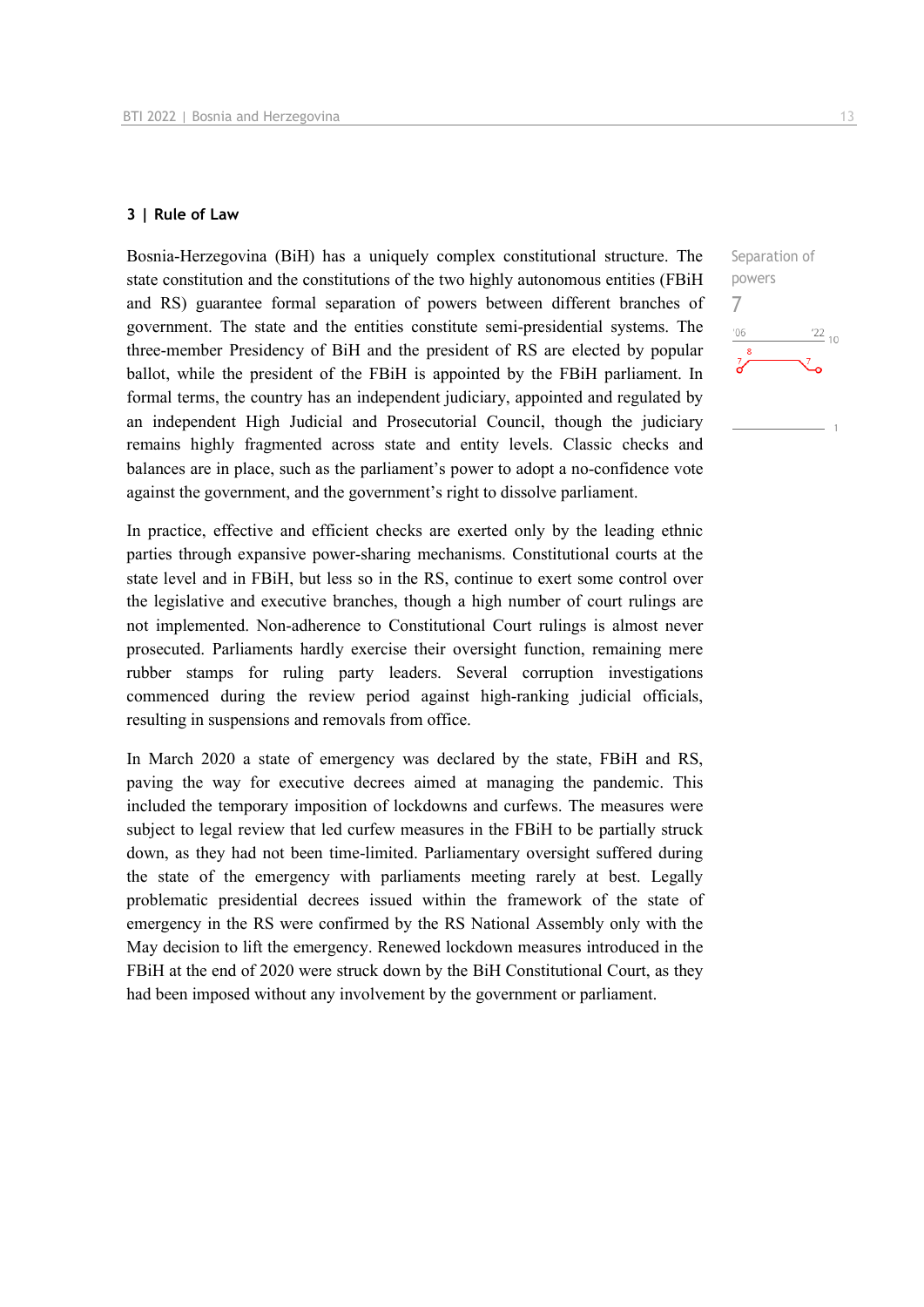Formally, Bosnia-Herzegovina has a solid legal framework that seeks to ensure the independence of the judiciary and prosecutors. A High Judicial and Prosecutorial Council (HJPC), established in 2006, is responsible for judicial and prosecutorial appointments across the country. The HJPC is also a disciplinary body and responsible for ensuring professional standards, providing training, and proposing and issuing opinions on draft legislation, regulations and other issues affecting the judiciary.

However, the BiH judiciary remains fragmented across the state, two entities and Brčko District, with four separate legal systems in place. At the state level, the countrywide jurisdiction held by the Prosecutor's Office and Court of BiH is limited to war crimes and high-level cases of corruption and organized crime, though they also hold jurisdiction related to state-level institutions.

Since the international community shifted to a more hands-off approach in 2006, attacks by political elites on the independence of judicial bodies and efforts to roll back postwar reforms have intensified. In particular, RS authorities regularly question the authority and competence of the three state-level bodies.

In 2019, the EU opinion on BiH's membership application and a commissioned expert report on the rule of law declared the rule of law to be a top priority in enlargement policy toward BiH, conditioning any consideration of membership on profound structural reform of the judiciary. BiH authorities have made no progress on these reforms. Several corruption allegations led to the resignation of the HJPC president in December 2020, but only after one and a half years in which the accused refused to be held accountable, supported by the majority of the council's members. The scandals have significantly shaken public confidence in the HJPC and the judiciary in general.

Corruption is systemic within the public administration and governments and is regularly reported in the media. Despite the presence of an adequate legal framework, the number of officials investigated and indicted, let alone convicted, is miniscule. According to the European Union, 181 indictments were confirmed countrywide in 2019, with 221 convictions, most of which were suspended. Few high-level corruption cases have ended in a final conviction.

In May 2019, a group of FBiH officials including the prime minister and the head of the Civil Protection Administration were arrested, alleged to have participated in a corrupt scheme to purchase respirators from China during the pandemic. The president of the High Judicial and Prosecutorial Council resigned in December 2020 over several corruption allegations after refusing to be held accountable, supported by most council members, for a year and a half. Among other things, he was accused of meddling in the judicial appointment process.

Prosecution of office abuse 5 $06'$  $\frac{22}{10}$ 

Independent judiciary 5  $-06$  $\frac{22}{10}$ άσ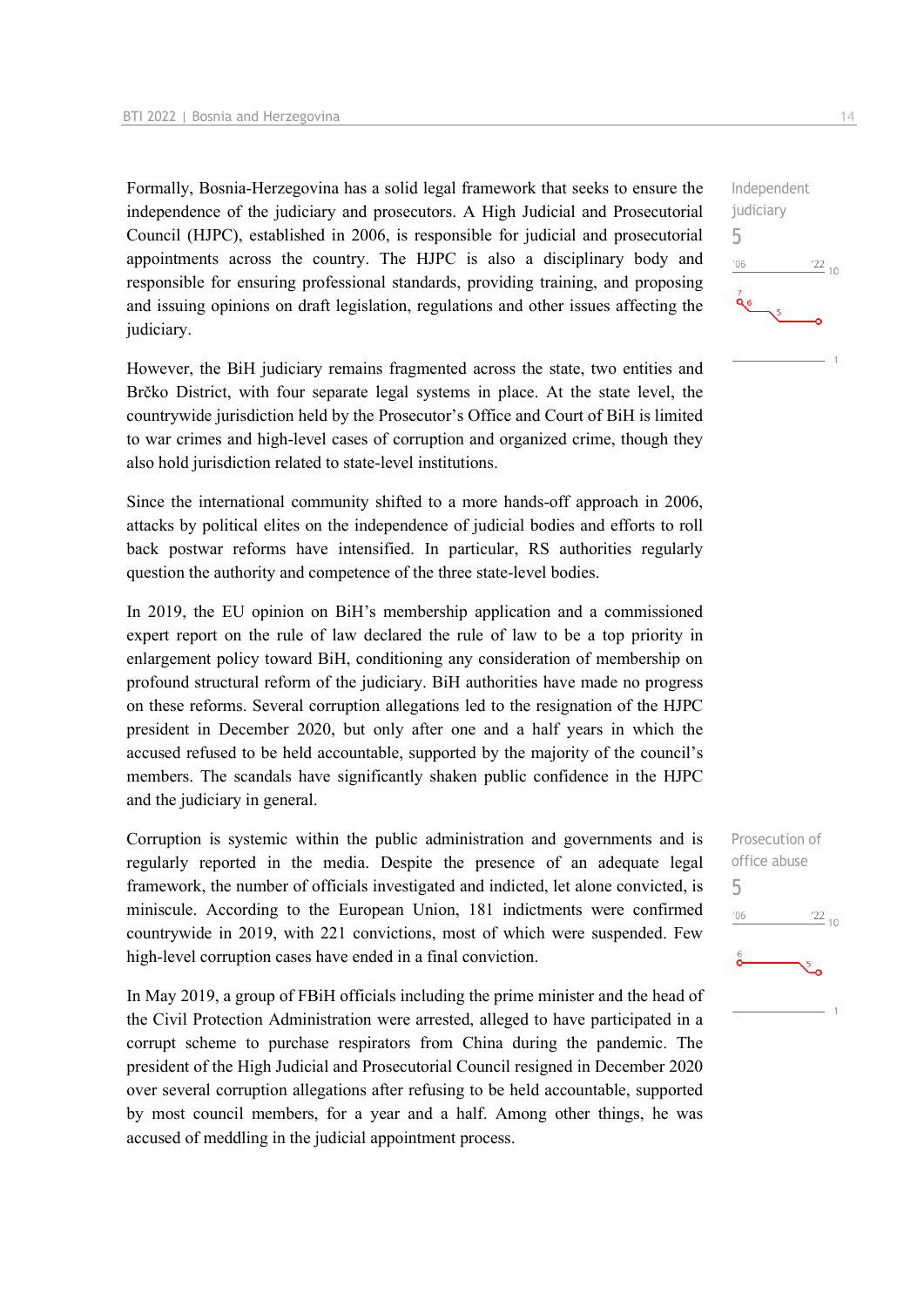Civil rights are codified by law but are not always respected and protected. Mechanisms and institutions to prosecute, punish and redress violations of civil rights are in place, but are not consistently effective. With the work of the International Criminal Tribunal for the former Yugoslavia ending in 2017, continuation of the prosecution of war crimes committed during the war increasingly falls to domestic courts. In 2013, the European Commission initiated a "decentralization" of war-crimes processing, which transferred many cases from the state-level judiciary to entity-level courts, to speed up prosecutions. However, results remain limited to date.

Occasional reports concerning the ill-treatment of suspects in police stations, and inmates in prisons or detention facilities continue to be insufficiently addressed by the authorities.

Overall, equal access to justice is seriously undermined by the fragmentation, politicization and inefficiency of the judicial system. At the end of 2020, the backlog of unresolved civil cases exceeded 2.1 million, 1.9 million of them involving unpaid utility bills. Mechanisms to enforce court orders are ineffective.

The country's criminal codes include hate-crime provisions. Nonetheless, individuals who do not belong to one of BiH's three main ethnic groups are still prevented from running for key public offices, despite a 2009 European Court of Human Rights ruling that requires this restriction to be removed from the constitution. Women continue to be underrepresented in politics, and even more so in the economic sphere, despite existing legislation on equal rights. Legislation on gender-based violence, in particular domestic violence, is inadequate and implementation remains poor. In May 2020, UN Women reported that safe houses in Bosnia and Herzegovina were struggling to provide adequate protection to women survivors of violence and their children, as domestic violence was on the rise due to the COVID-19 crisis.

LGBTI people remain particularly vulnerable. Despite certain improvements in the legislative framework for protecting their human rights, hate speech and discrimination remain widespread, and domestic and peer violence against the LGBTI community continues to grow, with authorities failing to respond adequately. Authorities allowed the organization of BiH's first gay pride event only in 2019.

Fundamental rights remained protected during the April – May 2020 state of emergency. However, the excessive limits placed on freedoms – ostensibly in response to the pandemic – ultimately restricted political freedoms and civil rights like the freedom of movement and expression.

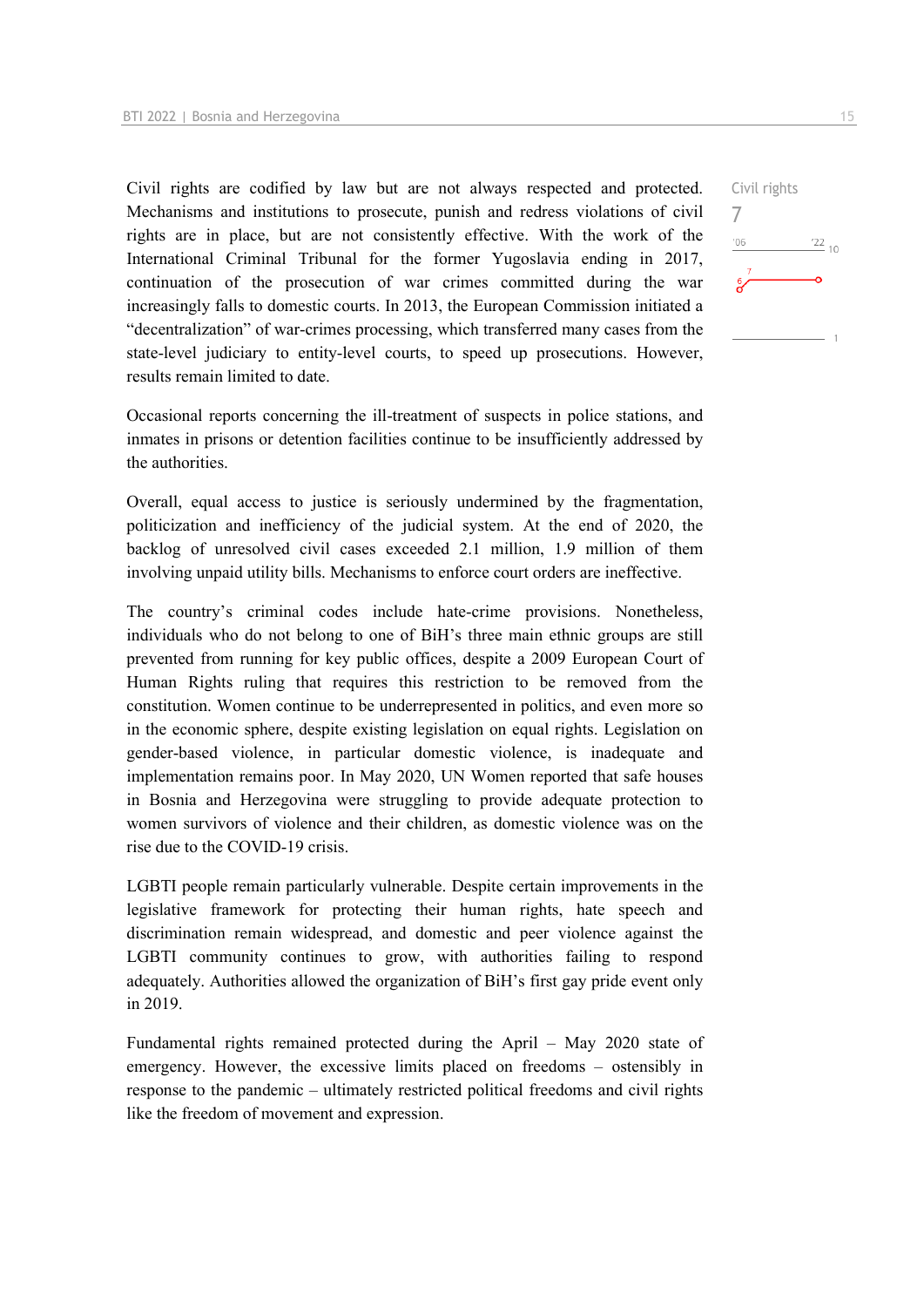#### **4 | Stability of Democratic Institutions**

Different levels of government in Bosnia and Herzegovina (BiH) greatly overlap and suffer from poor coordination. Vertically, relations in the asymmetrical governance system are inefficient and ill-defined. Horizontal power-sharing mechanisms, requiring the presence and voting quotas of all three constituent peoples in government, cause additional friction. In the ethnically mostly homogeneous Republika Srpska (RS), power-sharing functions smoothly as the influence of the multiethnic RS Council of Peoples has been deliberately reduced: constitutional rules are misinterpreted to allow the RS Constitutional Court to reject the "vital national interest" claims of Bosniaks and Croats in the entity. However, at the central state level and in the Federation of BiH (FBiH), policymaking is complicated by coalitions of ethno-national parties with sharply diverging interests and agendas and reflected in poor governance. Only at the municipal level are the democratic institutions generally stable and responsive to citizen needs and interests.

Following the 2018 election, it took 14 months to form a governing coalition. State institutions operated under temporary financing until mid-2020. No government had yet been formed in FBiH two years after election.

Following the outbreak of the COVID-19 pandemic in spring 2020, governments at the state and entity levels fully focused their activities on managing the public health crisis. However, these efforts too were marred by internal rifts, unstable coalitions, politicization and efforts to take political revenge against opponents. Beyond the issues associated with crisis management, the work of the executives and parliaments at the state and FBiH level was largely obstructed by ideologicalnationalist disputes over core political issues, meaning that governments and parliaments ultimately accomplished very little legislative work in 2019 and 2020. Virtually no progress was made in implementing the European Commission's Avis' on 14 key priorities for reform.

The constitutional set-up of the country is routinely questioned and undermined by politicians, particularly from the Republika Srpska (RS) and main Croat parties. Meanwhile, Bosniak politicians question the legitimacy of RS institutions. The RS leadership continues to advocate independence though no such constitutional right exists. They question the mandate and authority of state-level institutions, most notably those established since the constitution was adopted (e.g., the Court of BiH, Prosecutor's Office of BiH and the armed forces). They characterize Bosnia and Herzegovina (BiH) as a failed state which can only function as a confederation of its entities. The largest Croat party, the Croatian Democratic Union (HDZ), continues to advocate the division of the Federation of BiH into Bosniak and Croat units. This is strategically supported by the RS president who publicly supported the



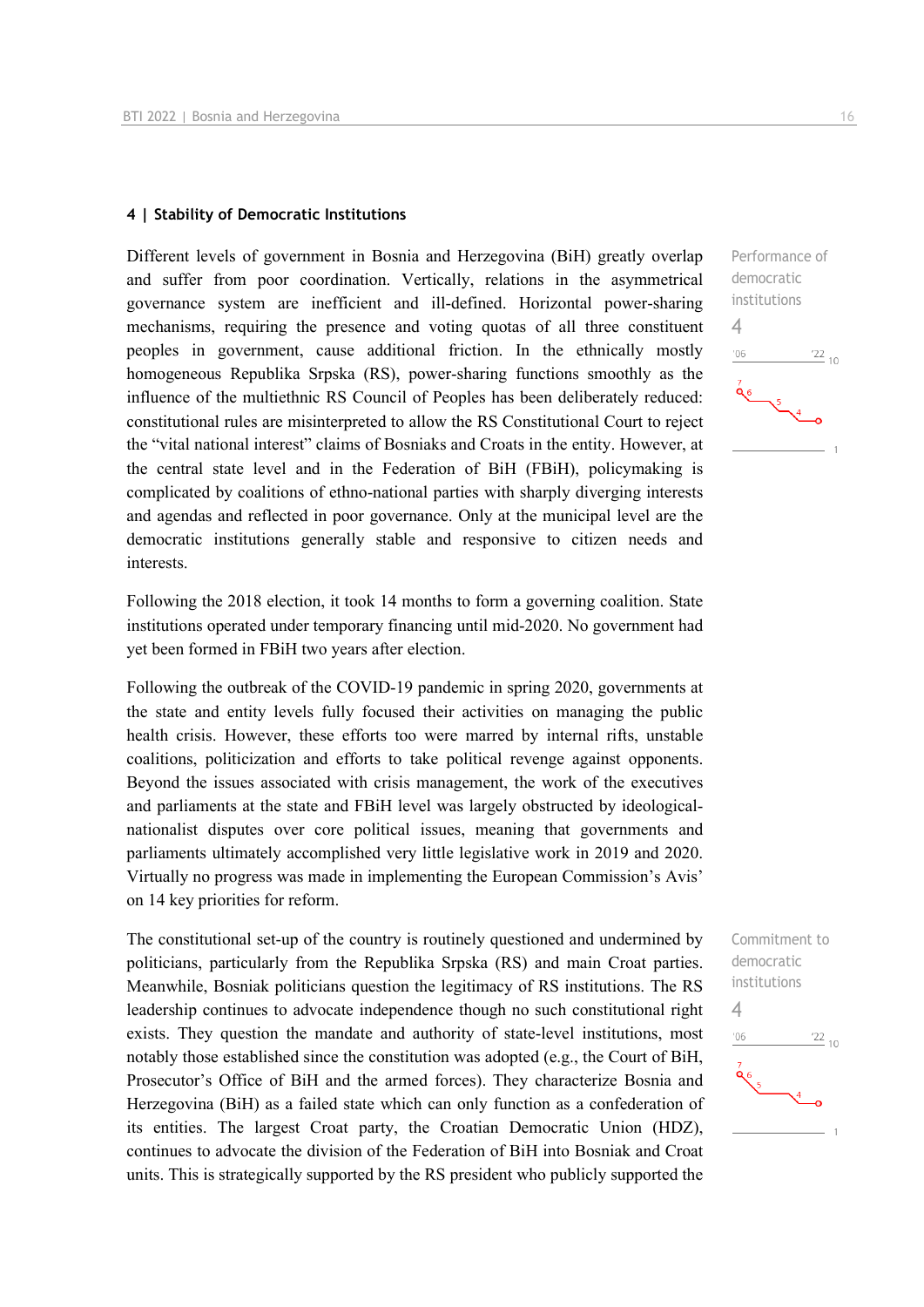recreation of the Croat wartime para-state "Herceg Bosna." Bosniak politicians continue to challenge various aspects of governance in RS on the grounds of wartime atrocities and continuing discrimination against minorities. In January 2019, Bakir Izetbegovic, the president of the Party of Democratic Action (SDA), launched the most serious attack on the mono-ethnic character of the RS so far, questioning the ethnic name of the entity in an appeal to the Constitutional Court. Its 2016 ruling against the RS national day has been ignored by the RS authorities, and the 2016 referendum against the ruling represented the gravest disrespect for democratic institutions in postwar BiH. RS authorities in 2019 – 2020 continued to ignore Constitutional Court rulings that affirmed public property deriving from the Socialist Republic of BiH as state property, instead registering such property as entity property.

#### **5 | Political and Social Integration**

The party system in Bosnia and Herzegovina (BiH) is almost exclusively divided along ethnic lines between the three constituent peoples, Bosniaks, Croats and Serbs. Political parties are also largely organized in the territory of one entity. A handful of parties – most notably, the Social Democratic Party (SDP), Demokratska Fronta and Nasa Stranka – identify themselves as multiethnic or non-ethnic and maintain a multiethnic leadership; however, most of these political leaders come from one entity – the Federation of BiH (FBiH) – and their electorate is overwhelmingly Bosniak. The main FBiH-based parties, Party of Democratic Action (SDA) and SDP, field candidates in elections in Republika Srpska (RS). Very few RS-based parties field candidates in the FBiH, with little electoral impact.

BiH has an unusually large number of political parties given its small population. However, each ethnic group is dominated by two or three parties that tend to alternate in government. The dominant parties in Serb-majority areas are the Alliance of Independent Social Democrats (SNSD) and Serb Democratic Party. In Croat-majority areas, the Croatian Democratic Union of BiH (HDZ-BiH) has been dominant over the last decade. In Bosniak-majority areas, the SDA dominates, but two newer parties, the Union for a Better Future (formed by an influential media tycoon) and Democratic Front (formed by the former SDP member of the BiH Presidency) made inroads in the 2018 elections. The dominant role of the SDA among Bosniaks has recently further eroded following the breakaway of several party officials, who have in turn formed new parties. Some of these parties managed to form a coalition in Sarajevo Canton with opposition parties, posing a challenge to SDA's dominance in FBiH. They also made gains in the local elections in 2020. The SDA and the SNSD saw their dominant positions weaken in the November 2020 local elections, with the SDA losing in Sarajevo for the first time, and the SNSD losing important towns in the RS, including the entity capital of Banja Luka, once again for the first time.

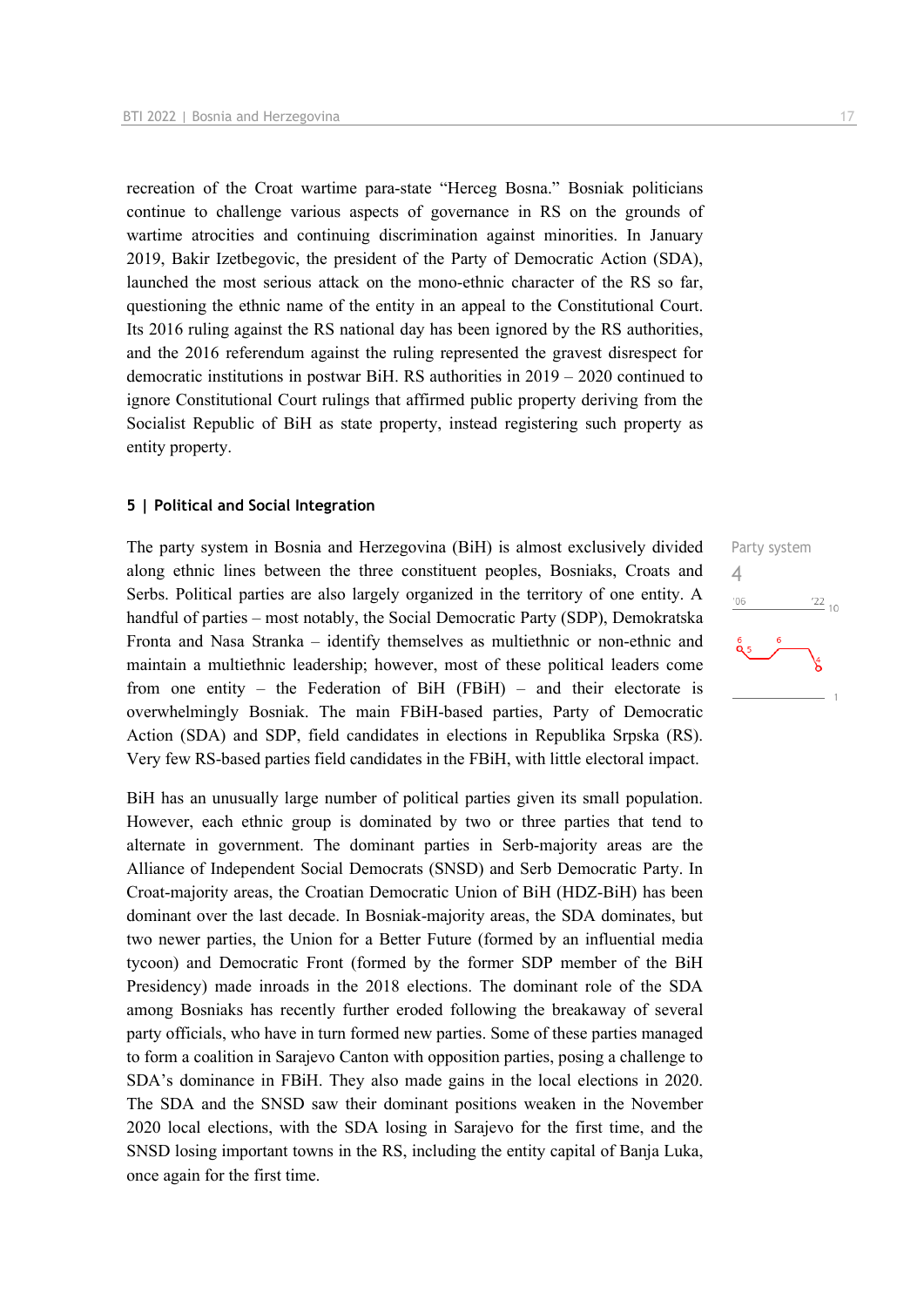Governing parties rule over deeply entrenched patronage systems based on access to administrative resources, particularly employment in public administration and state-owned enterprises. Party membership and activism is primarily motivated by material interests, and party programs play a secondary role.

The number of active interest groups is relatively small. Trade unions and employers' associations are established on the entity level with weak countrywide trade union confederations. Due to the large public sector and privileged public employment based on affiliation with the ruling political parties, both interest groups remain associated with and dependent on ruling political elites.

Socially marginalized groups are particularly poorly represented. War veterans' associations are powerful lobbies and secure disproportionate social benefits for this (vastly inflated) segment of the population, independent of real social needs, at the expense of other, more vulnerable groups.

A rudimentary cross-entity protest movement against the weak rule of law has emerged since 2018. The death of 21-year-old student David Dragičević in Banja Luka sparked several months of citizen protests under the slogan "Justice for David," spearheaded by his parents. The activity was provoked by the Republika Srpska police force's contradictory and unconvincing attempts to define the cause of death as suicide. The protests echoed previous demonstrations against a similar instance of unprofessional conduct in the case of the murder of a young student, Dzenan Memic, in Sarajevo.

The country's ethnically divided territory and governance system have spawned ethno-territorial interest groups and civil society organizations. Cooperation between similar groups across the divides is uncommon, particularly as they can have different or opposing agendas.

Bosnia and Herzegovina (BiH) is formally a democracy, but in reality functions as a corrupt power-sharing ethnocracy. This has seriously affected citizen approval for democracy, though no polling data is available. Levels of trust in democratic and other public institutions have been and remained low during the reporting period even compared to a low regional average for Southeastern Europe. In the 2012 Gallup Balkan Monitor survey, public approval ratings were lowest for the country's leadership, at just 16% (compared to a regional average of 29%). In the 2020 RCC Balkan Barometer, citizens across the country ranked the national government as the least popular institution (20% approval, compared to a regional average of 33%). Two internationally commissioned polls in 2019 and 2020 provided similar insight into citizens' perceptions of the judiciary, showing that 75% have no trust in the judiciary. This demonstrates that the pandemic had no impact on the high pre-existing levels of mistrust in BiH's democratic and other public institutions.

Interest groups 5  $\frac{22}{10}$  $-06$ 

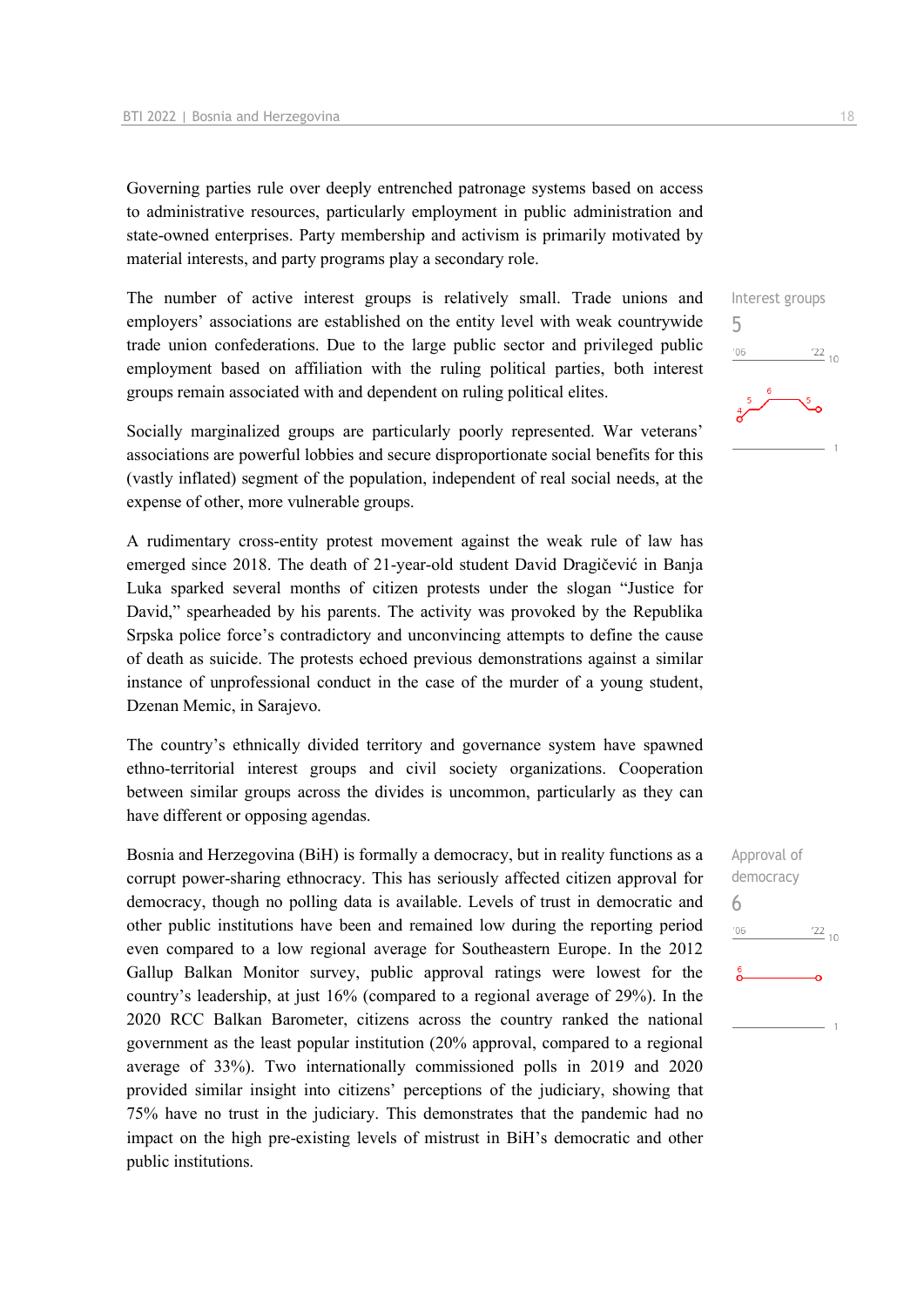A 2013 United Nations poll demonstrated that ethnic identification dominates all spheres of life. Over 90% of Bosniak, Croat and Serb respondents expressed pride in their ethnic identity (94%, 91% and 92%, respectively). Pride in BiH citizenship and attachment to the state varies significantly: 91% of Bosniaks were proud of their BiH citizenship, 60% of Croats and 46% of Serbs. An overwhelming majority across all ethnic groups expressed pride in their regional/town identity (nearly 90%) and religious identity (over 90%)

General levels of trust in Bosnia are comparable to those in neighboring countries and are dramatically lower than those in the European Union and other Western societies. According to a 2019 European Values Study (EVS), 90.6% of BiH respondents believe that you cannot be too careful in dealing with people, thus demonstrating a general level of social distrust. A 2009 UNDP survey on social capital demonstrated that the social trust of BiH citizens hardly reaches beyond one's own community, widely excluding even one's own ethnic group. High levels of trust included family members, close friends and neighbors, at 83%, 61%, and 38%, respectively. Trust in one's own ethnic group was expressed by a mere 21% of respondents. A non-public but methodologically comparable survey conducted in 2019 showed almost identical, unchanged low levels of social trust. As per the EVS methodology, BiH citizens show the least amount of trust in people of a different ethnicity (5.7%) or religion (5.9%) than themselves.

A representative opinion survey conducted on behalf of the European Bank for Reconstruction and Development in 2016 found that approximately 21% of the respondents were active members in at least one of various civil society organizations.

Self-organization became more difficult during the pandemic, and social distancing necessarily reduced the intensity of this type of interaction.

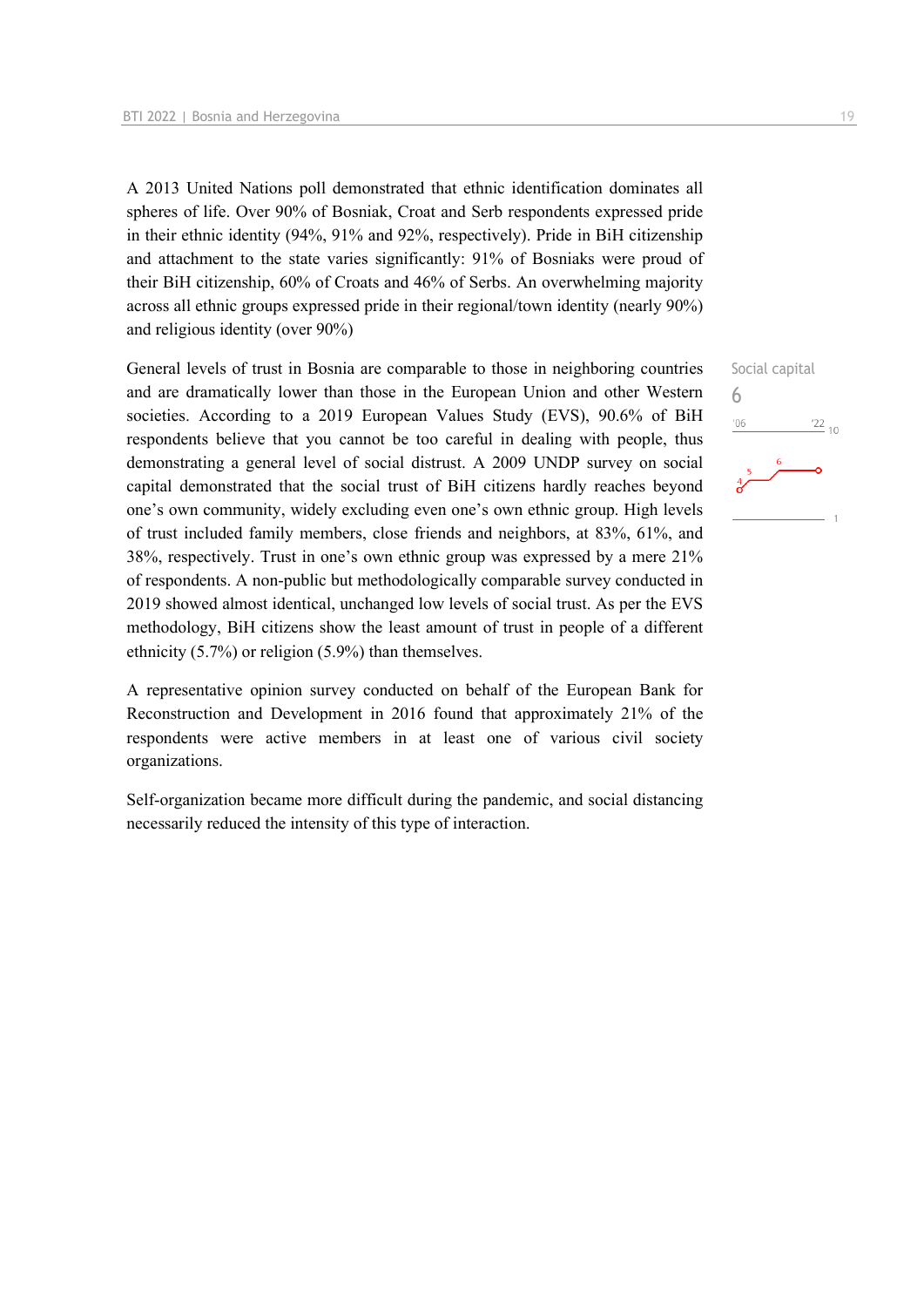### II. Economic Transformation

#### **6 | Level of Socioeconomic Development**

According to the 2019 Human Development Index, Bosnia and Herzegovina (BiH) had a high level of human development, ranked 73rd out of 189 countries. Its score (0.78) was slightly below the average for Europe and Central Asia and was the lowest in Southeast Europe after North Macedonia and Kosovo. The Gini coefficient for BiH was 32.7 in 2015.

According to the World Bank, the share of employed people in the adult population (35.5% in 2019) was Southeast Europe's second lowest, above only Kosovo. The unemployment rate stood at 15.7% (2019, ILO), while the youth unemployment rate reached 33.7%. This was a substantial decline from around 60% in 2015, but the fall was primarily the result of mass emigration. In a household budget survey conducted in 2015, the Agency for Statistics of BiH found that 16.9% of the population lived on less than  $\epsilon$ 213 per month (adjusted for household size). The overall percentage decline in the HDI score due to inequality in 2018 was 14.5%.

Ethnic minorities are particularly vulnerable to exclusion, while internally displaced people are at a high risk of poverty. Other groups at high risk of poverty and social exclusion include the elderly, youth, people with disabilities and the Roma. Women, too, disproportionately suffer from social exclusion and poverty. The UNDP's 2019 Gender Inequality Index ranked BiH at 38th place out of 62 countries.

Poverty and inequality were further exacerbated during the pandemic, manifesting particularly in the form of uneven access to health care and services. Data for 2020 were not yet available as of the time of writing. However, the IMF has not forecast significant long-term economic damage from the pandemic.

#### **Ouestion** Score

## Socioeconomic barriers 6 $^{22}_{-10}$  $-06$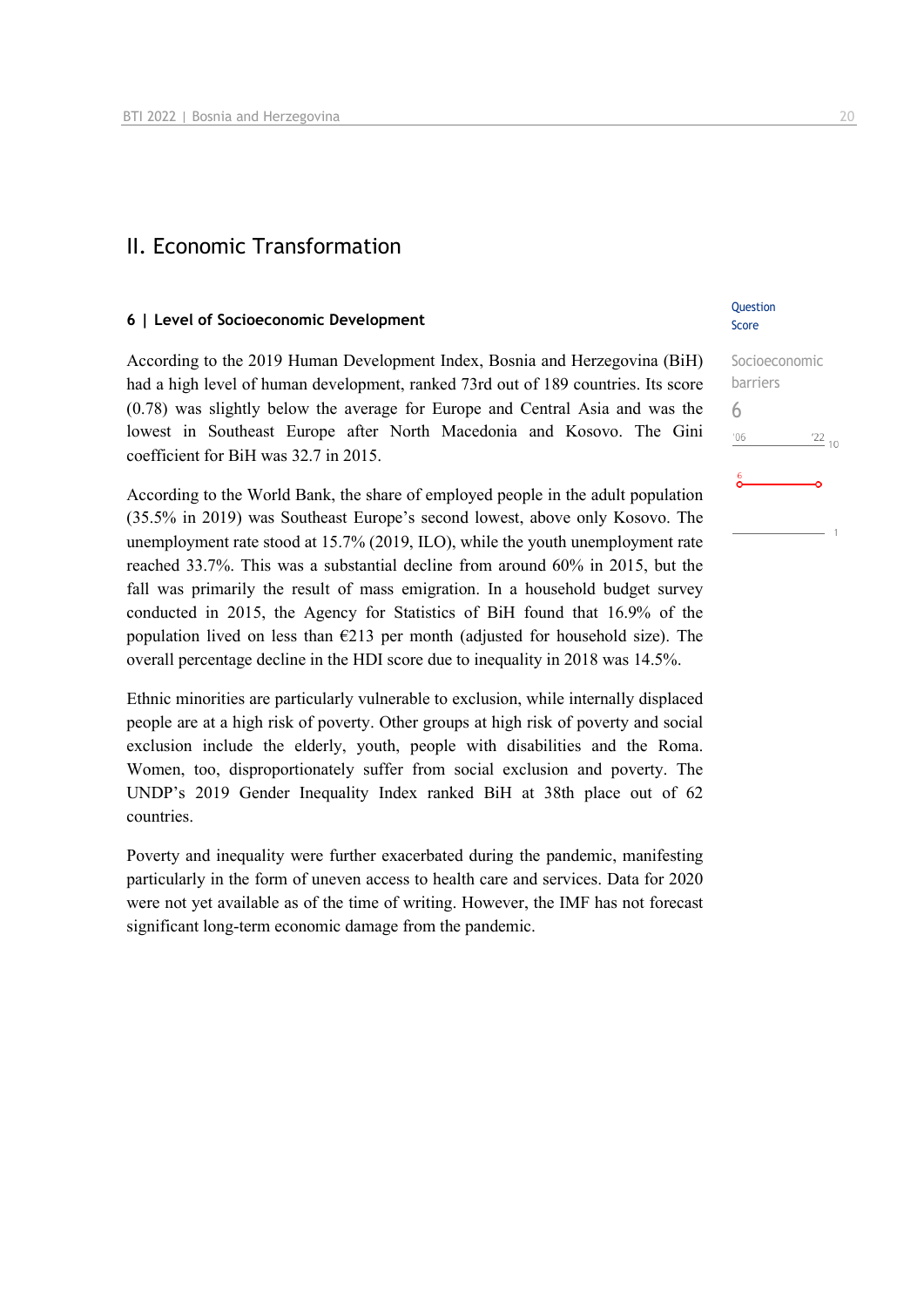| <b>Economic indicators</b> |          | 2017                     | 2018     | 2019     | 2020     |
|----------------------------|----------|--------------------------|----------|----------|----------|
| <b>GDP</b>                 | S M      | 18080.1                  | 20183.5  | 20202.5  | 19788.4  |
| GDP growth                 | $\%$     | 3.2                      | 3.7      | 2.8      | $-4.3$   |
| Inflation (CPI)            | $\%$     | 0.8                      | 1.4      | 0.6      | $-1.1$   |
| Unemployment               | $\%$     | 20.5                     | 18.4     | 15.7     | 16.9     |
| Foreign direct investment  | % of GDP | 2.8                      | 3.0      | 2.2      |          |
| Export growth              | $\%$     | 11.7                     | 7.2      | 0.4      | $-16.6$  |
| Import growth              | $\%$     | 7.7                      | 4.0      | 1.3      | $-14.3$  |
| Current account balance    | S M      | $-875.8$                 | $-676.5$ | $-623.9$ | $-634.6$ |
| Public debt                | % of GDP | 39.2                     | 34.3     | 32.5     | 36.7     |
| <b>External debt</b>       | \$ M     | 13028.5                  | 13253.9  | 13231.1  | 14263.5  |
| Total debt service         | S M      | 1352.0                   | 2040.5   | 1544.6   | 1667.5   |
| Net lending/borrowing      | % of GDP | 2.6                      | 2.0      | 1.8      |          |
| Tax revenue                | % of GDP | 20.3                     | 20.4     | 20.1     |          |
| Government consumption     | % of GDP | 20.3                     | 19.8     | 19.4     | 20.9     |
| Public education spending  | % of GDP | $\overline{\phantom{a}}$ |          |          |          |
| Public health spending     | % of GDP | 6.3                      | 6.2      |          |          |
| R&D expenditure            | % of GDP | 0.2                      | 0.2      |          |          |
| Military expenditure       | % of GDP | 0.9                      | 0.9      | 0.8      | 0.9      |

Sources (as of December 2021): The World Bank, World Development Indicators | International Monetary Fund (IMF), World Economic Outlook | Stockholm International Peace Research Institute (SIPRI), Military Expenditure Database.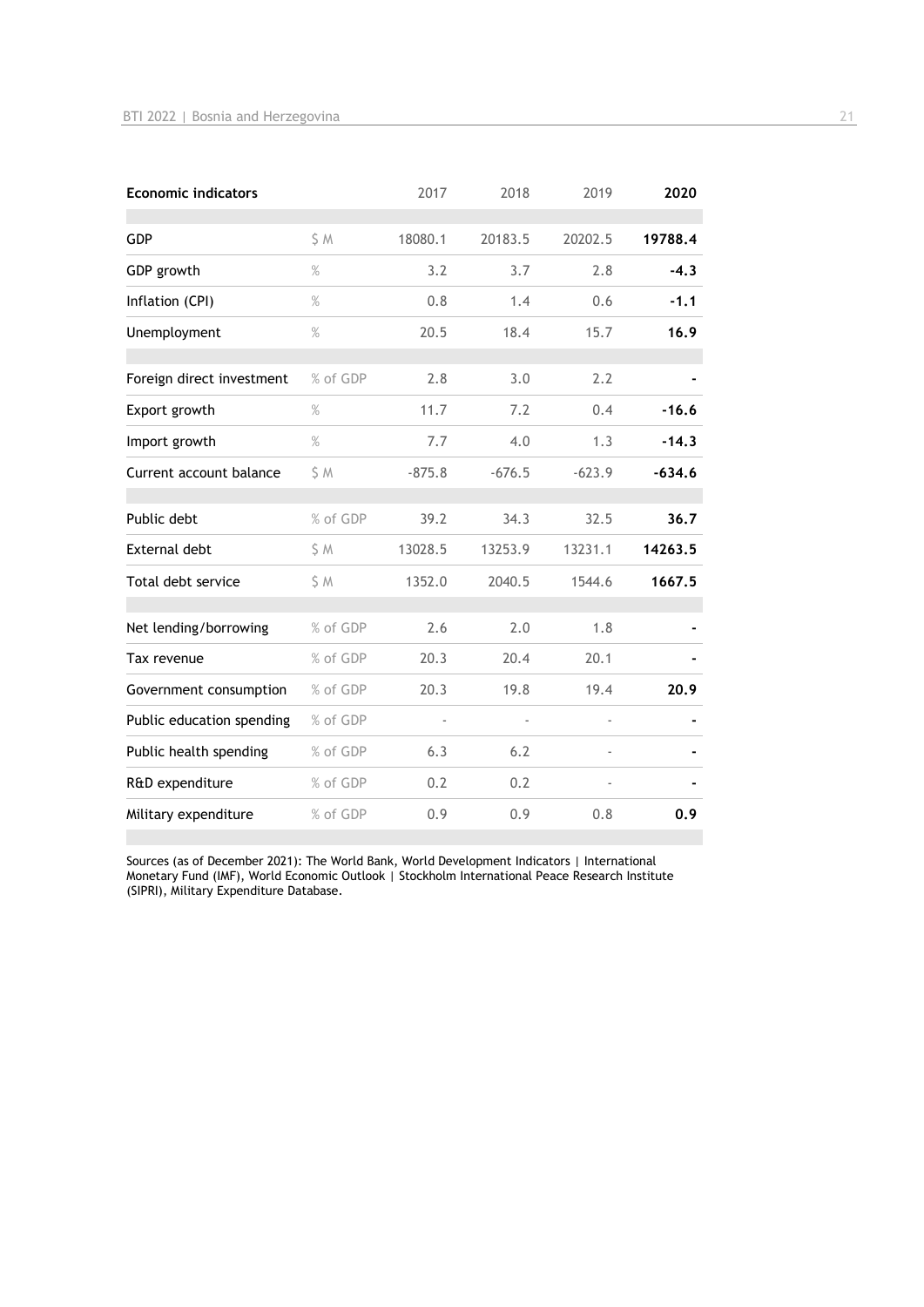#### **7 | Organization of the Market and Competition**

According to the 2020 European Commission country report, Bosnia and Herzegovina (BiH) remains at an early stage in establishing a functioning market economy, and major structural reforms are required to enable the country to cope with competitive pressure and market forces over the long term. BiH substantially strengthened its commitment to market-economic reforms by agreeing with the European Union on the  $2015 - 2018$  Reform Agenda as well as with the IMF on a three-year reform program in support of the agenda. Some improvements were made with regard to modernizing labor legislation, addressing weaknesses in the banking system and improving the business environment. However, implementation of the agenda broke down almost completely in 2017 – 2018, and major structural reforms, which could have strengthened the market economy by undermining patronage systems, remained untouched. Thus, BiH still ranked 184th out of 190 countries in the "starting a business" sub-index of the World Bank's 2020 Doing Business report. It takes 13 procedures and 80 days, and costs 13.7% of GNI per capita with starting capital of 10.2% of GNI per capita to start a business. In addition, the new labor legislation has been criticized for not incorporating the social dimension.

Significant administrative barriers remain for private sector development. The functioning of market mechanisms remains hampered by the large government sector. Public expenditure remains close to 50% of GDP, with the true figure even higher, considering the large number of state-owned enterprises. This crowds out the private sector, and the general business environment discourages investment and expansion. The public sector often prices out the private sector with high salaries and other privileges, distorting the labor market.

The lack of a single economic space within BiH remains a serious impediment to business activity. According to the European Commission, network industries still need to be liberalized, and the state continues to influence the economy through state-owned monopolies and nontransparent public procurement procedures. A new law on public procurement, required by the European Union for membership candidate status, remains pending.

The informal sector (estimated to account for  $30\% - 50\%$  of GDP) provides a vast number of unregistered jobs and heavily distorts marked-based competition as well as official unemployment data. Overall, the extensive state intervention in the economy and the semi-formal/informal control that political elites exert via the huge informal sector means that only a very limited segment of the private sector (mostly in the Federation of BiH) functions primarily on a market-economic basis.

Market organization 5 $06'$  $\frac{22}{10}$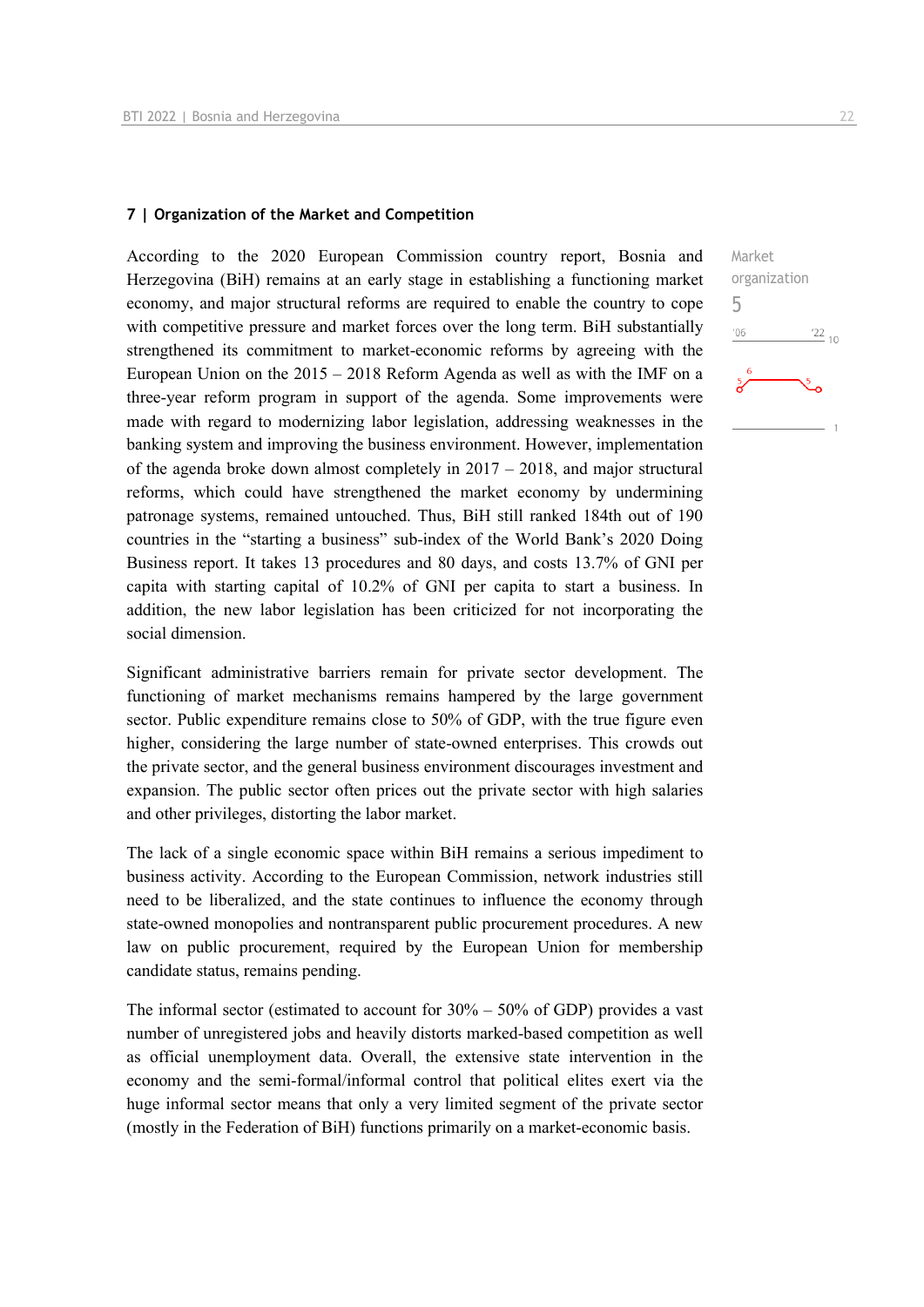The Law on Competition and its by-laws are harmonized with EU regulations. The Bosnia and Herzegovina Competition Council and Market Surveillance Agency are operational across the whole country. The latter has functioning inspection bodies at the entity level and implements and coordinates proactive and reactive surveillance activities. In 2020, the Competition Council adopted 21 decisions, including two on prohibited agreements, six on abuse of dominant position and 12 on authorizing concentrations. The European Commission notes that the council's efficient functioning persists despite limited administrative capacities, low level of enforcement activities, a cumbersome nomination procedure for the chairperson and the ethnicity-based veto rights of the six council members.

A State Aid Law is in force but continues to only partially in line with EU regulations, though alignment should have been completed in 2012. A State Aid Council is in place to ensure the consistent application of the state aid system law. Though all eight council members have been appointed, the European Commission notes that the secretariat is still not fully staffed, and the council's works is hampered considerably by inadequate funding, as Republika Srpska has withheld its share of the budget.

Foreign trade is liberalized, with uniform, low tariffs, and no fundamental state intervention in free trade, in line with the Stabilization and Association Agreement (SAA) and an earlier Interim Agreement from 2008. In 2019, the simple average most favored nation tariff rate stood at 6.3%.

The European Union reinstated trade benefits for some BiH agricultural products in 2016, and exports to the European Union consequently rose substantially in subsequent years, from  $63.4$  billion in 2016 to  $65$  billion in 2019. The European Union continues to be BiH's main trading partner. In 2018, 65% of the country's external trade was with the European Union; more than a third of total exports were directed to Germany, Italy or Croatia. Non-tariff barriers such as sanitary standards continue to hamper the export of BiH products to the European Union, especially in the field of agriculture.

BiH has preferential trade agreements with Central European Free Trade Agreement member states. BiH is still not a member of the WTO, thus comparative data is not available. Though accession negotiations are in the final stage, BiH's Council of Ministers missed its self-imposed target to complete accession by December 2016 by a considerable amount. Bilateral negotiations on market access with three WTO member states (Brazil, Russia and Ukraine) were not completed within the planned timeframe and continued during the current review period.

A special arrangement for the export of BiH products led to a substantial but shortterm rise in exports to Turkey by 10% and to Russia by 33% in 2017. However, these figures respectively declined in 2018 by 25% and 10%. In 2019, exports to Turkey and Russia stabilized at 2017 levels.

7

 $^{\prime}06$ 

Liberalization of foreign trade 9 $\frac{22}{10}$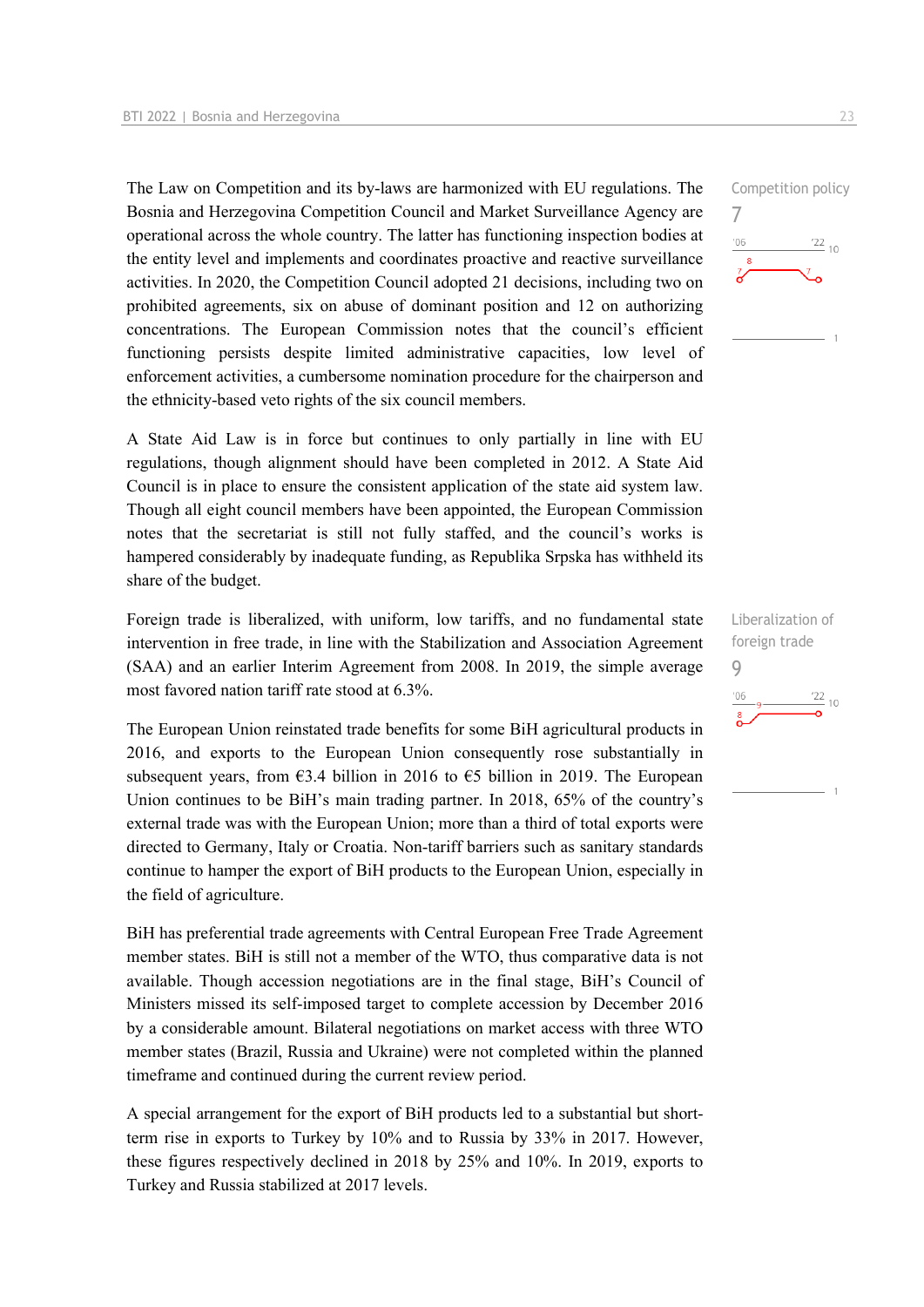The banking system is dominated by foreign-owned banks (90% of assets) and is largely aligned to international standards. The sector remains reasonably liquid and well-capitalized. The capital adequacy ratio stood at 18% in 2020 according to the Banking Agency of the Federation of Bosnia-Herzegovina (FBiH). The share of non-performing loans has decreased, falling from 15% in 2013 to 6.6% at the beginning of 2020. Pockets of vulnerability remain, especially among domestically owned banks, which suffer from low liquidity and a relative high share of nonperforming loans. In the 2015 – 2016 period, the IMF conducted a stress test of all BiH banks, and had auditors conduct asset quality reviews for six domestically owned banks in the Republika Srpska (RS). One private and one state-owned bank in the entity had to close due to insolvency.

Despite the coronavirus pandemic, the banking sector has remained liquid and adequately capitalized, partly due to loan moratoria introduced in April 2020.

The central bank of BiH, the Deposit Insurance Agency (DIA) and the entity-level banking agencies supervise the banking sector. However, supervision is obstructed by institutional fragmentation, and insufficient cooperation and coordination among regulators. As part of the 2016 – 2019 IMF reform program for BiH, the oversight function of the central bank of BiH has been reaffirmed. The central bank of BiH, the DIA and the banking agencies have signed a memorandum of understanding providing for the regular exchange of information. Both entities passed new banking laws and amended their banking agency laws, and RS undertook initial steps to strengthen the independence of its development bank.

#### **8 | Monetary and fiscal stability**

Inflation steadily fell between 2011 and 2017, with consumer price deflation reaching -1.1% in 2016. However, the trend had reversed by 2018, when the inflation rate rose to 1.4%, before dropping again to 0.6% in 2019. The central bank is exclusively responsible for monetary policy. The exchange rate is pegged to the euro under a currency board arrangement. According to a European Commission report on Bosnia and Herzegovina (BiH), the currency board enjoys a high level of confidence and credibility. The independence of the central bank is enshrined in law. As part of the IMF reform program, BiH authorities in 2016 recommitted to the bank's independence and to not use the central bank's foreign reserves for budgetary or public investment purposes. In 2020, the central bank strongly resisted calls by the ruling political elites to mobilize international reserves for fiscal purposes as part of the pandemic-management program; this decision contributed to maintaining financial and overall macroeconomic stability. The inflation rate decreased to -0.8%.

Monetary stability 9 $\frac{22}{10}$  $'06$ 

Banking system 8  $\frac{22}{10}$  $106$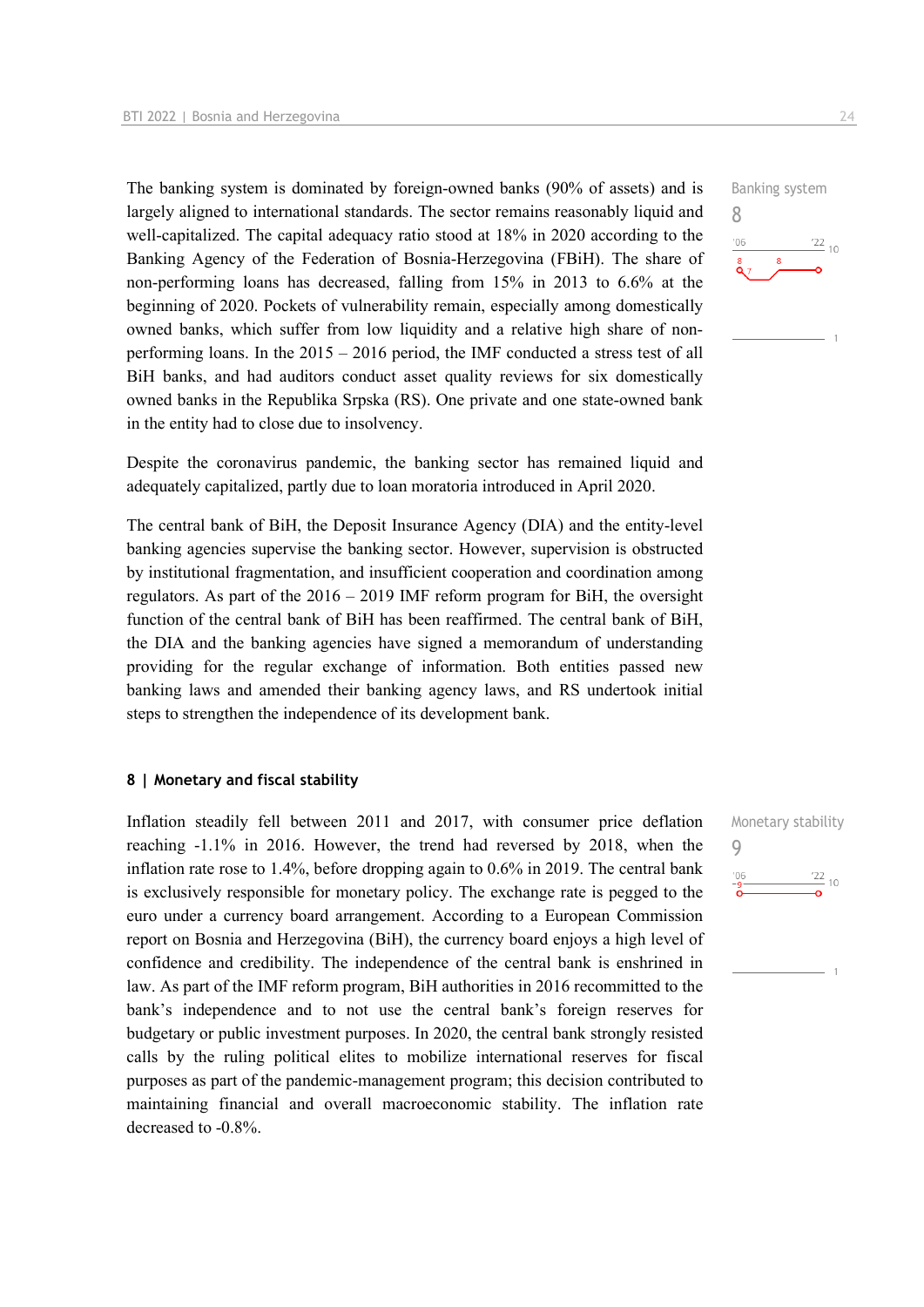Failure to maintain fiscal control over public spending has been one of the main threats to macroeconomic and social stability in Bosnia and Herzegovina (BiH) since the international community handed over full ownership to domestic political elites in 2006. Government spending rapidly increased over the last decade due to extensive public sector employment and social transfer payments that are not needsbased, two pillars of the country's patronage system.

Within the 2015 – 2018 Reform Agenda, BiH authorities committed themselves for the first time to a comprehensive policy of fiscal sustainability. Governments at the state and entity levels introduced a freeze of public wage bills and moratorium on new hiring in public administration. Governments at all levels began to identify the overall public wage bill, supported by the World Bank. Budgets were adopted on time. The BiH Council of Ministers adopted a debt management strategy. Tax authorities began to exchange tax data between state, entities and Brčko District. Measures to control spending by cantons and municipalities were introduced in both entities. Several fiscal laws were adopted designed to broaden the tax base and reduce tax exemptions.

The combined measures yielded certain results. The 2014 general government deficit of 2.9% in 2014 turned into a surplus of 2.6% of GDP in 2017, and of 1.6% in 2018. This was partly due to a decrease in total government expenditures from 45.8% of GDP in 2014 to 41.4% in 2018. Total public debt fell from 44.7% of GDP in 2015 to 32.4% in 2019. External (public and private) debt amounted to 61.1% of GDP in 2017, down from 63.8% in 2016.

In 2016, the IMF agreed on a three-year credit arrangement with BiH authorities of  $€553.5$  million designed to support structural economic reform. With the total breakdown of the reform process in 2018, however, the extended fund facility (EFF) ended largely unimplemented, and only the first two tranches were paid out.

The economic impact of the pandemic along with the additional government measures implemented in 2020 brought the fiscal consolidation of recent years to a temporary halt but did not undermine fiscal stability. Revenues declined by 7.5%, mainly due to lower indirect tax collection. Government expenditure rose by 7% due to fiscal response measures totaling €420 million (2.5% of GDP, leading to a rise in total government expenditures to 46.6% of GDP). These measures included substantial health-sector support, compensation/solidarity funds for companies, budget support for cantons and municipalities, and off-budget loan guarantees. Total public debt increased to 38.3% of GDP and thus remains relatively low, while external (public and private) debt rose to 76.0%. The government was approved for €250 million in macro-financial assistance in the form of a loan from the European Union and secured a further  $\epsilon$ 330 million from the IMF under the Rapid Financing Instrument. The IMF expects BiH to return to a course of fiscal consolidation in the medium term.

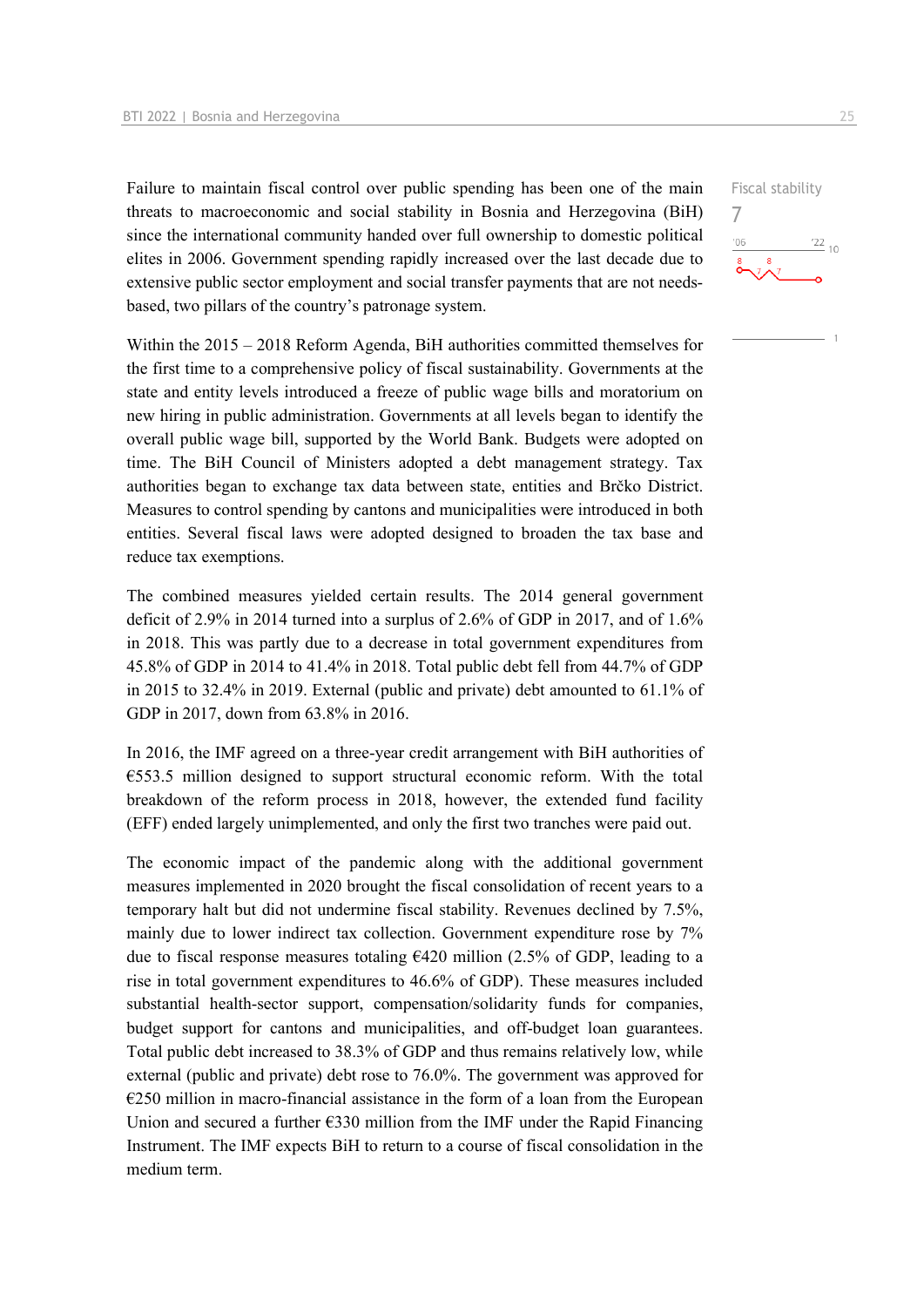#### **9 | Private Property**

Bosnia and Herzegovina (BiH) has an adequate legal framework for the protection of property rights, though the enforcement of these rights through the judicial system can be extremely slow. Outdated and non-harmonized land registry and cadaster systems have hampered the execution of property rights in postwar BiH. According to the World Bank, the ease with which property can be registered in BiH has significantly improved in recent years but started from an extremely low postwar base.

As regards reclaiming property confiscated during the war, a high proportion of property repossession requests have been resolved. Regarding the restitution of private property confiscated during and after World War II, efforts by the BiH Council of Ministers undertaken in 2005 failed. A draft law on denationalization has never been adopted. Political representatives have been unable to agree on a resolution of defense property, a condition required for the closure of the Office of the High Representative.

Foreign investors may own real estate and are not legally discriminated in comparison with BiH citizens and legal entities. BiH has adopted laws to protect intellectual property rights in accordance with European Union and international rules. A state-level Institute for Intellectual Property is in place, yet its functioning remains hampered by insufficient administrative and financial resources. A system for the collection, analysis, and exchange of data between the various enforcement institutions is lacking and no enforcement strategy has been adopted. As a consequence, enforcement of intellectual property rights remains deficient.

While Bosnia and Herzegovina (BiH) performs significantly worse than all neighboring countries in the Western Balkans in the World Bank's Doing Business survey, there has been some progress in recent years. As part of the Reform Agenda's goal to improve the business climate, the Federation of BiH (FBiH) government worked on the introduction of "one stop shops," but the planned November 2016 introduction has been delayed. In 2015, the FBiH passed new laws on enterprise and foreign direct investment and Republika Srpska (RS) passed a new law on bankruptcy. However, many constraints on private enterprises remain in place.

Privatization remains a challenging political and economic issue, as the state sector is large, inefficient and reportedly loss-making. This is particularly true in the FBiH, where around two-thirds of the initial stock of capital intended for privatization remains state-owned. In RS, only a small number of large companies remain under state ownership. Strategic sectors such as transportation, energy and telecommunications (in the FBiH) remain dominated by state-owned companies. Under the framework of the Reform Agenda, the FBiH government screened all 8

 $^{\prime}06$ 

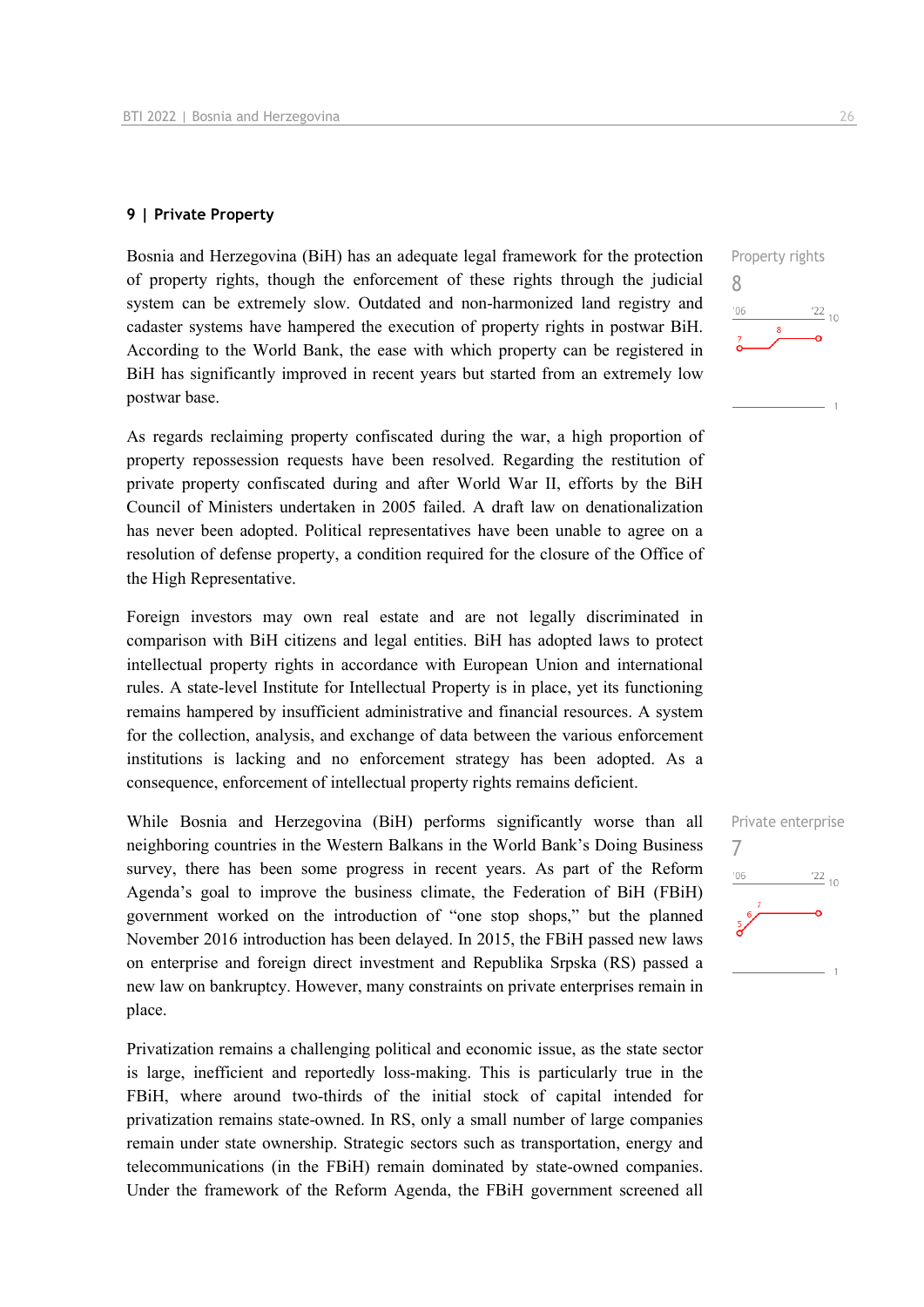public companies in cooperation with the World Bank, and initially sold minority shares in several privatized companies, while the RS government had its entity railroad company screened. Ruling elites have blocked restructuring and privatization of state-owned enterprises (SOEs) in the Federation since 2017, while in the RS, only the restructuring of the railroad company continues. Over the last two years, no relevant progress has been made, nor have there been further improvements in the legal framework for private enterprises in BiH.

As part of the government measures to mitigate the impact of the COVID-19 pandemic, the various governments mobilized hundreds of million euros in 2020 to subsidize social security contributions and minimum wages for workers in affected sectors (hospitality, catering, transport), and authorities introduced loan moratoria for companies on a case-by-case basis.

#### **10 | Welfare Regime**

Social protection is regulated at the entity level in the Republika Srpska (RS), while competences are shared between the entity and canton governments in the Federation. The systems are not harmonized. There are contributory and noncontributory schemes in both entities. The social security system encompasses social insurance, social assistance, family and child assistance and war veterans' protection. Within the social insurance scheme are pension and invalidity insurance, health insurance and health protection, and unemployment insurance.

International financial organizations conclude that the level of social contributions is prohibitively high in Bosnia and Herzegovina (BiH), and that the system is financially unsustainable. The ratio of those working in the formal sector who pay social contributions to those who are entitled to health care remains low (about 1:5 in BiH, World Bank 2010). The pension systems in both entities consist of public old-age and disability funds. They traditionally suffer from being financially unsustainable due to a low ratio of contributors to beneficiaries (almost 1:1), strong incentives for early retirement, and special privileged pensions for war veterans. Structural reforms of the pension, health care and social welfare systems were agreed to by the entity governments as part of the Reform Agenda. In RS, the 2016 pension reform introduced a voluntary pension fund and a public pension fund at the entity's treasury. In 2018, the Federation improved transparency at the public pension fund, introduced measures to discourage early retirement, established a fund at the treasury (commencing in April 2020) and created a voluntary pension fund. Despite these reforms, the structural problems of the financial unsustainability of the public pension funds and of low average old-age pensions, many of which lie below the poverty line, remain unsolved.

The World Bank and others point out that the social assistance provided to the most vulnerable groups in society is inadequate, in large part because it is traditionally

Social safety nets 6 $-06$  $\frac{22}{10}$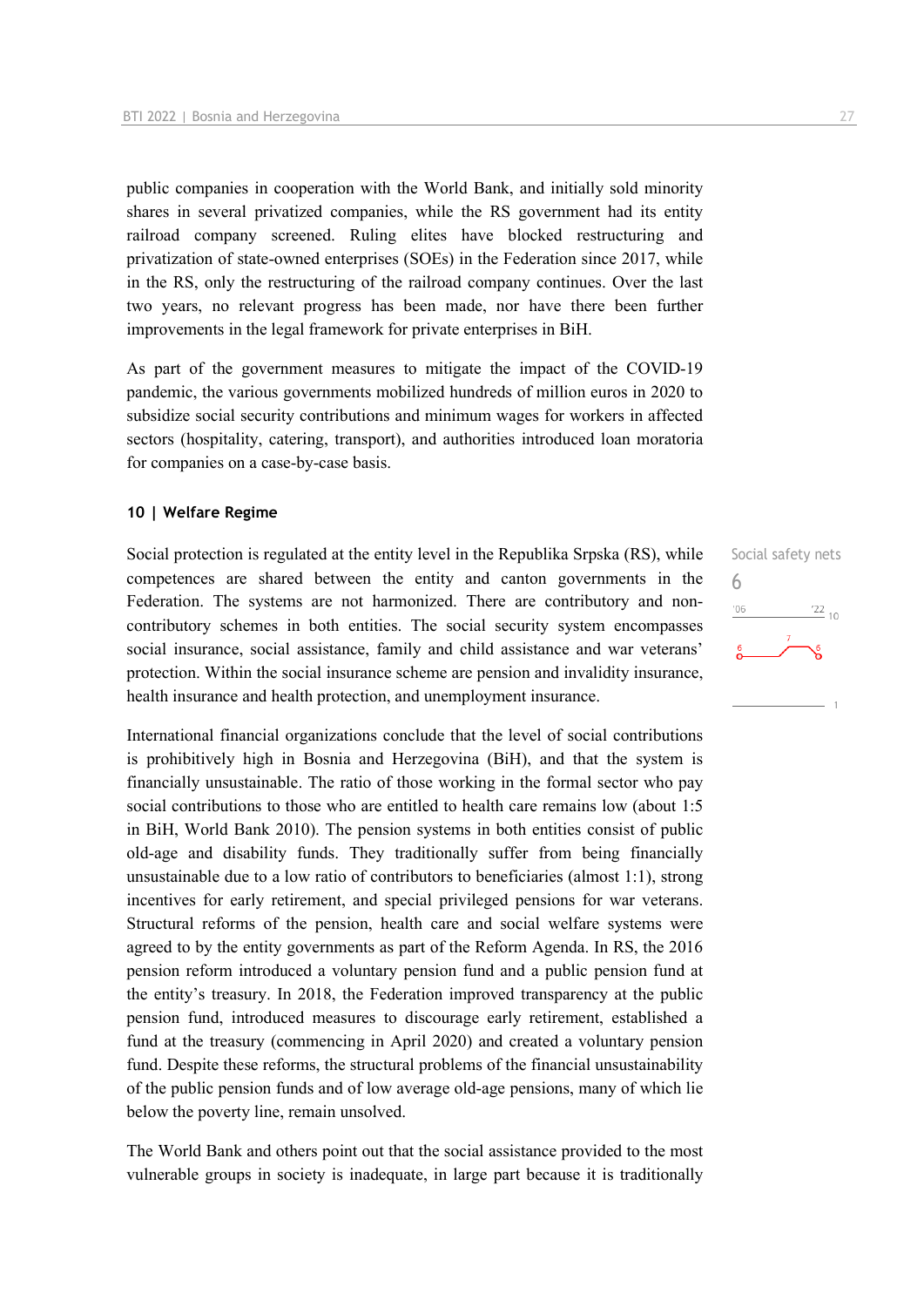neither well targeted, nor needs-base oriented, and because war veterans continue to obtain the highest levels of protections (e.g., so-called privileged pensions and noninsurance transfer payments) and constitute a powerful lobby against reform.

Authorities in 2020 failed to introduce relevant additional social policy measures to mitigate the hardships exacerbated by the pandemic; for instance, no effort was made to target the informal sector.

Equality of opportunity is only partially achieved. Women and members of ethnic, religious and other minority groups have limited access to education, public office and employment. Nepotism and clientelism in Bosnia and Herzegovina (BiH) institutions perpetuate exclusion and deny basic human rights to many citizens. Ethnic minorities are particularly vulnerable to exclusion, while internally displaced people are at a high risk of poverty.

Other groups at an elevated risk of poverty and social exclusion include the elderly, youth, those with disabilities, Roma people and women. In 2019, the rate of labor force participation for women was 37.4% in BiH compared to a rate of 58.1.5% among men, which is among the lowest rates in Europe. In addition, 74.0% of women had at least some secondary education as compared to 89.3% of the male population. The literacy rate among women was 94.9% in 2013, as compared to 99.2% among men. Despite the legally guaranteed right to education and employment for migrants and asylum-seekers, the exercise of the latter right in particular is often blocked by authorities at all levels.

#### **11 | Economic Performance**

The economic recovery following the setback after the 2014 May floods continued in 2017. Real GDP growth was 3.7% in 2018 (after just 1.1% in 2014) but declined to 2.8% in 2019. The drivers of growth were domestic demand, particularly resilient private consumption and increased industrial production, partly reflecting growing external demand. After a sharp decrease to less than 2% of GDP in 2016, foreign direct investment (FDI) rose again in 2017 to 3.4% of GDP but fell again to 2.9% in 2018 and only 1.9% in 2019.

Per capita GDP was only 31% of the EU average in 2018 – one of the lowest such ratios in the Western Balkans. Inflation remained negative until 2017, increased to 1.4% in 2018, but dropped again in 2019 to 0.6%. The unemployment rate decreased substantially from 27.7% in 2015 to 15.7% in 2019, helped by increased labor migration to the EU.

The economy relies on export sectors, such as wood processing and metal, chemical and weapons production. Industrial production increased by 3.1% in 2017, compared to 4.0% in 2015, but decreased by 0.6% in 2019. The steady growth in tourism continued between 2017 and 2019.

|               | Equal opportunity |
|---------------|-------------------|
| 5             |                   |
| '06           | $\frac{22}{10}$   |
|               |                   |
| $\frac{5}{9}$ |                   |
|               |                   |
|               |                   |

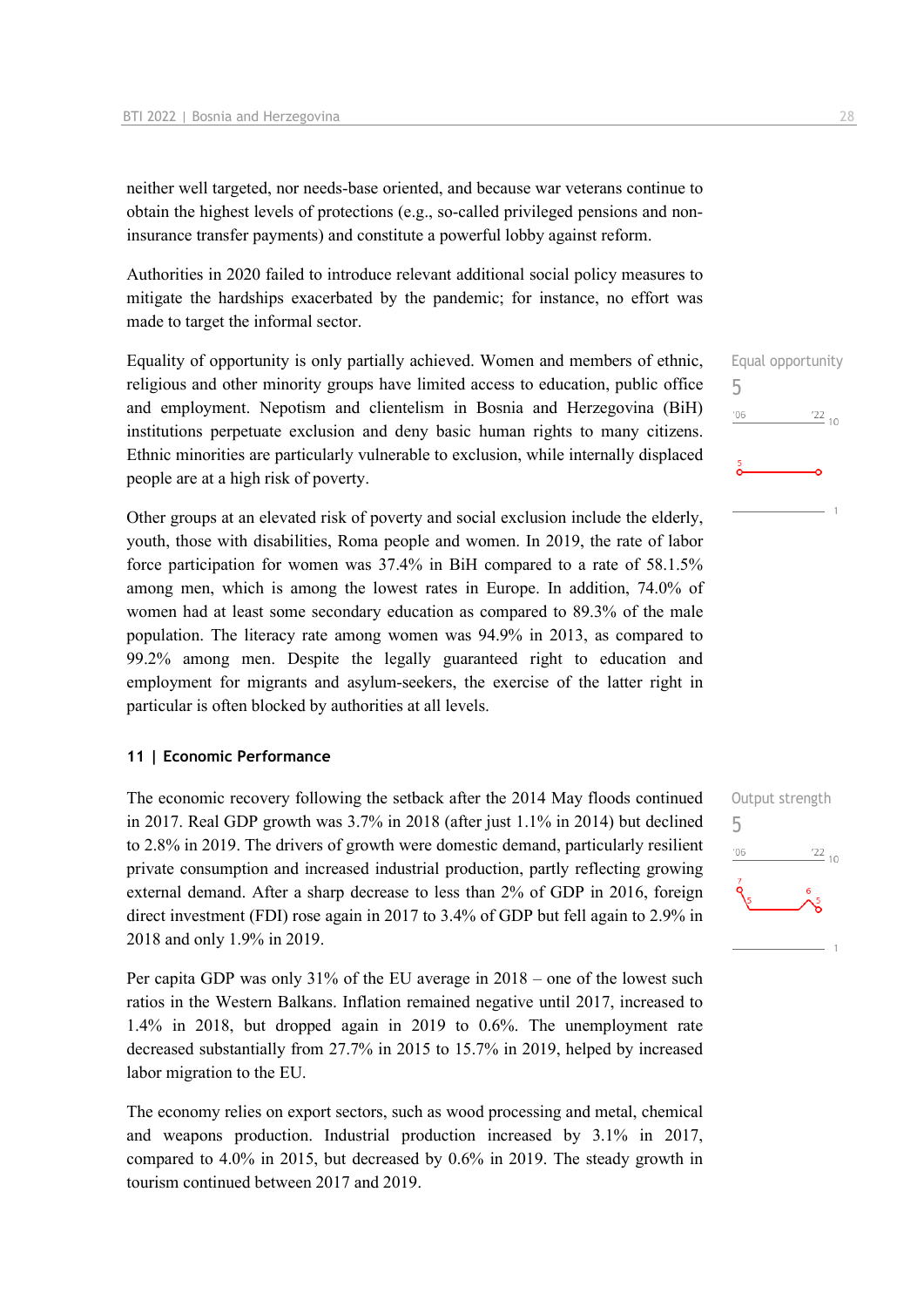Public finances showed initial signs of improvement due to a medium-term fiscal consolidation policy. The first general government surplus in years was achieved in 2017 (2.6% of GDP) and stood at 2.1% in 2019. This was helped by tax revenues that rose from 21.9% of GDP in 2014 to 23.0% in 2019. The current account deficit dropped from 5.2% in 2017 to 3.1% in 2019. This was partly due to a reduced trade deficit, which declined from 29.7% of GDP in 2014 to  $22.5\%$  in  $2018 -$  the lowest since the Bosnian War.

The outbreak of the COVID-19 pandemic in 2020 had a negative but limited impact on the economy. GDP growth was negative for first time in six years, posting a decline of 5.5%. Foreign direct investment also decreased to 1.4% of GDP, but industrial production increased by 2.8% compared to 2019. Amidst shrinking tax revenues and increased spending for health care and economic support, public finances deteriorated from the previous surplus to a deficit equivalent to 5.5% of GDP.

#### **12 | Sustainability**

The idea of environmentally sustainable economic growth is barely taken into consideration in Bosnia and Herzegovina (BiH), and no specific government policies have been adopted. A state-level environmental law creating a countrywide framework for harmonized environmental protection remains to be adopted, and no state-level environment agency has been established to monitor compliance. No specific laws on environmental inspections exist. Overall, administrative capacity in the environmental sector is weak, due to fragmentation of vertical and horizontal competencies and a lack of a harmonized legal framework. On the entity level, a limited number of strategies have been implemented in the area of water and waste management. A countrywide revised strategy on biodiversity for 2015 to 2020, in line with the U.N. Convention on Biological Diversity, has been in place. A statewide action plan for flood protection and river management was implemented following the 2014 floods.

The current, statewide framework energy strategy for BiH, which runs until 2035, has been criticized by experts and civil society for lacking a consistent strategy for preventing climate change and reducing greenhouse gas emissions. For example, the document fails to outline any initiatives that would substantially reduce BiH's dependence on coal for energy production.

Some local protest movements and NGOs have sought to mobilize the public against certain industrial plants or projects such as hydropower plants, citing their negative environmental impact.

In Canton Sarajevo, steps have been taken to address air quality, with the help of the donor community. However, the implementation of the projects has been hampered by two changes of government in the canton.

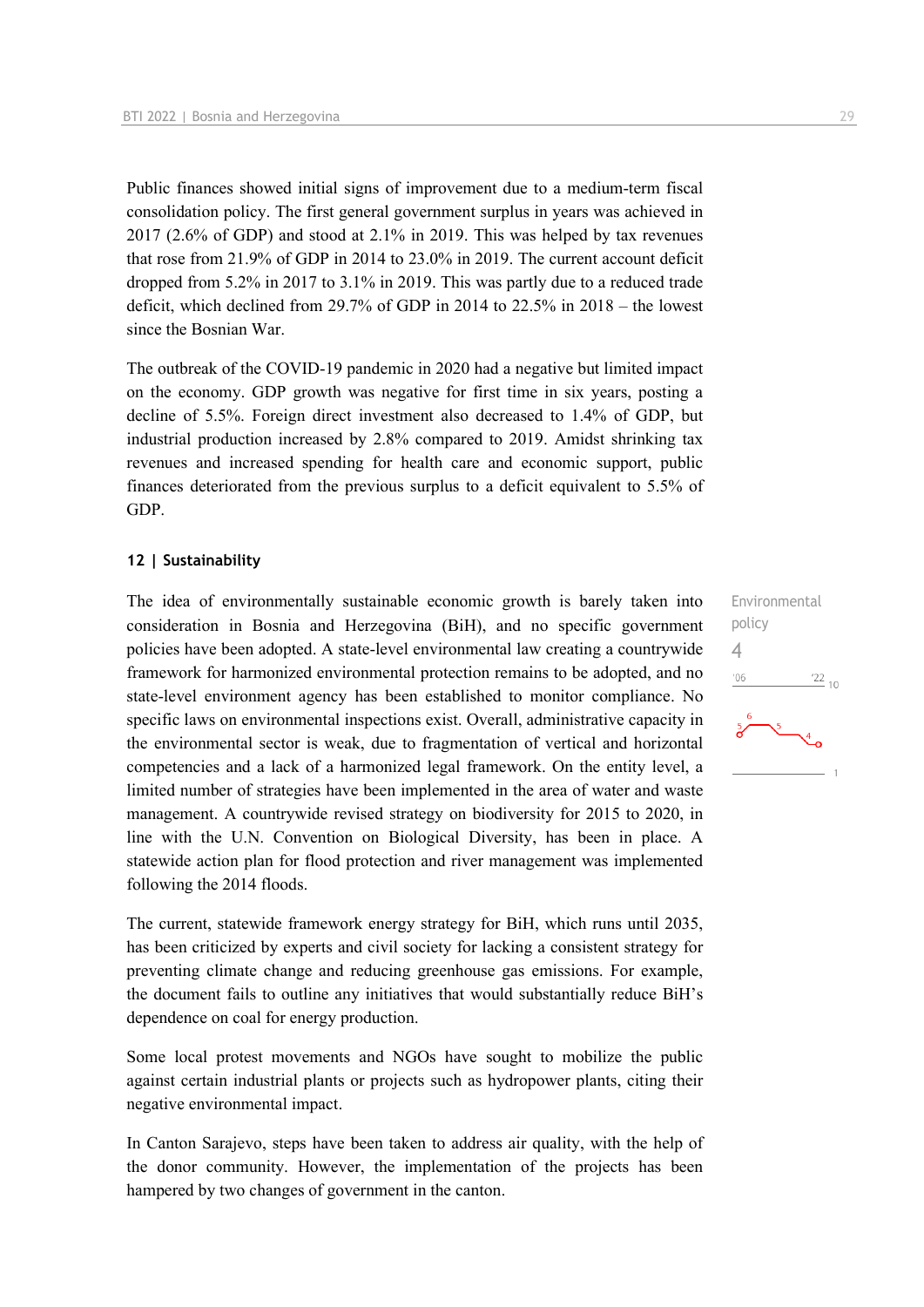Bosnia and Herzegovina's (BiH) system of education and training remains fragmented, operated and coordinated by 14 ministries across four levels of governance. As a consequence, there is a general lack of reliable data on the education system in BiH. A 2013 report estimated total public spending on education at 4.3% of GDP in 2016, comparable to most other countries in the Western Balkans, but below the EU average of 5.3%. The literacy rate was 99.6%. In 2011, the gross enrollment ratio for primary school was 97.6%, secondary school 91.8% and tertiary education 38%. According to the 2019 Human Development Index (HDI), the population had a mean of 9.8 years of education and an average expected 13.8 years of schooling in 2019. In the UNDP's Education Index, BiH scored 0.711 in 2019.

Reform efforts have been made over the last 15 years to reduce ethnic segregation in schools and liberalize and improve ethnically based curricula. Framework laws on primary, secondary and higher education are in place, yet in the absence of enforcement mechanisms at the state level, cooperation and coordination across the various government levels remains difficult and harmonization of educational standards insufficient. In the Federation of BiH (FBiH), Croat-majority cantons continue to reject the authority of the FBiH Ministry of Education.

Discrimination in the education system persists. In 2014, the FBiH Supreme Court ruled that separation of pupils by ethnicity within schools is discriminatory; however, the political will to implement the ruling remains absent.

The education sector shifted to online learning through most of 2020 due to the pandemic. There has been a lack of support for pupils who lack the infrastructure for online learning, as well as for the training of teachers.

R&D expenditures are extremely low (0.2% of GDP in 2018). This is significantly below the OECD/EU mean (2%) and is low compared to other countries in the region. BiH managed to be associated to the European Union's Horizon 2020 program, but participation has remained limited due to limited research capacities.

Education policy / R&D 5 $-06$  $'22_{10}$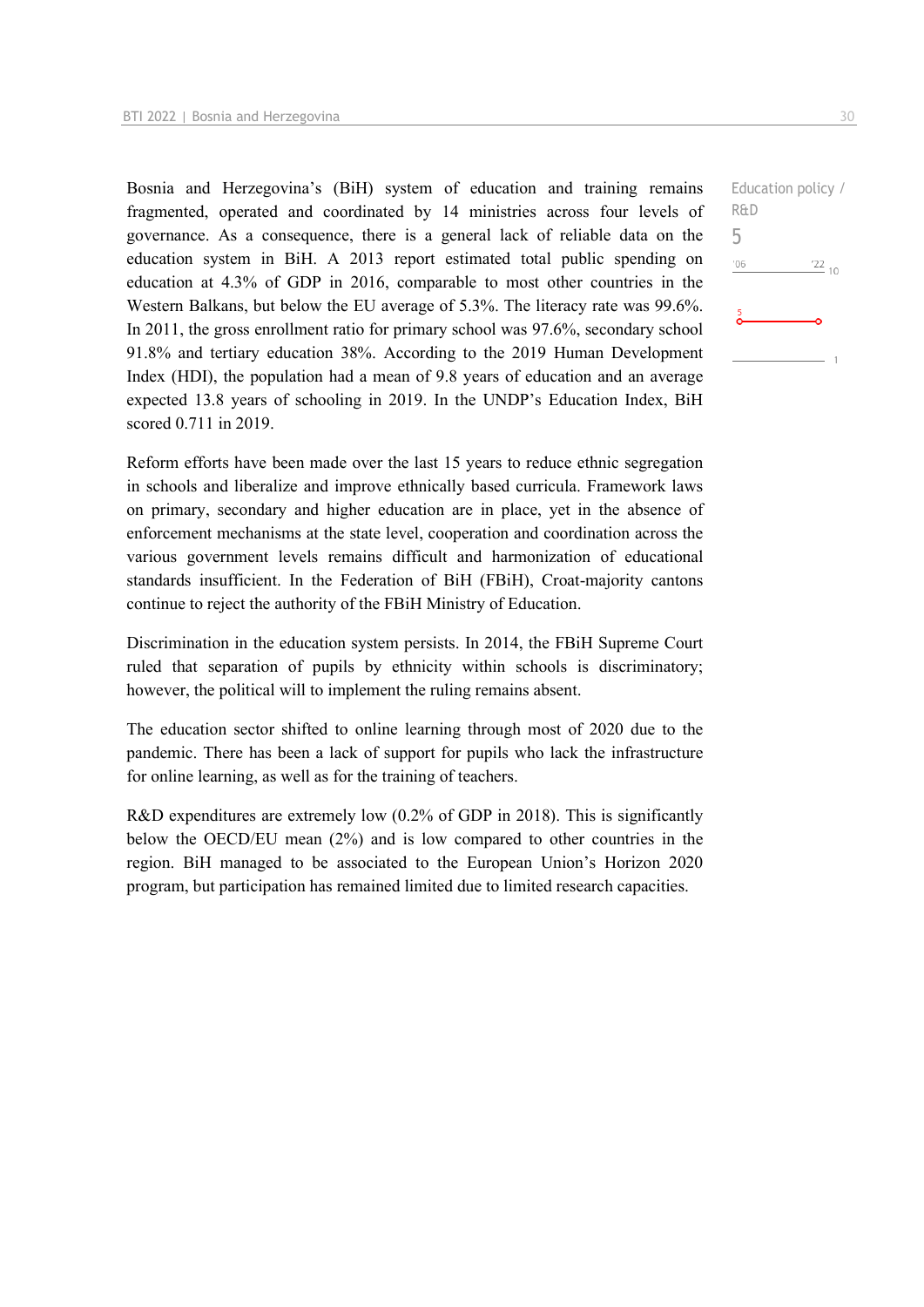## Governance

### I. Level of Difficulty

Postwar Bosnia and Herzegovina (BiH) is undergoing at least a threefold transition: from conflict to peace, from communism to democracy and a market economy, and from membership in a federation to independent statehood. The legacy of the war significantly complicates the country's transition in comparison to neighboring countries. The security situation has largely normalized, and physical war scars are decreasing, thanks in large part to international donations.

The existing constitution keeps in place a dysfunctional institutional system. Governments in BiH continue to face a multitude of structural constraints inherited from the war and postwar period. These include a technologically antiquated economy dominated by heavy industries (some of which suffered physical destruction during the war); a labor force structurally unfit for a 21st century economy; accelerating mass emigration among working-age citizens, largely to the European Union (in 2019 alone, an estimated 60,000 people emigrated); high levels of long-term and youth unemployment; obsolete infrastructure (e.g., economically unsustainable railways and a lack of motorways); and an outdated education system, particularly vocational training, which has not responded to the needs of the labor market.

The COVID-19 pandemic added additional, though limited, constraints. GDP declined by 5.5%. This decline was greater than that experienced during the 2009 global economic and financial crisis. Yet the fiscal stabilization trend of the last few years persisted, and the country is expected to overcome the pandemic's economic impact by 2023. With a total of 4,000 deaths and 110,000 infections by mid-January 2021, the overall disruptive impact of the pandemic on society remained limited.

Civil society as an integral part of democratic processes does not have long tradition in Bosnia and Herzegovina (BiH). Civil society traditions were weaker in Bosnia than in most other republics of the former Yugoslavia. Anti-war civil society organizations (CSOs) protested against the nationalist mobilization prior to 1992, but they were marginalized by nationalist parties.

Since 1995, the most vocal liberal civil society organizations have drawn most, if not all, of their funding (and political support) from international sources. A small number of prominent NGOs frequently and forcefully expose government inefficiencies and other transgressions. However, their activities are not typical of

**Structural** constraints 5  $n<sub>6</sub>$  $^{22}_{-10}$ 

Civil society traditions 5 $'06$  $\frac{22}{10}$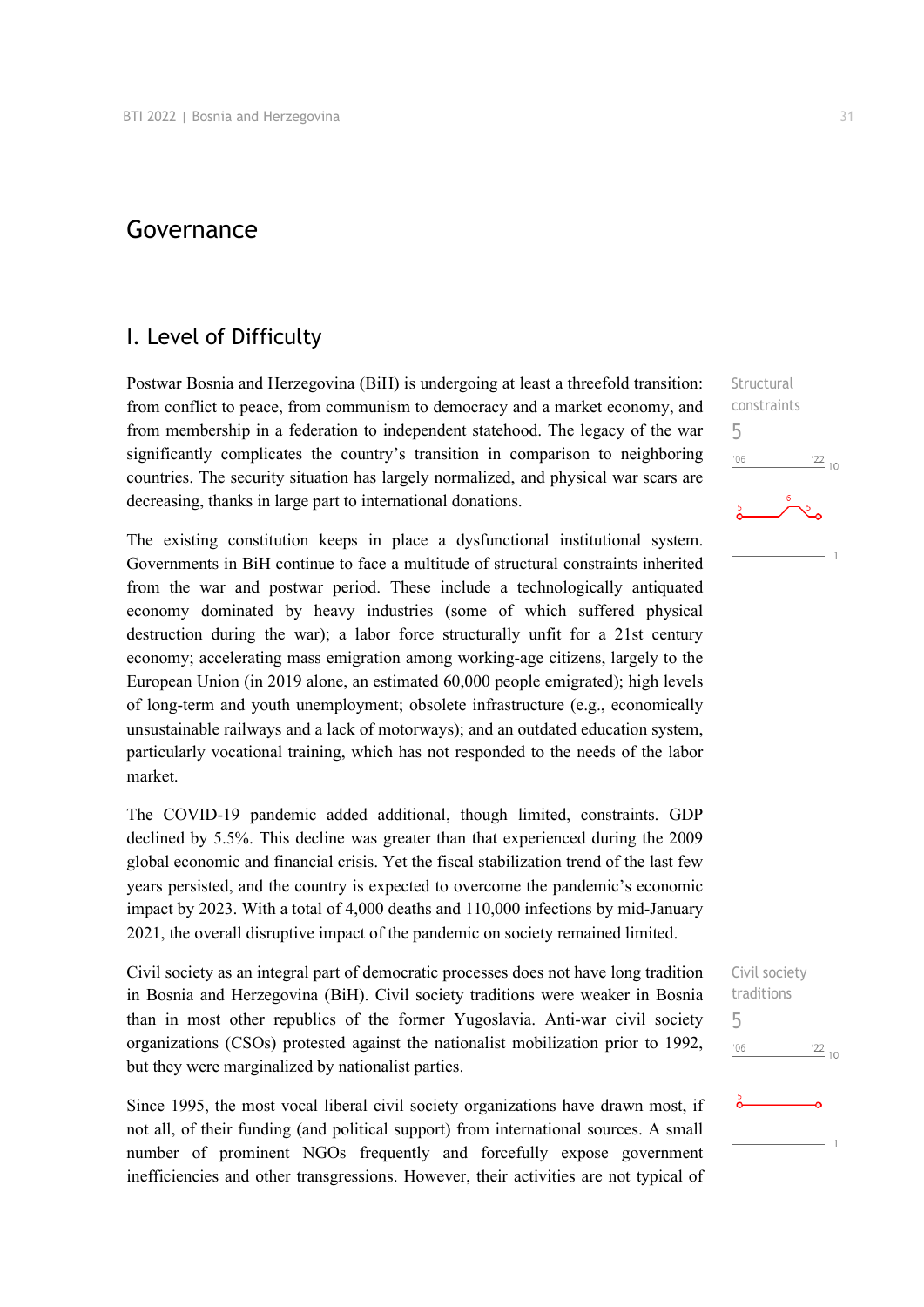the sector, which remains dominated by organizations that de facto deliver services to citizens in a way that often substitutes the role of the dysfunctional state. At the same time, there exist strong civil society elements that are illiberal and/or antireform and are funded by government sources (particularly the war veterans' associations) in a nontransparent way. CSOs in general suffer from low organizational capacities and a lack of financial sustainability due to the lack of domestic philanthropy and an almost complete dependence on foreign funding. Registration is spread across central state and entity levels with different legal regulations.

As the most important improvement in civil society-government relations, CSOs and the BiH Council of Ministers in 2017 signed a memorandum on civil societygovernment cooperation. An incomplete BiH-wide registry of CSOs registered 27,000 active organizations by the beginning of 2021. During 2020, the Council of Ministers of BiH established an advisory body for cooperation with the nongovernmental sector, one of the requirements listed among the 14 key priorities from the EC's opinion on BiH's membership application.

Citizen protests and groups (e.g., the groups that emerged from the violent social protests in February 2014 or the 2018 Republika Srpska "Justice for David" protests) are marked by the limited role of formal CSOs. This reveals the lack of public trust in civil society organizations and reflects the fact that the largely donordriven professional civil society organizations are by and large detached from the interests and needs of ordinary citizens.

Political elites in Bosnia and Herzegovina (BiH) continue to be highly polarized along ethnic lines and instrumentalize interethnic polarization for their own political and material interests. As a consequence, citizens in BiH identify strongly with their ethnic group. Identification with the BiH state as a whole is high among Bosniaks, lower among Croats and very low among Serbs.

Interethnic power-sharing is accompanied by, and encourages, a highly confrontational style of politics. The international presence has been reduced since 2006 and external influence on political elites has rapidly declined. This has been accompanied by a rise in nationalist political rhetoric and the increasing obstruction of power-sharing structures.

As the 2014 violent social protests have demonstrated, the country's patronage systems constitute stark social differentiation and polarization. In such a volatile social environment, the explosion of social frustrations into violent social unrest cannot be excluded. Existing ethnopolitical confrontation and social polarization represent a potentially dangerous sociopolitical mix. Even more so as the complex political-institutional system makes it nearly impossible to transform social protest into social change.

Conflict intensity 5 $06'$  $122_{10}$ ă5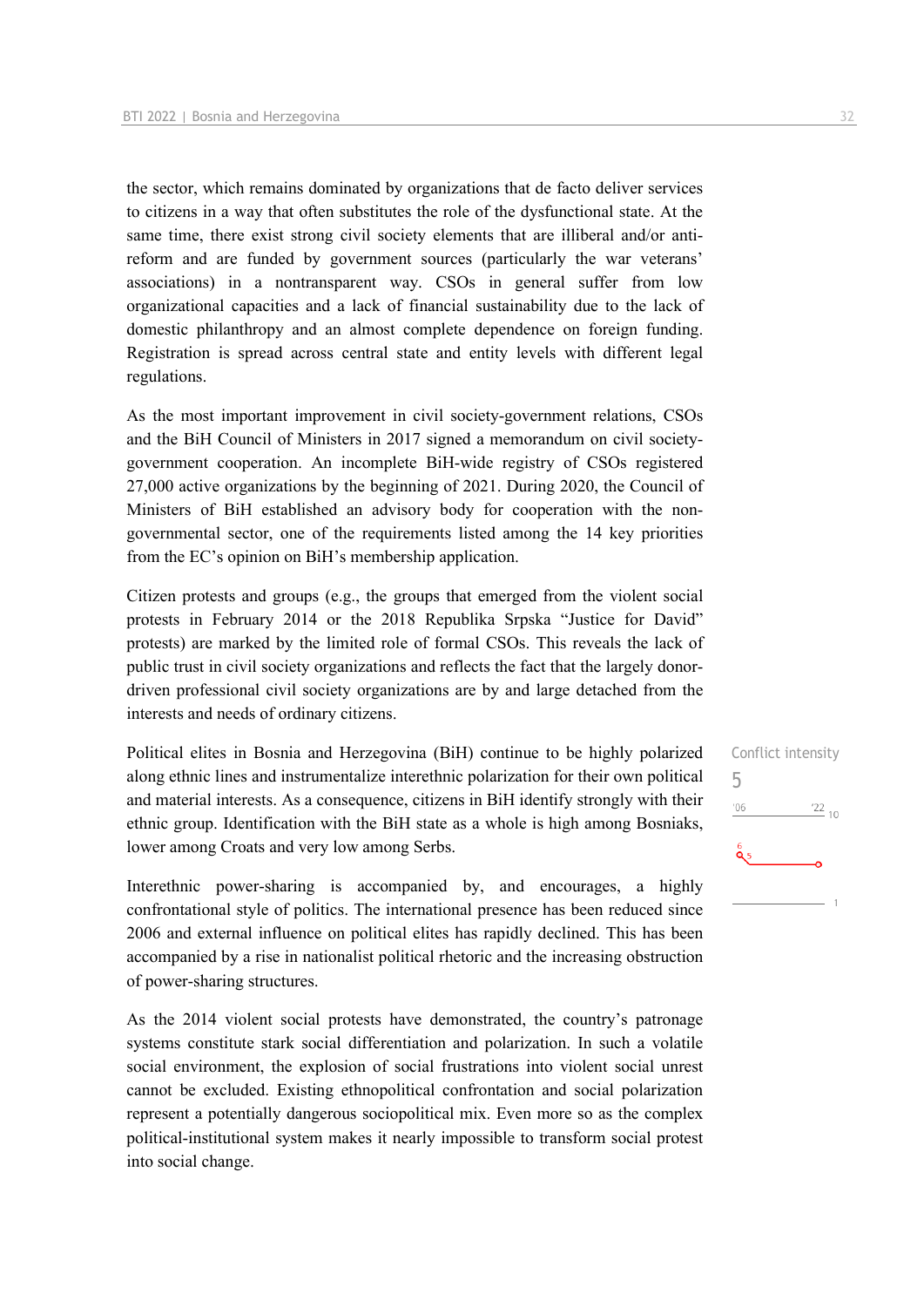The nationalist political elite have continued to exploit ethnic divisions and tried to openly mobilize sections of society along ethnic cleavages. In 2019 and 2020, political leaders on all sides provoked other ethnic groups, thus renewing public debate on the possibility of a new violent conflict. This was supported by the nationalist campaign for the 2020 local elections and discussions about an ethnoterritorial division in the framework of the Kosovo-Serbia negotiations. Initial efforts by the authorities to jointly manage the challenging COVID-19 pandemic have had no lasting impact with regard to reducing the confrontational nature of ethno-politics.

## II. Governance Performance

#### **14 | Steering Capability**

Given that the political system in Bosnia and Herzegovina (BiH) is marked by a policy of interethnic fear and patronage, when viewed from the perspective of the ruling political elites, the structural dysfunctionality of state institutions and their low output and bad quality of service delivery represent integral parts of the system rather than structural deficiencies that need to be overcome. As a consequence, there is little interest on the part of the ruling elite to set any strategic developmental goals, despite the publicly declared strive for democracy, market economy and EU integration. Policy strategies, where they exist, are not an expression of serious interest in strategic policy development and undermined by the fragmented nature of the governance system in BiH.

In this respect, the years  $2015 - 2018$  marked a contrast from previous practice with the adoption and initial implementation of the Reform Agenda 2015 to 2018, a broad agenda for socioeconomic reform, and the subsequent adoption of central state and entity-level action plans. The change, however, took only place upon the initiative of the European Union, supported by international financial institutions, and underpinned by strict financial conditions. And in the end, BiH's ruling elites chose a negative prioritization, implementing only those elements that did not endanger the patronage system. In 2020, the management of the COVID-19 pandemic had a certain impact in terms of short-term prioritization. Authorities were very slow in transforming the May 2019 European Commission Opinion's reform conditionalities into policy priorities.

#### Question Score

## Prioritization 4 $106$  $^{22}$  10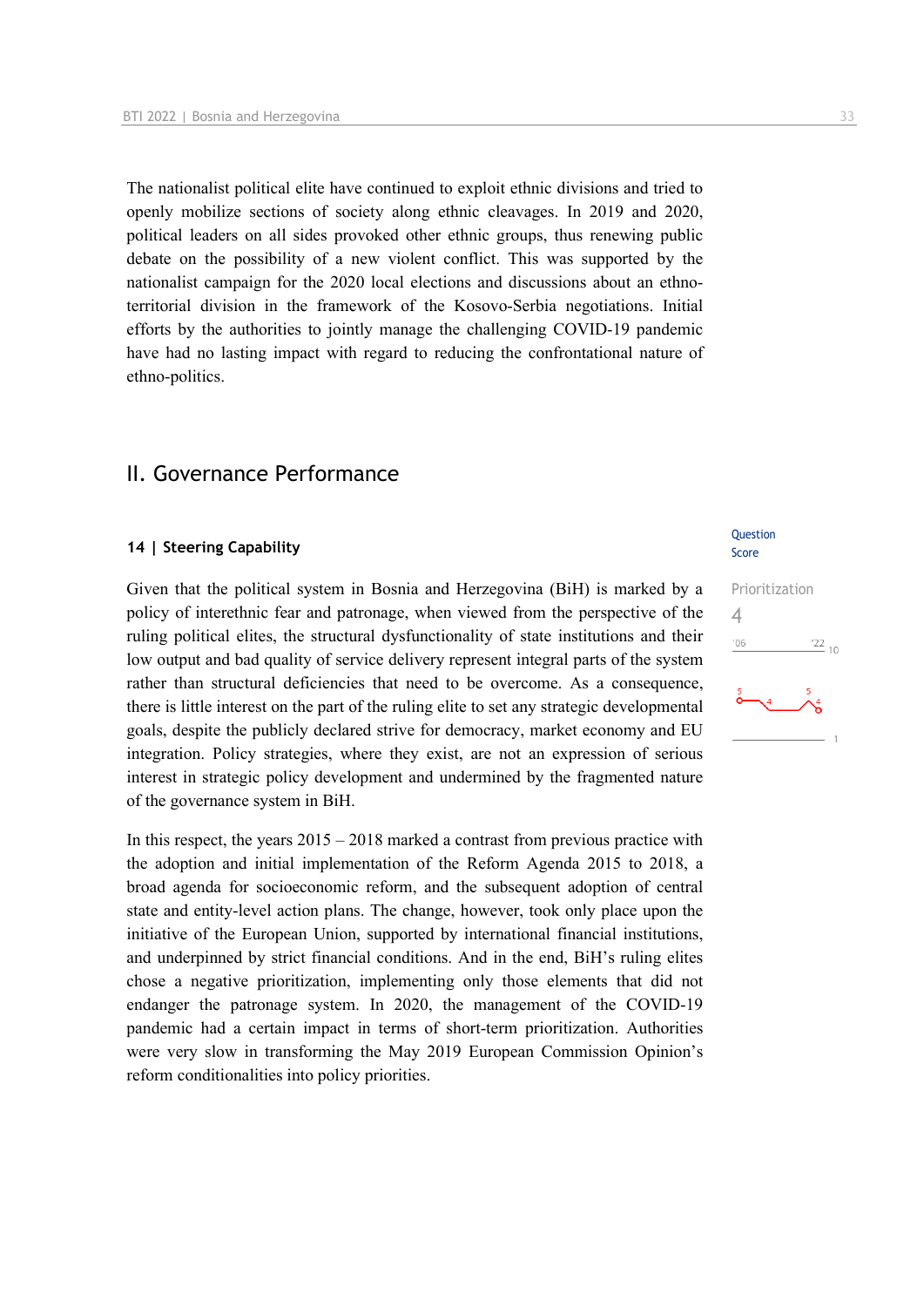The complexity of the horizontal and vertical division of competences in Bosnia and Herzegovina (BiH) significantly hampers the ability of governments to effectively implement policies. Ruling ethnic elites largely serve as defenders of the status quo. In this respect, the 2015 – 2016 differed from the traditional pattern in terms of a certain amount of implementation of the 2015 – 2018 agenda for broad socioeconomic reform. However, after the European Union forwarded BiH's membership application to the European Commission in September 2016, reform pressure eased, and implementation stopped almost completely in 2017 and 2018, leaving most structural-reform aims unmet.

In 2020, short-term government measures to mitigate the pandemic and its negative economic impact were rather efficiently implemented, though disagreement among the various levels of governments substantially slowed the use of the international financial assistance granted. Under the cover of the pandemic, the 2019 – 2020 period saw virtually no implementation of the reform conditions and recommendations included in the EC May 2019 Avis, or the December Priebe report on rule-of-law reforms.

There is little evidence of institutionalized or ad hoc policy learning in Bosnia and Herzegovina. Assessment mechanisms are rare. The country's multiple layers of government reduce opportunities for policy learning. There is a dearth of mechanisms to monitor policy implementation and enforce the decisions of the state and lower levels of government. External consultancies are rarely employed for this purpose, and data from external monitoring organizations are rarely used for policymaking purposes.

Implementation of the Reform Agenda has led to some level of exchange and best practice learning between the entities, but this remained limited to a narrow circle of prime ministers' advisers. Key reforms were designed by the international community, with little reliance on capacities within the domestic civil service. The governments excluded whole sections of society from the process, leaving no room for social dialogue on the proposed measures and adopting the majority of legislation through urgent procedures. Lower levels of government were excluded from the process of designing reform packages, and as a consequence, their priorities were not included. With the core components of the Reform Agenda remaining unimplemented when the agenda expired at the end of 2018, one cannot even speak about a learning process, as the ruling elites have demonstrated a lack of interest in policy learning.

The 2020 focus on pandemic management has demonstrated no new willingness to engage in policy learning. The pandemic washed across a highly fragmented, highly inefficient and highly wasteful health sector, with no sign that any post-epidemic reforms are in the offing.



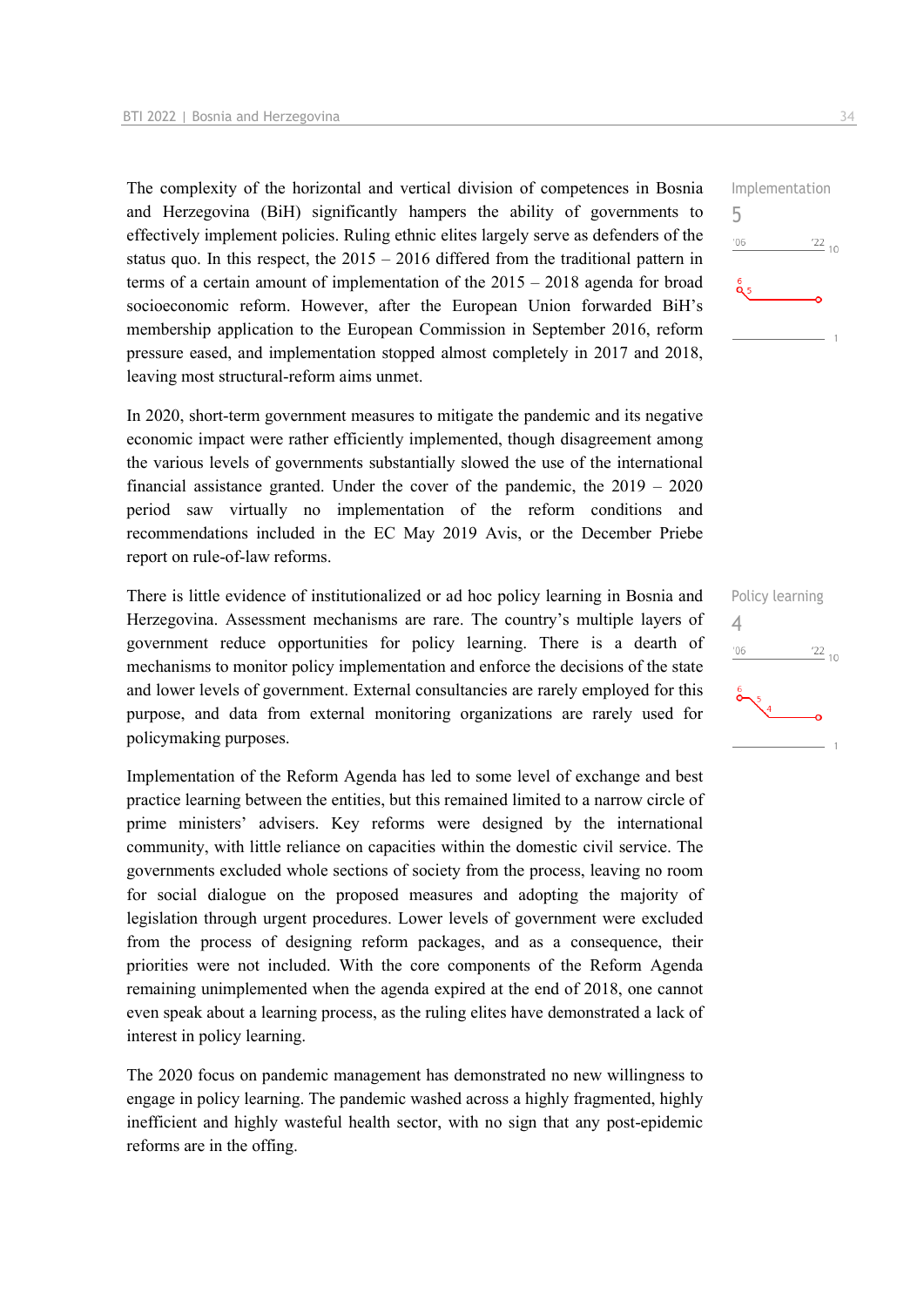#### **15 | Resource Efficiency**

The multiple levels of government in Bosnia and Herzegovina (BiH) are extremely costly and inefficient and attempts to streamline government have been stymied by a lack of political will. Public employment remains based on political party membership and nepotism rather than a merit-based system. As a consequence, apart from health care and pension systems, public wage bills make up the major share of state and entity budgets, leaving little space for capital investments. In the health care system, the disproportionate share of non-medical staff, contributes to a system that is one of Europe's costliest, while the system's output is comparably very low.

Since 2000, BiH has gone through a lengthy public administration reform (PAR) process, but the state of public administration has not improved but rather worsened. The 2006 – 2014 PAR strategy expired in 2014; though extended, it ended up being implemented by only 75% by 2018.

In 2015, governments at the state and entity levels adopted freezes on public wage bills and public employment as part of efforts toward fiscal sustainability undertaken in the framework of the Reform Agenda. PAR formed one of the agenda's seven core reform areas, but it was only in 2018 that the BiH Council of Ministers and the Federation of BiH government adopted PAR strategies for 2018 to 2022. Two years later, in June 2020, the Republika Srpska also adopted the strategy.

By the end of the reporting period, the FBiH and RS governments had adopted no new strategies for the management of public finances or methodologies for the management of human resources. Structures for coordinating implementation of the strategic PAR framework among different levels of government are still lacking. Eleven laws on the civil service have not yet been harmonized, and unified standards for the development of strategic plans are still lacking. Implementation of the 2020 – 2022 PAR action plan is significantly behind schedule.

During 2020, entity governments redirected certain financial resources to mitigate the economic consequences of the pandemic and the lockdown, and to finance extra costs in the health care sector. The efficiency of the use of international financial support was diminished by conflicts over the division of funds between the two entities.

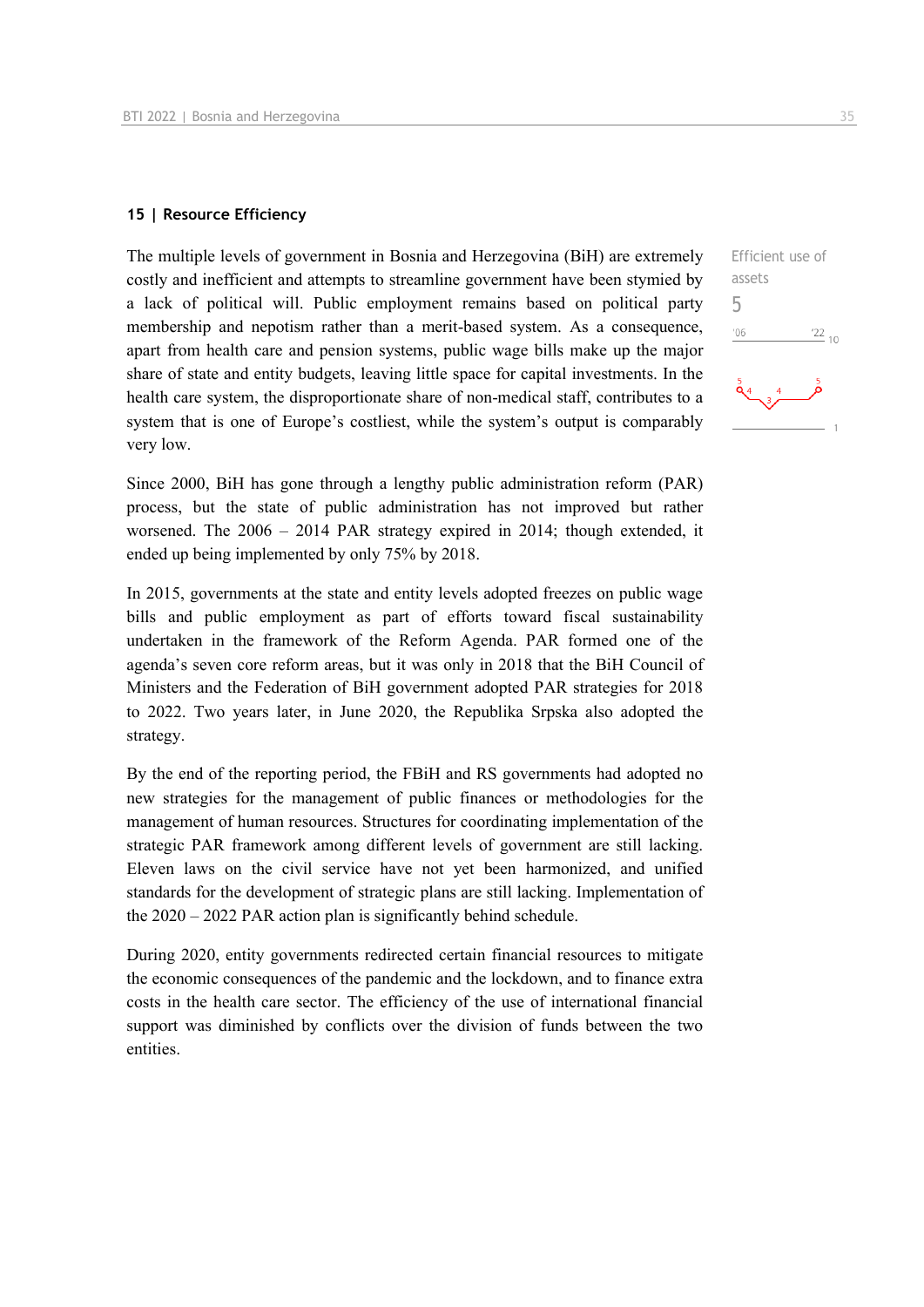The uniquely complex and fragmented division of government functions leads to overlapping services, and inefficiencies are exacerbated by poor coordination and even poorer cooperation between different levels of government at both the policymaking and implementation stages. The functioning of state-level bodies is frequently stymied by political disagreement, obstruction, and questions as to the authority and legitimacy of these common bodies. Even basic information sharing is often lacking between different levels of government. Coordination between the Federation of BiH and its 10 cantons, especially its Croat-majority cantons, is also poor and politicized. Over the last decade, the RS leadership and biggest Croat ethnic party HDZ-BiH have time and again blocked policy decisions, making them conditional on an institutional approach that puts entities and cantons on par with the state, which is unconstitutional.

In the review period, Bosnia and Herzegovina (BiH) authorities and political leaders managed to agree on only a limited number of countrywide strategies – for example, on a framework for public administration reform and on war-crimes prosecution. However, these agreements were struck only after substantial EU pressure and with substantial delays.

A system of coordination for the purposes of EU integration was established in 2016. This relies on complex decision-making procedures that mirror the entities and cantons' veto powers within the regular system of BiH governance. As a result, it took BiH authorities an unprecedented 18 months in 2017 – 2018 to draft coordinated answers to the European Commission's questionnaire and follow-up questions. The most prominent failure of policy coordination during the review period related to the management of migration, a constant problem since the socalled Balkan route shifted to include BiH in 2018. Since 2018, several tens of thousands of migrants have annually transited through BiH, with 4,000 to 8,000 temporarily residing in the country. The situation presents a serious challenge to BiH authorities, and each winter (2018/19, 2019/20) turns into a crisis, as BiH authorities prove unable to accommodate the few thousand people who have entered BiH and become stuck mostly in the Western Bosnian Una-Sana canton. The perpetual crisis results from failures in policy coordination between the central state, entity, cantonal and municipal levels of governance – typically manifesting as a mutual shifting of blame and refusal to take on responsibility.

Despite the additional need imposed by the pandemic, no marked improvement in policy coordination was evident in 2020.

3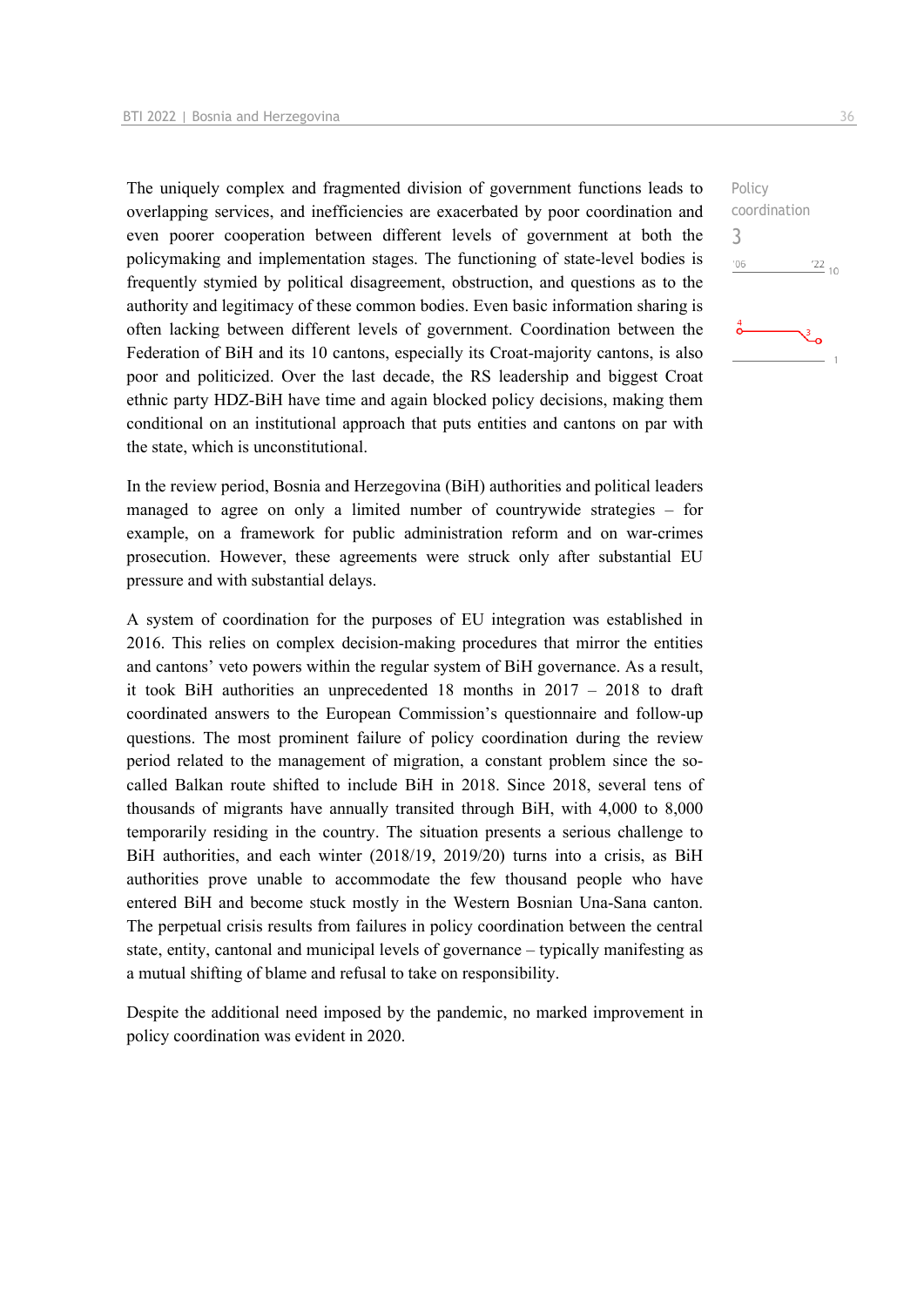As with many other reform areas, anti-corruption efforts in Bosnia and Herzegovina (BiH) are poorly implemented due to a lack of political will based on entrenched patronage interests of the ruling political elite. The European Commission's 2020 BiH report noted that corruption remained widespread, and all levels of government showing signs of political capture, and that the country was at an early stage in the fight against corruption. It concluded that "no progress" had been made in the 2019 – 2020 period on the relevant priorities of the 2019 EC Opinion nor on the Priebe report recommendations.

A state-level Agency for Prevention of Corruption and Coordination of the Fight against Corruption (APIK) began operations in 2014 and coordinated the adoption of a state anti-corruption strategy for the period from 2015 to 2020. However, state and entity-level strategies suffer from a lack of coordination and harmonization, and slow implementation. A new anti-corruption strategy for 2020 – 2025 was drafted in 2020 but had not yet been adopted as of the time of writing.

Public procurement remains one of the main areas affected by corruption; a new public procurement law strongly promoted by the European Union failed to be adopted in 2020. Implementation of conflict-of-interest legislation has de facto stalled since 2013, when amendments to the state law transferred responsibility from the independent Central Election Commission of BiH to a newly formed parliamentary commission. In October 2015, the FBiH parliament adopted an amendment to the FBiH Conflict of Interest Law placing the state-level commission also in charge of implementation of the entity law. No new BiH conflict-of-interest law was adopted in 2020, despite strong pressure from the EU. Public auditors' reports do not lead to improvements in public spending patterns. ODIHR recommendations on regulating party and campaign financing have remained unaddressed for years. A 2014 FBiH law on the establishment of special departments for the fight against corruption and organized crime within FBiH-level courts and prosecutorial bodies remained unimplemented during the review period, leaving the judicial fight against organized crime and corruption in FBiH more or less suspended. In the RS, results of the work of the special prosecutorial body on corruption established in 2007 remained limited. In June 2016, the RS National Assembly amended the Law on Civil Servants, reducing penalties for disciplinary violations.

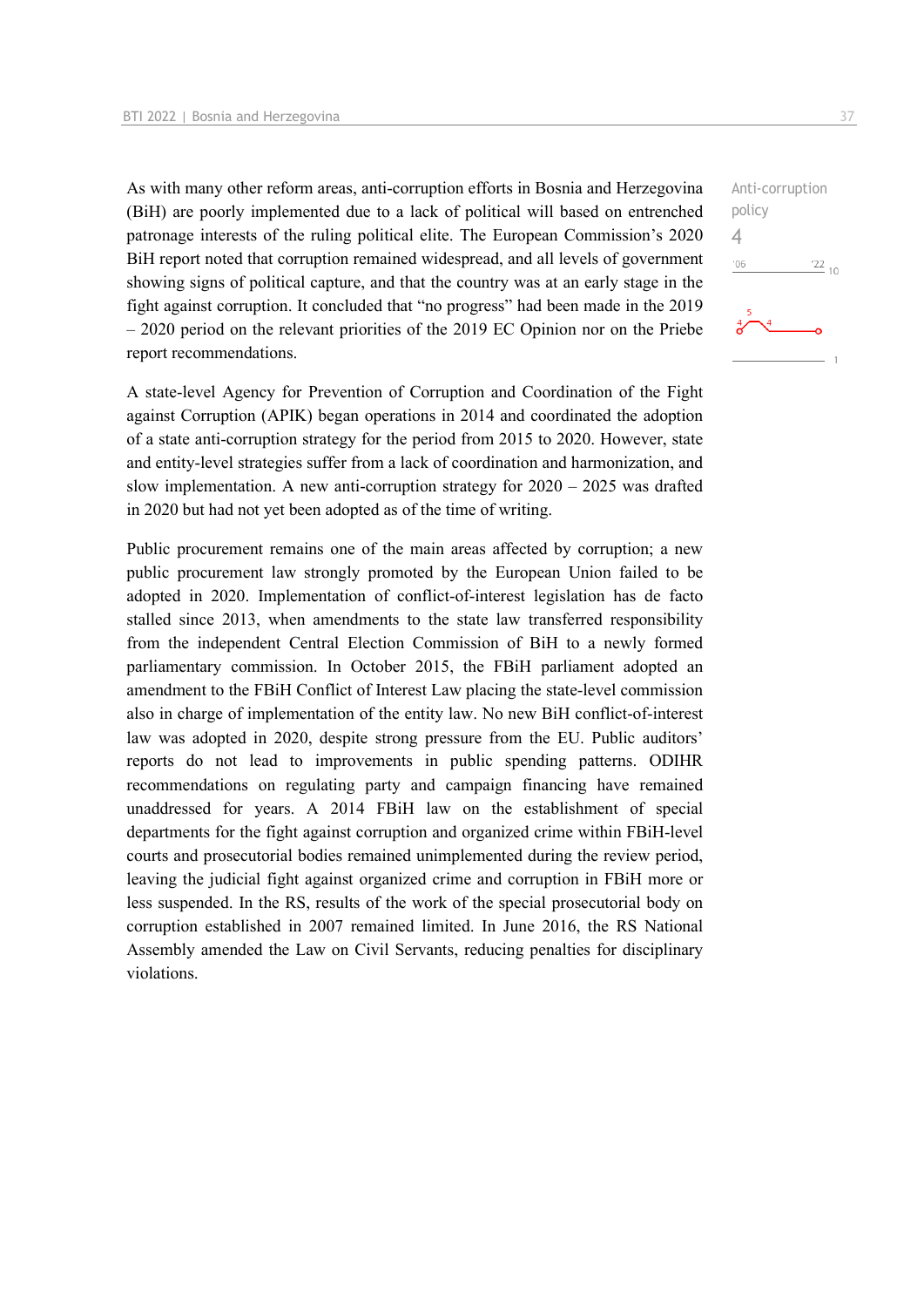#### **16 | Consensus-Building**

All major political actors in Bosnia and Herzegovina (BiH) are formally committed to the country's integration into the European Union, which entails the continuation and intensification of democratic and market economy reforms. However, in practice, politicians from across the political spectrum are keen to entrench their positions and show little readiness to undertake painful structural reforms, whether economic, political or constitutional. Reform-minded politicians are constrained within multiethnic coalitions of convenience that lack consensus on basic policy. It is unlikely that BiH's EU integration process will see a high level of consensus among political elites, as seen in Central and Eastern Europe countries and which was required to persuade often reluctant populations to tolerate difficult reforms. Particularly in the Republika Srpska, continued and intensified political pressures on the media and civil society show that the commitment to democracy only exists on paper.

As a reflection of political elites' genuine disagreement over the goal of EU integration, it took BiH authorities and political leaders a record 14 months (compared to two to five months for neighboring countries) to provide answers to the European Commission's 3,242 questions, and another record four months to answer several hundred follow-up questions, which together formed the basis for the European Commission's May 2019 Opinion recommending conditions for granting EU candidate status to BiH. Even after this length of time, BiH state and entity-level governments in some cases failed to provide joint instead of separate answers to the European Commission's questions.

As the RS opposes the aim of NATO membership, as reflected in a legally binding decision from years back, formation of the Council of Ministers remained blocked for 14 months following the October 2018 elections. The compromise that unblocked government formation did not eliminate the disagreement on the goal of NATO membership.

BiH's transition to a market economy is incomplete and political actors are driven to implement difficult socioeconomic reforms generally only when international macro-financial assistance demands it. Consensus-building among the various government actors in BiH improved during the initial phase of the Reform Agenda in 2015 to 2016 and focused on structural economic reforms but was only enabled by an authoritative new BiH initiative from the European Union and a policy of strict financial conditions pursued by international financial institutions. Once international pressure waned at the end of 2016, inner- and inter-governmental consensus-building in 2017 and 2018 almost entirely collapsed.

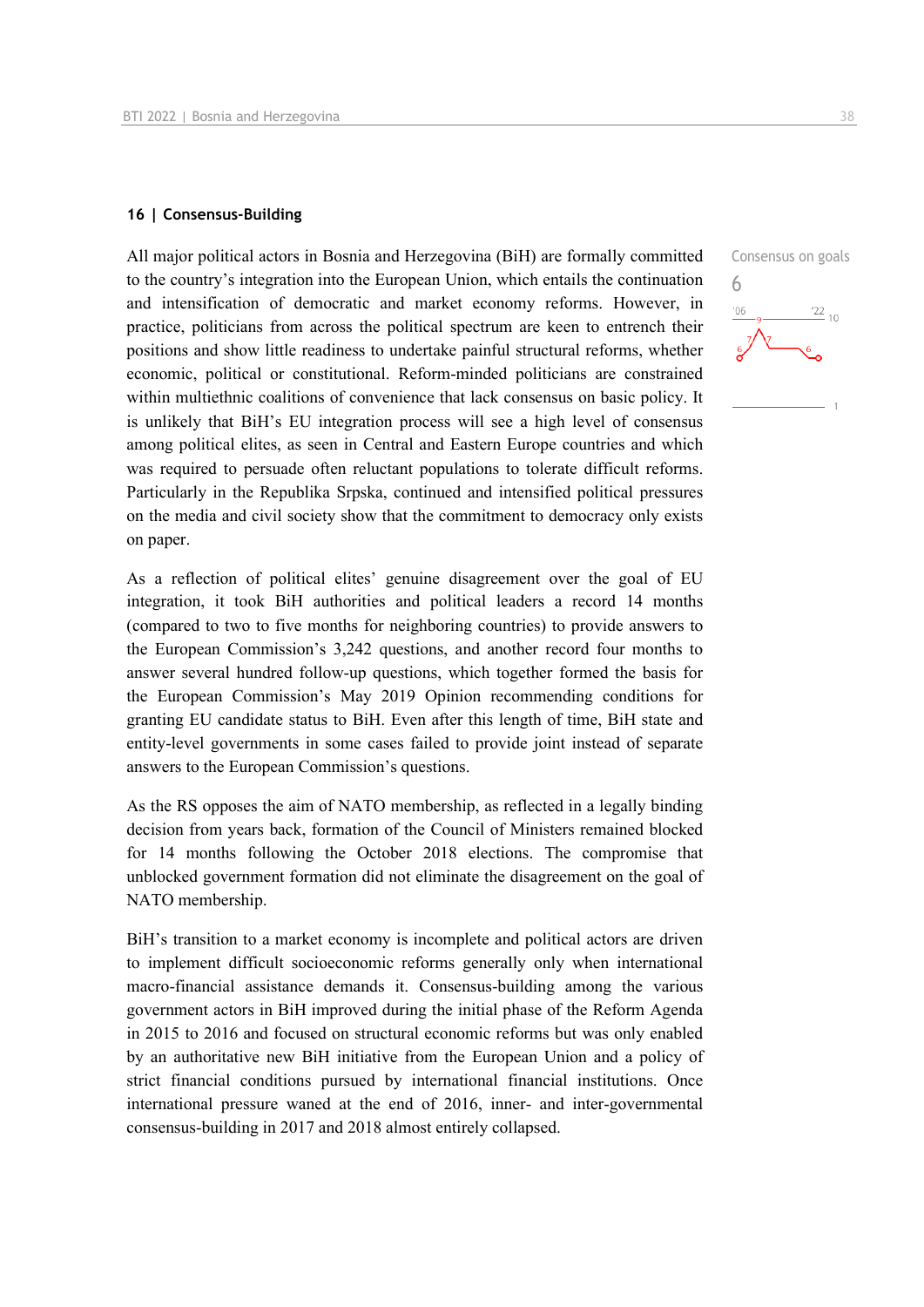Reform-minded politicians in Bosnia and Herzegovina (BiH) are marginalized, and their room for maneuver is significantly constrained in government. The most significant veto actors in BiH, the political parties favoring a disintegration of the state, control veto positions within the constitutional system of power-sharing and policymaking. Constitutional rules are ignored and flouted by senior government members, most obviously through the exclusion of opponents from multiethnic coalitions or their boycott of power-sharing institutions. As a result, distinctions between reformist and nationalist politicians, between ethno-nationalist and multiethnic, pro-European and pro-democracy parties becomes secondary.

Meanwhile, individuals close to political parties maintain a strong influence over policymaking, using it to protect their interests, businesses and corrupt networks.

The repression of larger-scale citizen protests like the "Justice for David" initiative in Republika Srpska, which was ended through police intervention at the end of 2018 and continued to be suppressed in 2019 and 2020, demonstrated that the space available for democratic civic engagement was shrinking.

Ethno-national cleavages in Bosnia and Herzegovina (BiH) are significant and reflected in the party system. Politicians play on interethnic tensions and lack of trust for electoral gain. Throughout 2019 and 2020, the Republika Srpska (RS) leadership continued to express support for RS secession, labeling the Bosnian state an unnatural and unworkable entity. The RS leadership, in particular President Milorad Dodik, employed highly charged rhetoric to question the legitimacy of the state and the possibility of a harmonious common future between BiH's entities and various ethnic groups. In the face of allegations of corruption and mismanagement of public funds, Dodik has styled himself as the protector of Serb interests against an allegedly centralizing state and prejudiced international community.

Croat politicians have increasingly alleged that systematic discrimination against Croats is taking place in the Federation of BiH and have called for the establishment of Croat self-government. This claim has become the centerpiece of all policy negotiations for the past decade. During the review period, the Croat Bosnian political leadership held the post-2018 government formation in the Federation of BiH hostage, seeking changes to the electoral system that would move the country toward establishing a de facto Croat third entity, though without constitutional change. The political struggle of the leading Bosniak party in Bosniak-majority areas has traditionally been characterized by heightened conflict rhetoric.



Cleavage / conflict management  $\overline{\phantom{0}}$  $^{\prime}06$  $\frac{22}{10}$ 

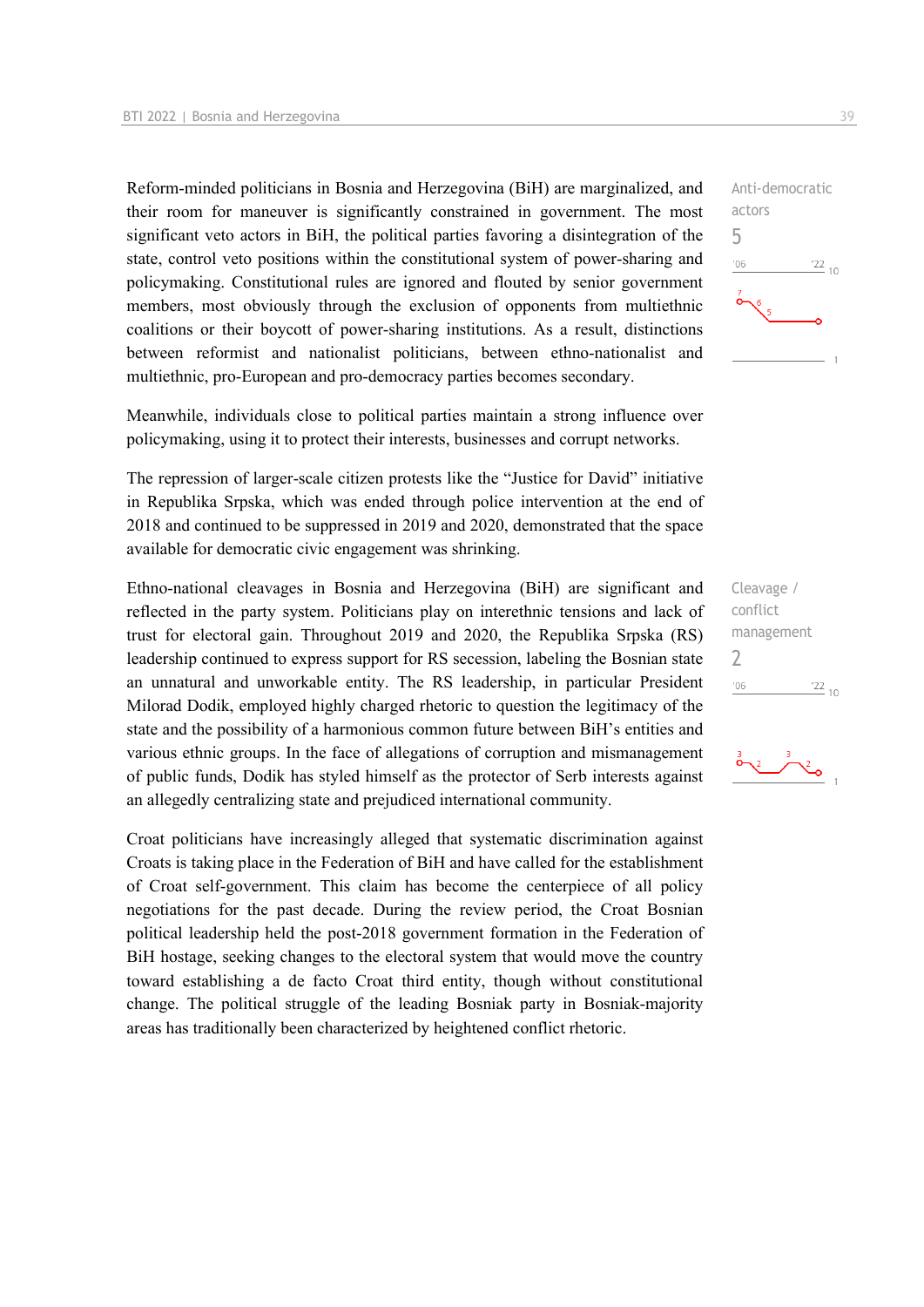Some provisions enabling institutional cooperation between government and civil society are in place, but the actual links between the political system and civil society organizations remain weak. Civil society is generally not consulted during agenda setting or policy formulation. Where contact occurs, it is usually initiated by civil society itself. International organizations and donor projects in Bosnia and Herzegovina (BiH) facilitate and support such cooperation, but there are rarely guarantees that civil society positions will be integrated into final policy. Civil society is thus involved more in monitoring government activities and reporting on their performance. General levels of apathy in society and low expectations of politics and politicians exacerbate the situation, as does the complicated and often opaque multilayered system of government.

During the review period, due to the protracted and partly still incomplete processes of government formation, there was limited agenda setting and policy formulation in general, and even less civil society participation. There were no attempts by the authorities to actively involve civil society in the management of the COVID-19 pandemic.

Politicians in Bosnia and Herzegovina (BiH) have generally absolved themselves of the moral or practical requirement to promote post-conflict reconciliation in the war-scarred society. The initially internationally led prosecution of war crimes (which has so far resulted only in the trial of a small fraction of war criminals) has not been accompanied by a formal reconciliation process. Politicians present sharply different versions of wartime events, often instrumentalizing war crimes and victims as a means of fanning interethnic fears for political gain. With some exceptions, many moderate politicians also shy away from addressing wartime events. Republika Srpska (RS) President Dodik has continued to use wartime events to shore up his nationalist credentials. Dodik and many politicians from the RS continue to deny the genocide in Srebrenica and other war crimes. Convicted war criminals continue to enjoy financial support provided by the RS government and are invited to public events by government officials on a regular basis.

No reconciliation efforts were undertaken by political actors in 2019 and 2020. In August 2018, the RS government repealed its 2004 landmark Srebrenica report that acknowledged the 1995 Srebrenica mass murder events, and in February 2019 commissioned a new report that is expected to present a further step in historic revisionism. Serb BiH Presidency member Milorad Dodik prevented then-Chair Sefik Dzaferovic from inviting foreign dignitaries to the 25th commemoration of the Srebrenica genocide in July 2020. In November 2020, high-level officials from the main Croat party, the Croat Democratic Union (HDZ-BiH), including a cantonal prime minister and interior minister, participated at the commemoration of Bosnian Croat Marko Radic, a convicted war criminal.

In July 2020, the U.N. Committee on the Elimination of Discrimination against Women (CEDAW) rendered its historical first decision against BiH, recognizing Reconciliation  $\overline{\phantom{0}}$  $\frac{22}{10}$  $'06$ 

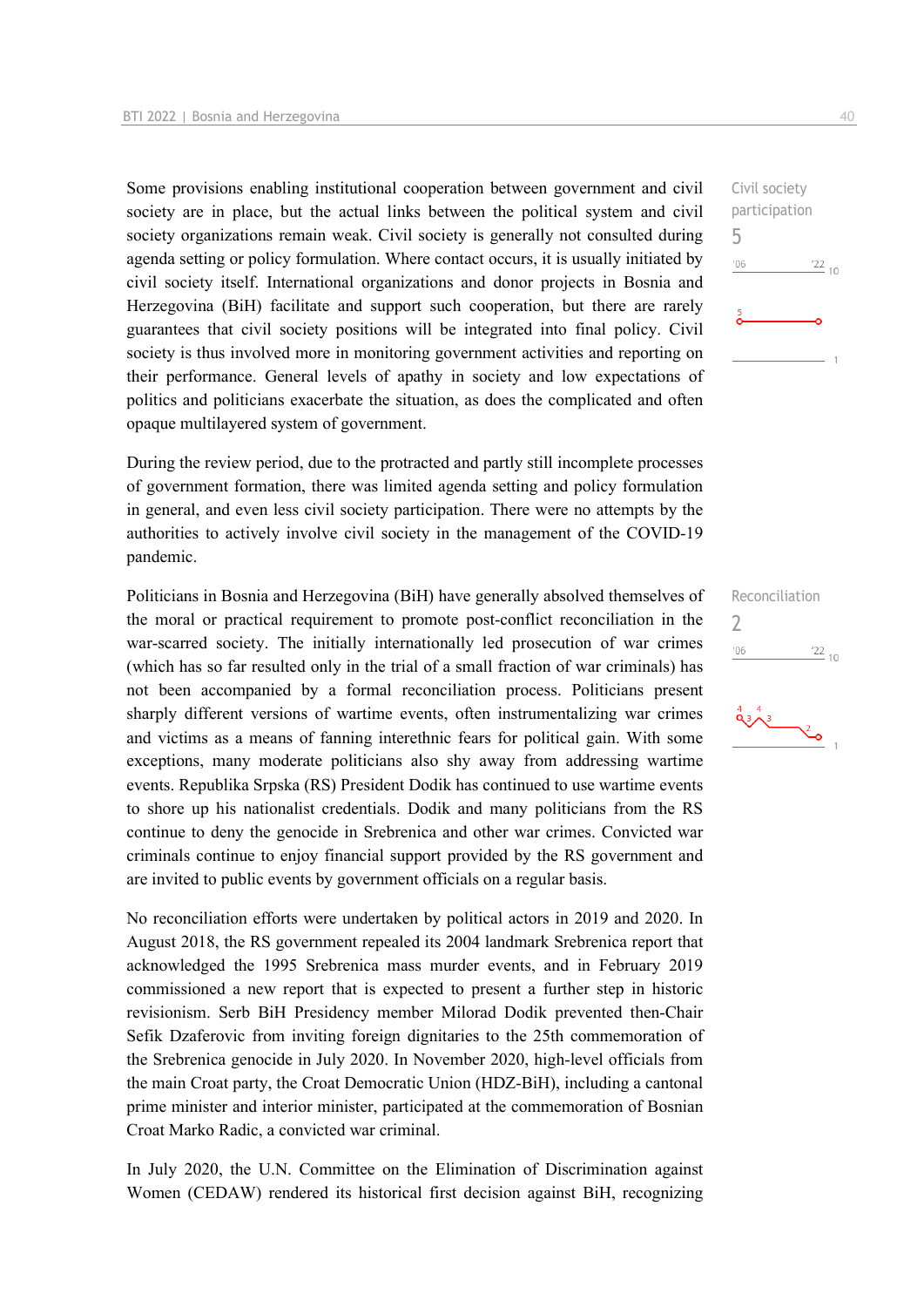wartime sexual violence as "a form of discrimination and torture," calling on the state to provide immediate support to survivors. However, no further action has been taken by BiH authorities.

#### **17 | International Cooperation**

Though governments provide annual Economic Reform Programs to the European Commission, and entity governments in 2019 agreed on a follow-up program to the largely unimplemented 2015 – 2018 Reform Agenda, the ruling ethnic political elites show no genuine interest in long-term socioeconomic developmental policies beyond the primary aim of maintaining the country's patronage systems. Government departments and officials in general show indifference or even antagonism toward certain forms of international assistance, particularly if tangible benefits are not immediately forthcoming. Acceptance of international support on the part of officials and political leaders in Bosnia and Herzegovina (BiH) has regularly been aimed at short-term stabilization of domestic budgets, while at the same time trying to circumvent the implementation of structural-reform conditions.

As a consequence, several credit arrangements with the IMF over the last decade were either terminated prematurely or only partly implemented, including the 2016 Extended Facility Fund, which expired in 2019 with only the first two tranches paid out. No subsequent arrangement was agreed on in the reporting period.

In the past, too, BiH lost substantial shares of available funds from the EU provided through the Instrument for Pre-Accession Assistance (IPA) programs and IPARD funds for the country's agriculture sector. The reason was the Republika Srpska (RS) leadership's ideologically motivated rejection of conditions requiring the establishment of any additional state-level bodies, or the transfer of even minimal entity competences to the state level. For the  $2018 - 2020$  period,  $6314.9$  million in IPA II funds out of an overall €552.1 million for BiH were indicated for allocation.

The only relevant international financial support received by the BiH government during the reporting period was  $\epsilon$ 250 million in macro-financial assistance from the EU in the form of a loan, and a further  $\epsilon$ 330 million from the IMF under the Rapid Financing Instrument, both secured in 2020. However, both loans were intended to finance short-term pandemic relief measures rather than longer-term development policies. The use of EU support was delayed for several months over political disagreements regarding the division of the funds among the two entities.

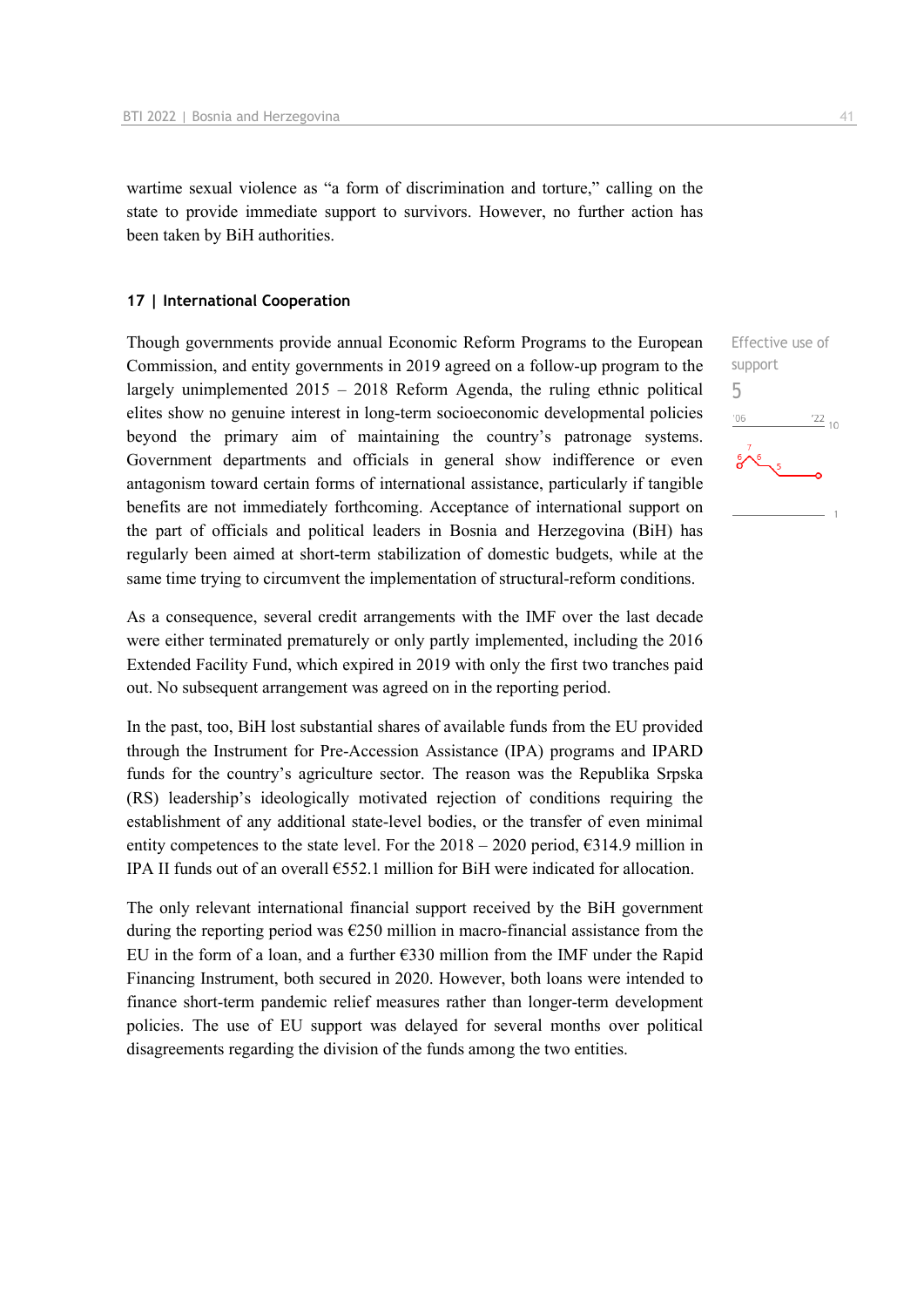The international community has long viewed the authorities in Bosnia and Herzegovina (BiH) as lacking either credibility or a commitment to reform. BiH is aspiring to become an EU member state, but its progress on the EU membership path was blocked for almost a decade until 2016. For the last decade, BiH has failed to implement half a dozen rulings of the European Court of Human Rights, including the Sejdić-Finci case. The 2015 – 2018 Reform Agenda agreed upon with the international community has only partly been implemented, as have obligations established by international financial institutions. This contributed to a further erosion of the BiH authorities' credibility. Still, reforms were sufficient to unblock BiH's path to EU membership, and in May 2019, BiH received the European Commission's Opinion on its membership application, which included 14 priorities or sets of reform conditions. There was minimal work on implementing these reforms in 2019 and 2020.

BiH's pending NATO membership application was unblocked in December 2018 when NATO decided to initiate the next step in BiH's accession, the so-called Membership Action Plan (MAP). However, this progress was only enabled by NATO dropping a previous condition over which BiH authorities continue to disagree. Activation of MAP was immediately called into question by Republika Srpska authorities, which are opposed to the country's NATO membership and insist on adopting Serbia's attitude of military neutrality. Following the October 2018 general elections, RS resistance to providing NATO with an annual reform program blocked government formation at the state level for 14 months.

Modest regional cooperation takes place within the framework of various initiatives (e.g., the South East European Cooperation Process, the Regional Cooperation Council, the Central European Free Trade Agreement, the Migration, Asylum and Refugees Regional Initiative). Croatia and Serbia's traditional destabilizing interference in Bosnia and Herzegovinian (BiH) affairs has continued despite declarations of support for bilateral cooperation. Cooperation between the relevant prosecutorial bodies of BiH, Croatia and Serbia on prosecuting war crimes remains insufficient, despite memoranda of understanding in place.

The atmosphere between BiH state leaders and the leaders of neighboring countries somewhat improved in the context of the Berlin process initiated in 2014 by German Chancellor Angela Merkel. BiH participates in various regional projects initiated since the launch of the process, such as the EU's Connectivity Agenda and the Regional Youth Cooperation Office (RYCO).

Nevertheless, BiH's bilateral relations with neighboring Serbia and Croatia worsened during the review period. A stronger alignment of Serbian President Aleksandar Vucic with the Republika Srpska leadership and the support of the RS leadership for the Serbian president's advocacy of a land swap deal in EU-led negotiations with Kosovo led to a deterioration in relations with Bosniak political leaders.



4

 $06'$ 

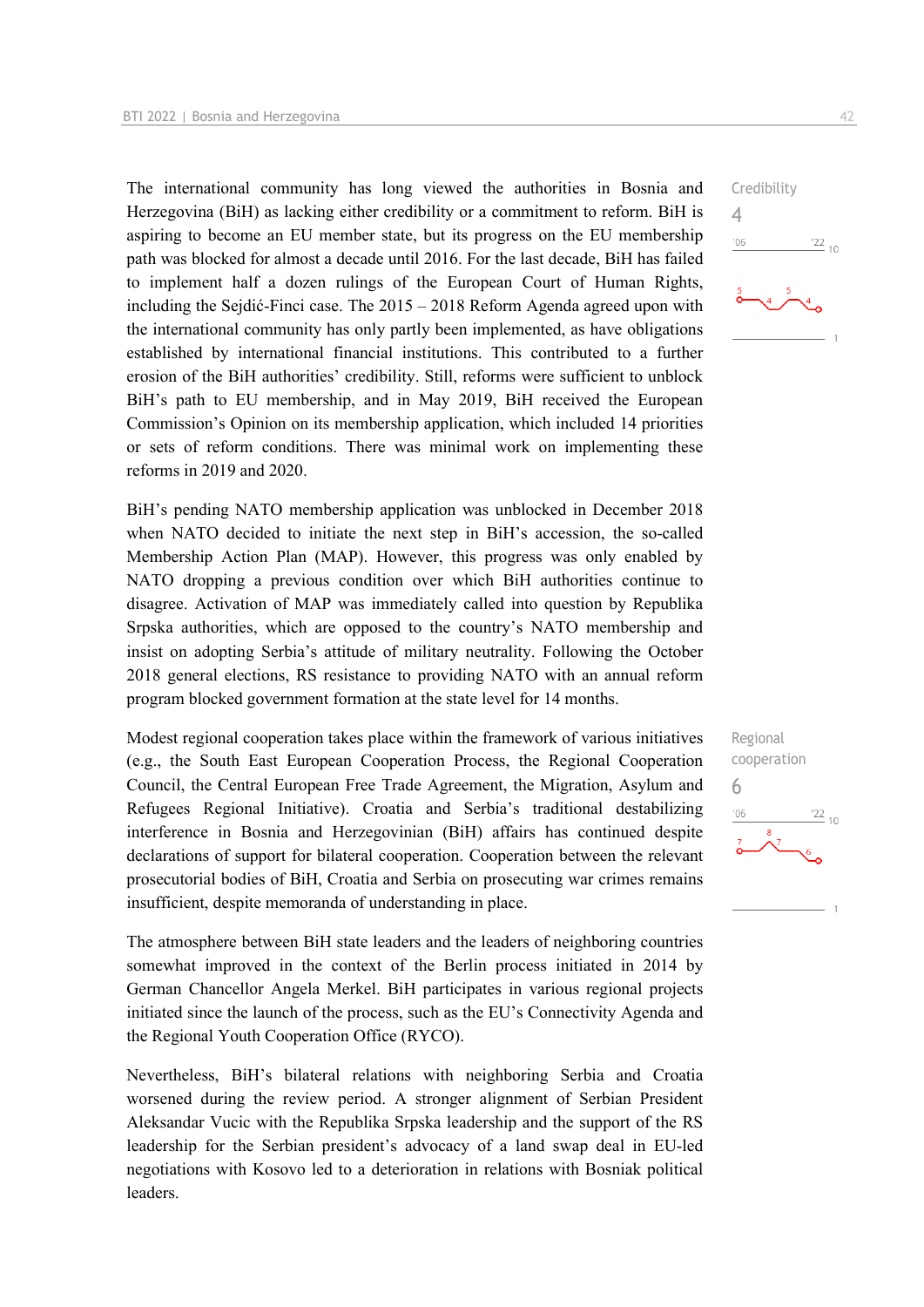Relations with Croatia declined due to the increasingly prominent support of officials from the HDZ-led government in Zagreb for the ethnopolitical constitutional demands of Croat political parties (e.g., the HDZ-BiH) in BiH. Conflicts escalated after Zejlko Komsic replaced HDZ-BiH leader Dagan Covic as the Croat member of the State Presidency following the October 2018 general elections – with Bosniak politicians accusing Croatian government officials of meddling in BiH's domestic political affairs.

These bilateral disputes demonstrate that BiH does not have a unified regional cooperation policy, but rather that ethnic Serb and Croat political elites are aligned to the political leadership of Serbia and Croatia, pursuing ethno-nationalist aims instead of defending BiH state interests. Serb elites also block recognition of Kosovo, limiting the level of bilateral cooperation.